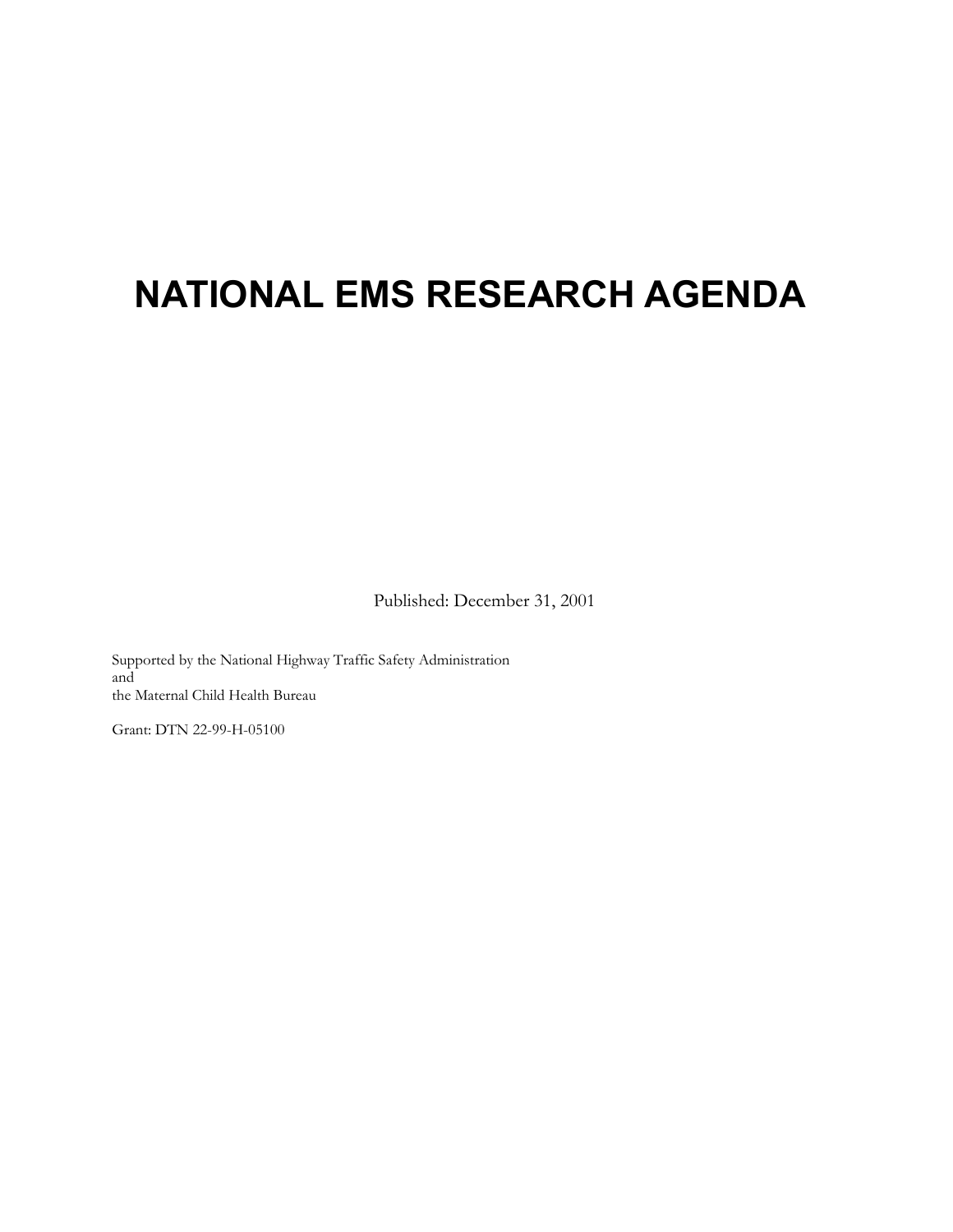# **TABLE OF CONTENTS**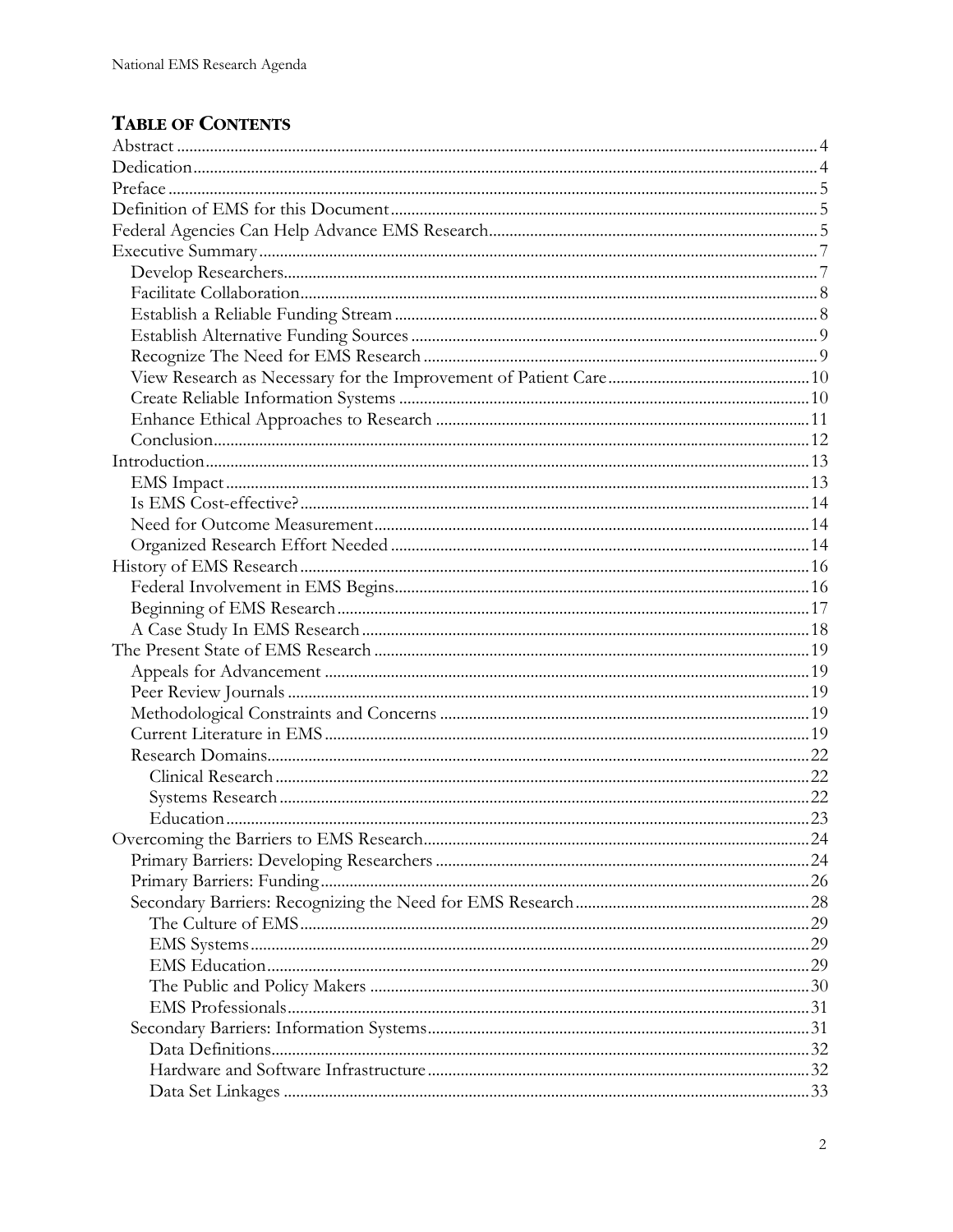| Appendix B: Organizations Invited to Participate in the National Review Team 41<br>Inclusion Of Women And Minorities In Research Study Populations Involving Human Subjects<br>Inclusion Of Children As Participants In Research Involving Human Subjects 44 |  |
|--------------------------------------------------------------------------------------------------------------------------------------------------------------------------------------------------------------------------------------------------------------|--|
|                                                                                                                                                                                                                                                              |  |
|                                                                                                                                                                                                                                                              |  |
|                                                                                                                                                                                                                                                              |  |
|                                                                                                                                                                                                                                                              |  |
|                                                                                                                                                                                                                                                              |  |
|                                                                                                                                                                                                                                                              |  |
|                                                                                                                                                                                                                                                              |  |
|                                                                                                                                                                                                                                                              |  |
|                                                                                                                                                                                                                                                              |  |
|                                                                                                                                                                                                                                                              |  |
|                                                                                                                                                                                                                                                              |  |
|                                                                                                                                                                                                                                                              |  |
|                                                                                                                                                                                                                                                              |  |
|                                                                                                                                                                                                                                                              |  |
|                                                                                                                                                                                                                                                              |  |
|                                                                                                                                                                                                                                                              |  |
|                                                                                                                                                                                                                                                              |  |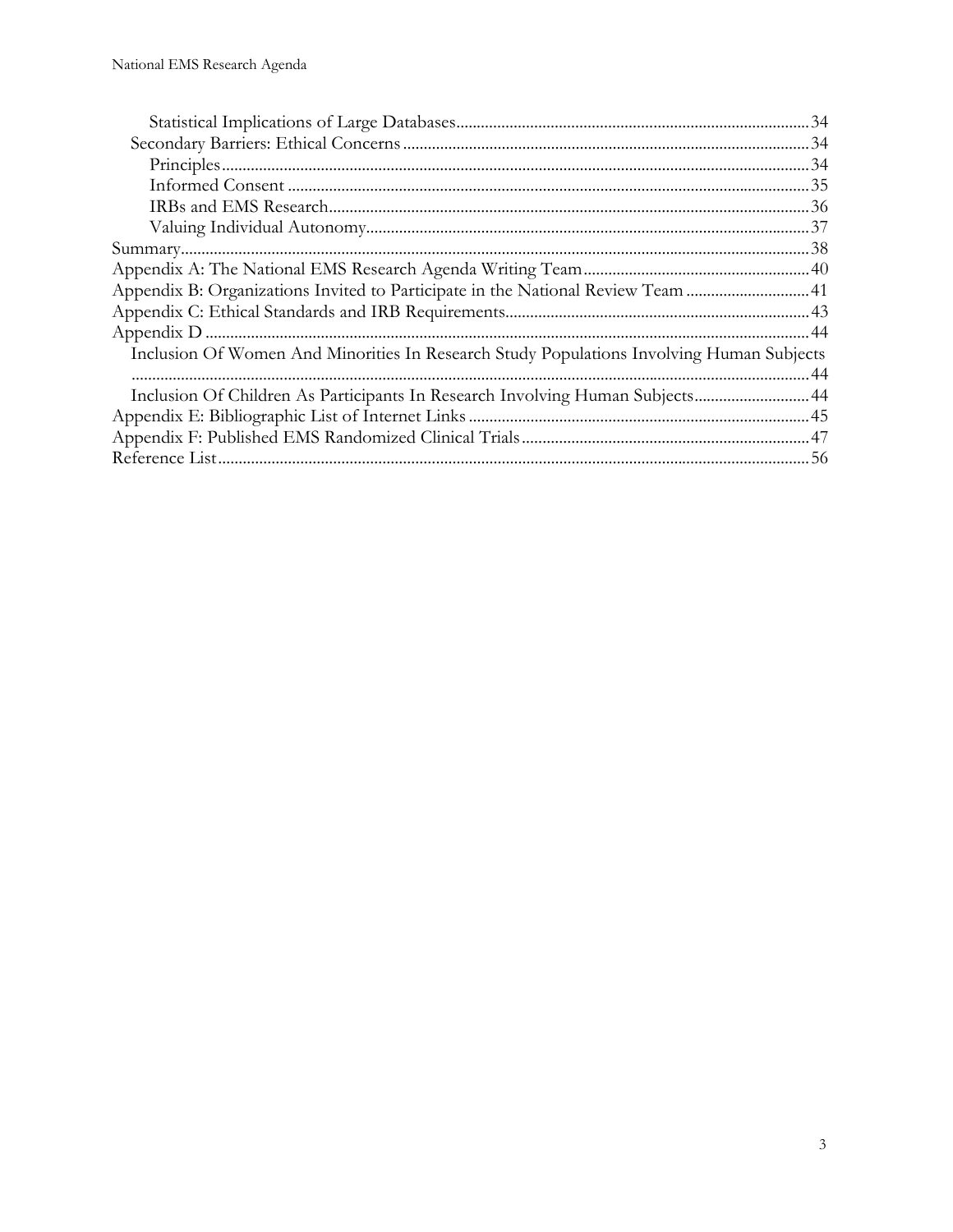#### **ABSTRACT**

Now, more than ever before, the spirit of the emergency services professional is recognized by people everywhere. Individuals from every walk of life comprehend the reality of the job these professionals do each day. Placing the safety of others above their own is their acknowledged responsibility. Rescue and treatment of ill and injured patients is their purpose as well as their gratification. The men and women who provide prehospital care are well aware of the unpredictable nature of emergency medical service (EMS). Prehospital care is given when and where it is needed: in urban settings with vertical challenges and gridlock; in rural settings with limited access; in confined spaces; within entrapments; or simply in the street, exposed to the elements. Despite the challenges, EMS professionals rise to the occasion to do their best with the resources available.

Despite more than 30 years of dedicated service by thousands of emergency medical service professionals, academic researchers, and public policy makers, the nation's EMS system is treating victims of illness and injury with little or no evidence that the care they provide is optimal. A national investment in the EMS research infrastructure is necessary to overcome obstacles currently impeding the accumulation of essential evidence of the effectiveness of EMS practice. Funding is required to train new researchers and to help them establish their careers. Financial backing is needed to support the development of effective prehospital treatments for the diseases that drive the design of the EMS system, including injury and sudden cardiac arrest. Innovative strategies to make EMS research easier to accomplish in emergency situations must be implemented. Researchers must have access to patient outcome information in order to evaluate and improve prehospital care. New biomedical and technical advances must be evaluated using scientific methodology. Research is the key to maintaining focus on improving the overall health of the community in a competitive and cost conscious health care market. Most importantly, research is essential to ensure that the best possible patient care is provided in the prehospital setting.

The bravery and dedication of EMS professionals cannot be underestimated. Images of firefighters, EMS personnel and others going into danger, while others are evacuating will remain burned in our collective consciousness. These professionals deserve the benefit of research to assist them in providing the best possible care in the challenging circumstances they encounter.

With this document, we are seeking support for elevating the science of EMS and prehospital care to the next level. It is essential that we examine innovative ways to deliver prehospital care. Strategies to protect the safety of both the patient and the public safety worker must be devised and tested. There are many questions that remain to be asked, many practices to be evaluated, and many procedures to be improved. Research is the key to obtaining the answers.

#### **DEDICATION**

During the writing of this document, we were devastated by the premature death of two colleagues who unselfishly gave of their energy, enthusiasm, time and wisdom to work toward improving emergency medical care, trauma care and health care access. The loss of their knowledge, friendship and concern for others leaves a void in the EMS community. In the spirit with which they made their contributions to this discipline, we dedicate this document to *Scott Frame, MD,* and *Keith Neely, PhD*. Their contributions as members of the writing team for the National EMS Research Agenda are treasured, and we remember them fondly.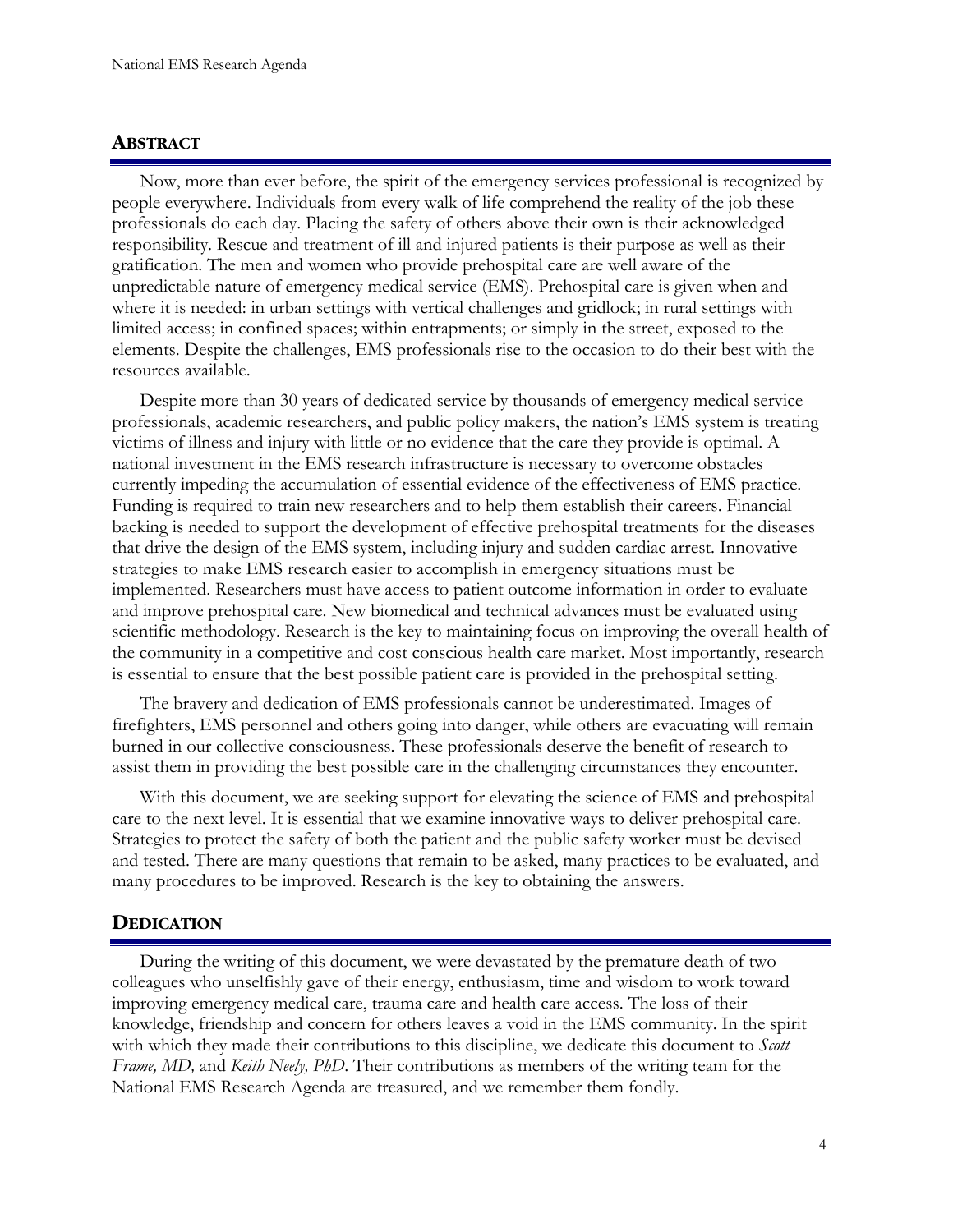# **PREFACE**

This document, commissioned by the National Highway Traffic Safety Administration and the Maternal and Child Health Bureau, describes the history and current status of EMS research. Within its pages, impediments to the growth of scientific investigation in the field are identified; and strategies are suggested for improving the quality and quantity of EMS research with the goal of providing a scientific foundation upon which to base current and future prehospital care. We describe a culture of EMS that has been slow to respond to, recognize, and utilize the potential that exists in technology and science today. The time for major advancement in the science and practice of EMS is here. Emergency Medical Service providers must be able to deliver state of the art care based on sound scientific knowledge. A number of us, our families, or our friends will at some point turn to local EMS providers for assistance; and we expect that they will provide us with the best care possible.

It is our intent that this document be used by policy makers, EMS professionals and administrators, academicians, and interested members of the public as a rationale for the allocation of resources to EMS research. We envision a not-too-distant future in which funding is available to enable collaboration between EMS professionals and academicians, support multi-center research, facilitate the development of new researchers, support the effective use of data from national databases, integrate education and training regarding research into EMS practice, and to promote the evaluation of important treatments in an efficient and highly productive manner.

It is time for change, time to make a difference, and time to limit injury and suffering within our capacity to do so. This document is intended to provide direction for the steps that must be taken to improve prehospital care for all Americans.

### **DEFINITION OF EMS FOR THIS DOCUMENT**

Emergency medical service is widely regarded as including the full spectrum of emergency care from recognition of the emergency, telephone access of the system, provision of prehospital care, through definitive care in the hospital. It often also includes medical response to disasters, planning for and provision of medical coverage at mass gatherings, and interfacility transfers of patients. However, for the purposes of this document, the definition of EMS is limited to the more traditional, colloquial meaning: prehospital health care for patients with real or perceived emergencies from the time point of emergency telephone access until arrival and transfer of care to the hospital.

#### **FEDERAL AGENCIES CAN HELP ADVANCE EMS RESEARCH**

We call on federal agencies for their assistance in implementing the recommendations in the National EMS Research Agenda to enhance EMS research. A variety of federal agencies have supported EMS operations and research in the past and most continue to do so now. We hope that agencies such as the National Highway Traffic Safety Administration (NHTSA), the Agency for Healthcare Research and Quality (AHRQ), the Centers for Disease Control (CDC), the Health Research and Services Administration (HRSA), the National Fire Academy, the Department of Defense, and the National Institutes of Health (NIH) will continue to support EMS research by providing funding for educational programs, supporting the development of Centers of Excellence, and by acknowledging their commitment to EMS research through the inclusion of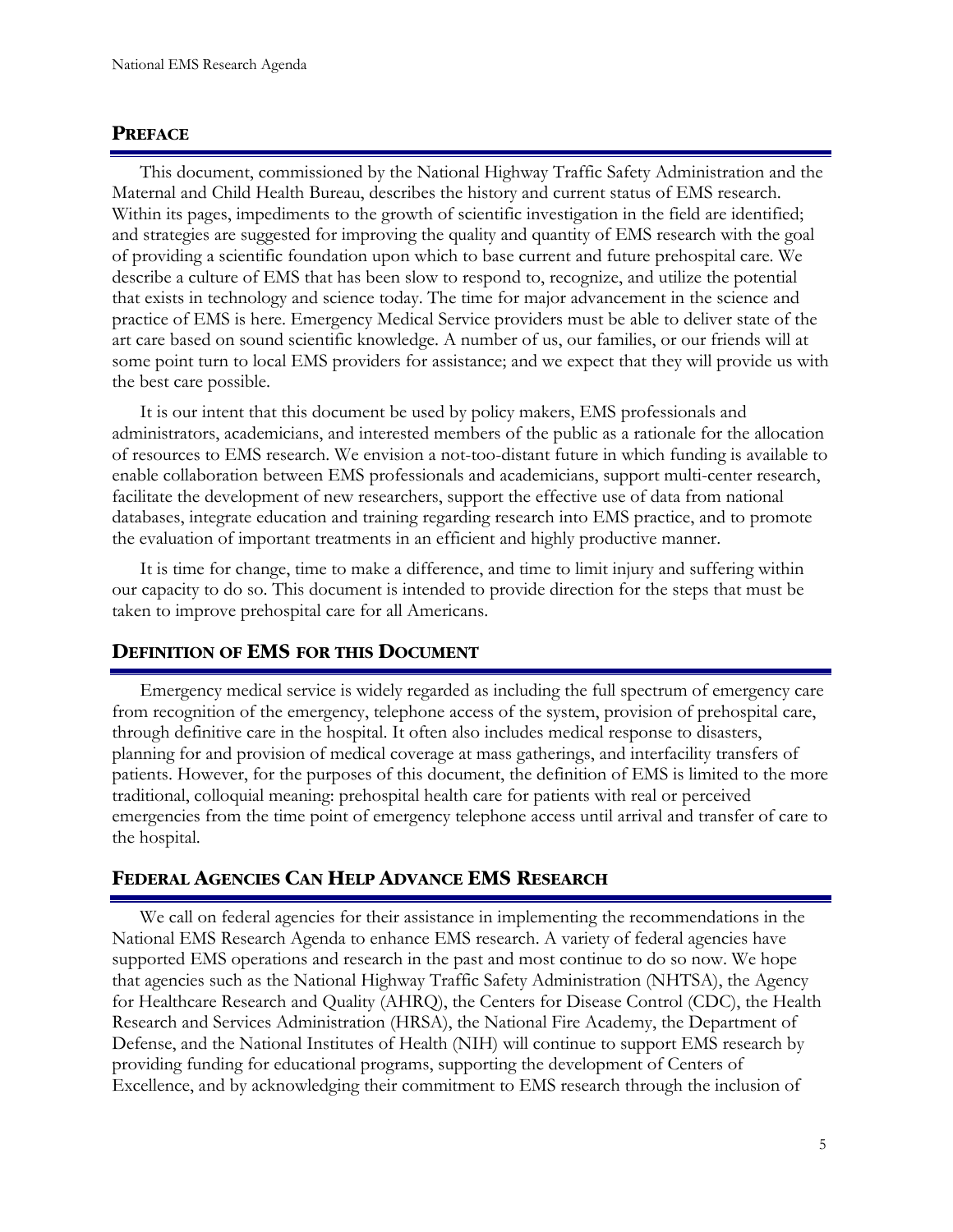EMS related research opportunities among their requests for proposals to solve health problems for Americans.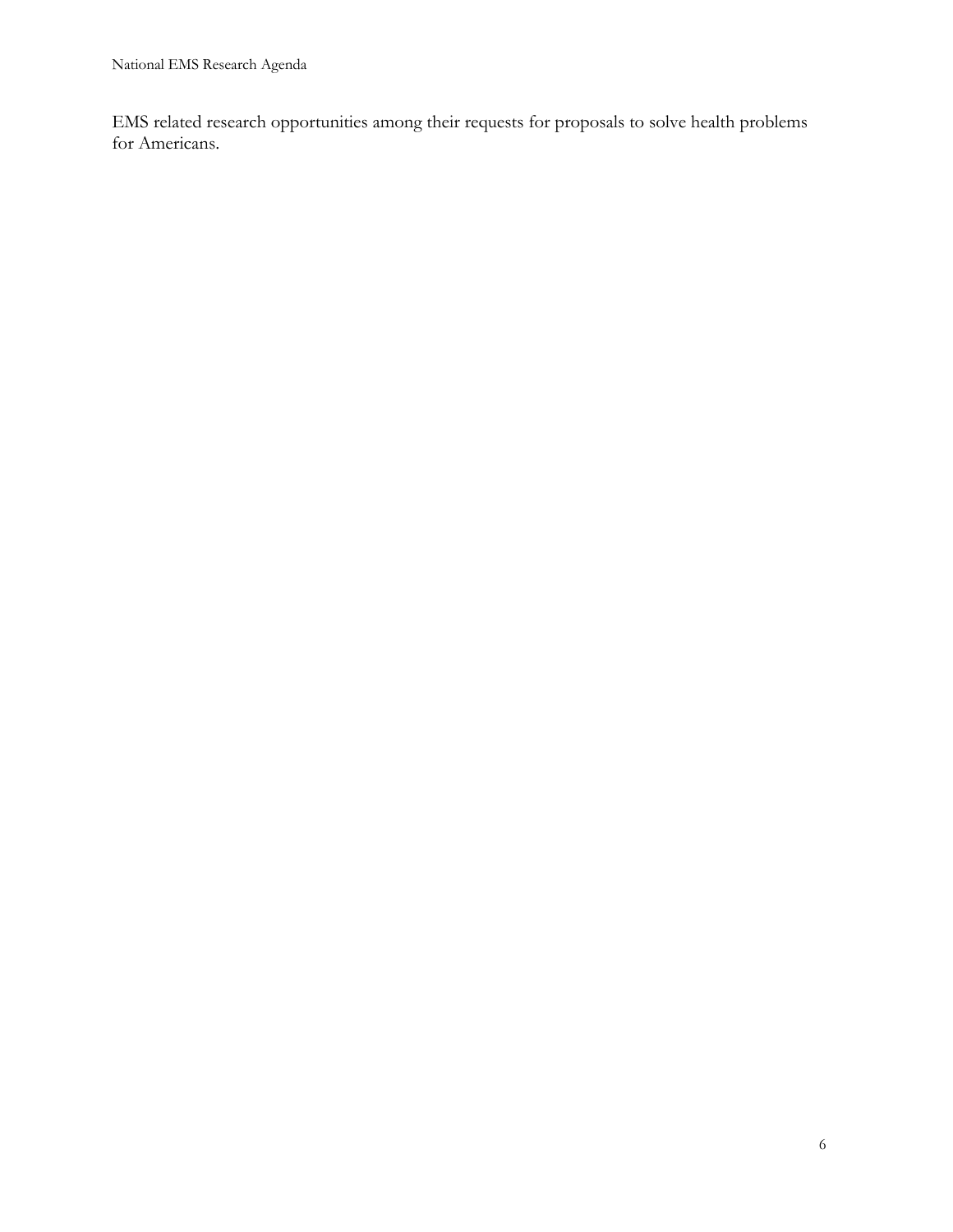### **EXECUTIVE SUMMARY**

Imagine if you will, the public outcry that would ensue if a jumbo jet filled with passengers crashed every day in the United States. Regrettably, Americans no longer need to imagine images of disasters that result in the tragic loss of lives. However, each day, *more* people die of sudden cardiac arrest than would fill a Boeing 747.<sup>1</sup> The most effective way to improve the odds of survival for sudden cardiac arrest is rapid defibrillation in the prehospital setting. As high quality Emergency Medical Services (EMS) developed during the 1970s, cardiac arrest survival rates increased from near nothing to about 20% in a few progressive cities.<sup>2</sup> However, essentially no additional progress in survival from cardiac arrest has occurred since 1980.<sup>3</sup> For children, the odds of survival remain abysmal. Less than 2% of children with prehospital cardiac arrest survive to leave the hospital.<sup>4</sup>

Trauma systems developed during the 1970s to address the inadequacy of care for victims of traffic crashes. EMS began to transport patients directly to regional trauma centers, often bypassing closer community hospitals. With the establishment of these regional trauma centers the odds of survival from motor vehicle crashes improved.<sup>5</sup> This reduction in mortality from injury illustrates the value of having EMS professionals who understand how to use the emergency care resources available in each community.

The vast majority of patients cared for by EMS, however, are not victims of cardiac arrest or major injury. They have illnesses or injuries that are not life threatening yet require access to medical care. EMS spends about five billion dollars each year, most of which is used for the provision of care to patients without life threatening conditions. Essentially no research has been performed to evaluate the effectiveness of EMS care for this group of patients.

Progress in prehospital emergency patient care is needed. There is not enough high quality EMS-related research to drive improvements in patient outcome and that vast amounts of money are being spent for patient care with little rigorous evaluation of the effectiveness of that care. Methodologically sound research must be incorporated into all facets of the EMS system. This document, *The National EMS Research Agenda*, discusses the reasons why EMS research is important and emphasizes that the responsibility for examining EMS practice lies with all stakeholders in EMS.

Performance of high quality EMS research is hindered by five impediments: 1.) A paucity of highly skilled researchers; 2.) Inadequate funding; 3.) Failure of EMS professionals to understand the importance of conducting EMS research and translating the findings into clinical practice; 4.) A lack of integrated information systems that provide for meaningful linkage with patient outcomes; 5.) Logistical problems in obtaining informed consent. However, these barriers can be overcome.

### **Develop Researchers**

High quality research will not occur unless there are individuals with the training and experience to accurately answer important questions. Currently, there are few expert researchers with an interest in EMS-related problems who have an understanding of the special challenges of conducting research in the EMS setting. Researchers with a wide variety of backgrounds including physicians, nurses, EMS professionals, public health experts, and scientists from other disciplines need to be encouraged to perform EMS research.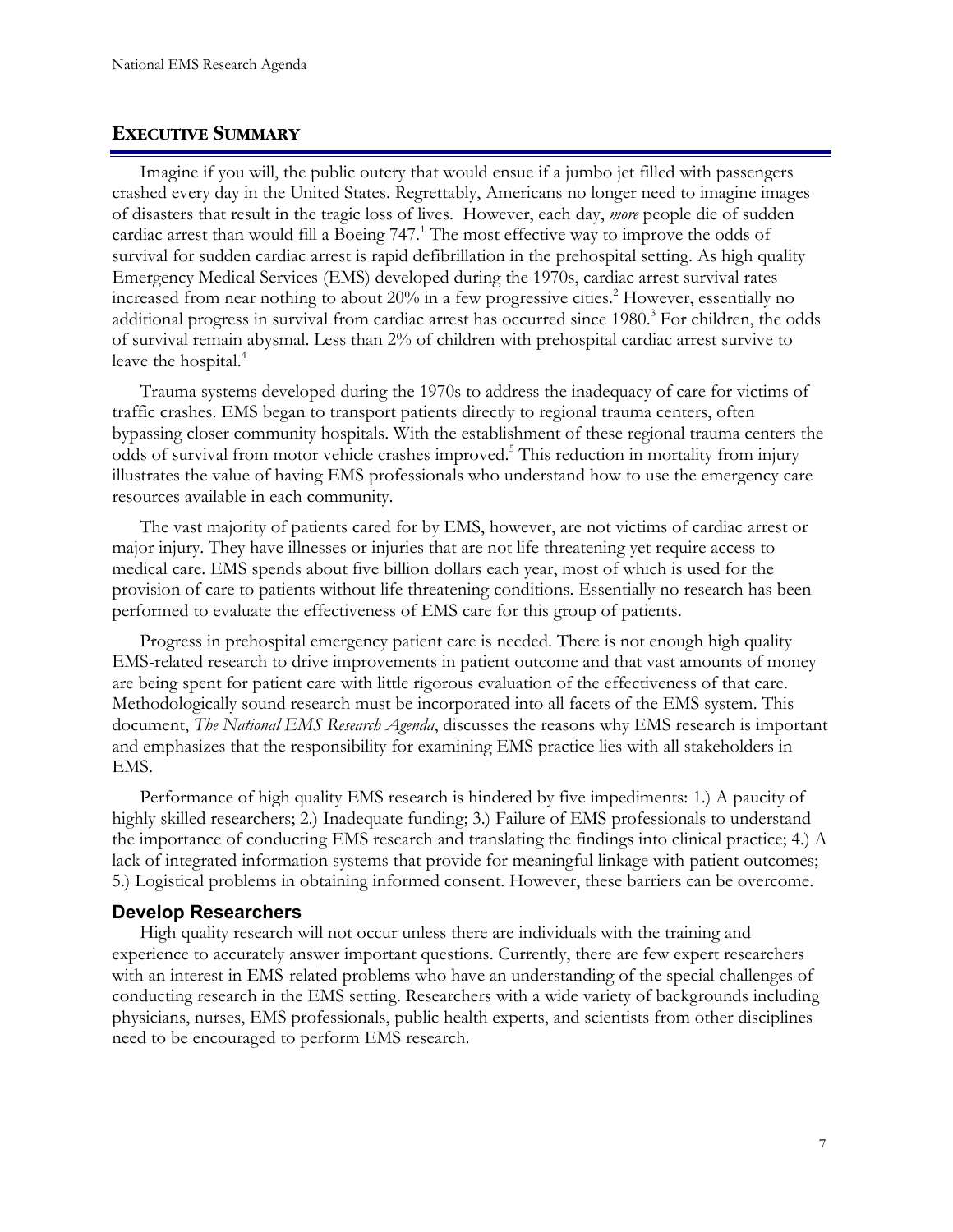# **Recommendation 1.**

**A large cadre of career EMS investigators should be developed and supported in the initial stages of their careers. Highly structured training programs with content directed toward EMS research methodologies should be developed.** 

• Fellowship training programs capable of producing at least five EMS researchers per year are needed. Federal agencies are potential funding sources for these fellowships. Ideally, fellowship programs should be at least two years in length and should produce individuals with training and expertise in both research methods and funding acquisition. A doctoral degree (PhD, MD, etc.) should be a prerequisite for entry into the training programs. Program funding that includes institutional overhead and provides funds to ensure that research projects can be accomplished during the fellowship is essential. Individual training grants specifically targeted to EMS specific topics and system evaluation should be available.

# **Facilitate Collaboration**

Effective EMS research necessitates creating working relationships between EMS researchers and social scientists, economists, health services researchers, epidemiologists, operations experts, clinical scientists, basic scientists, and researchers from other disciplines. Building these relationships requires a dedicated and committed core research group with access to reliable funding sources.

# **Recommendation 2.**

**Centers of Excellence should be created to facilitate EMS research. These Centers will bring together experienced investigators, institutional expertise, and resources such as budgetary and information systems support. Centers will develop and maintain strong working relationships with local and regional EMS providers. As the focal point of these resources, Centers of Excellence will be the catalyst for collaboration between EMS systems and investigators. Such an environment will enable quality research to flourish.** 

- One or more federal agencies should encourage the submission of proposals to develop at least five EMS Centers of Excellence. Each successful applicant should be funded for five years and be evaluated for renewal in a competitive application process. At least \$1M should be devoted to development of research programs and infrastructure at each Center every year. Each Center should be located within an academic institution with ties to fellowship programs, career faculty researchers, multidisciplinary expertise, training programs, and other resources necessary to create research infrastructure.
- One or more federal agencies should issue requests for proposals for at least two regional EMS research centers. The centers will organize and manage multi-system studies. The centers will form a network to facilitate access to data. Each center should operate on a five-year funding cycle with a competitive renewal process at the end of each five-year phase.

# **Establish a Reliable Funding Stream**

The absence of funding for major EMS research represents a huge obstacle to improving the health of the public. Researchers cannot perform research without financial support. Most research accomplished to date within EMS has been conducted on shoestring budgets using volunteer labor, surplus supplies, and in kind contributions from hospitals, medical schools, and EMS agencies.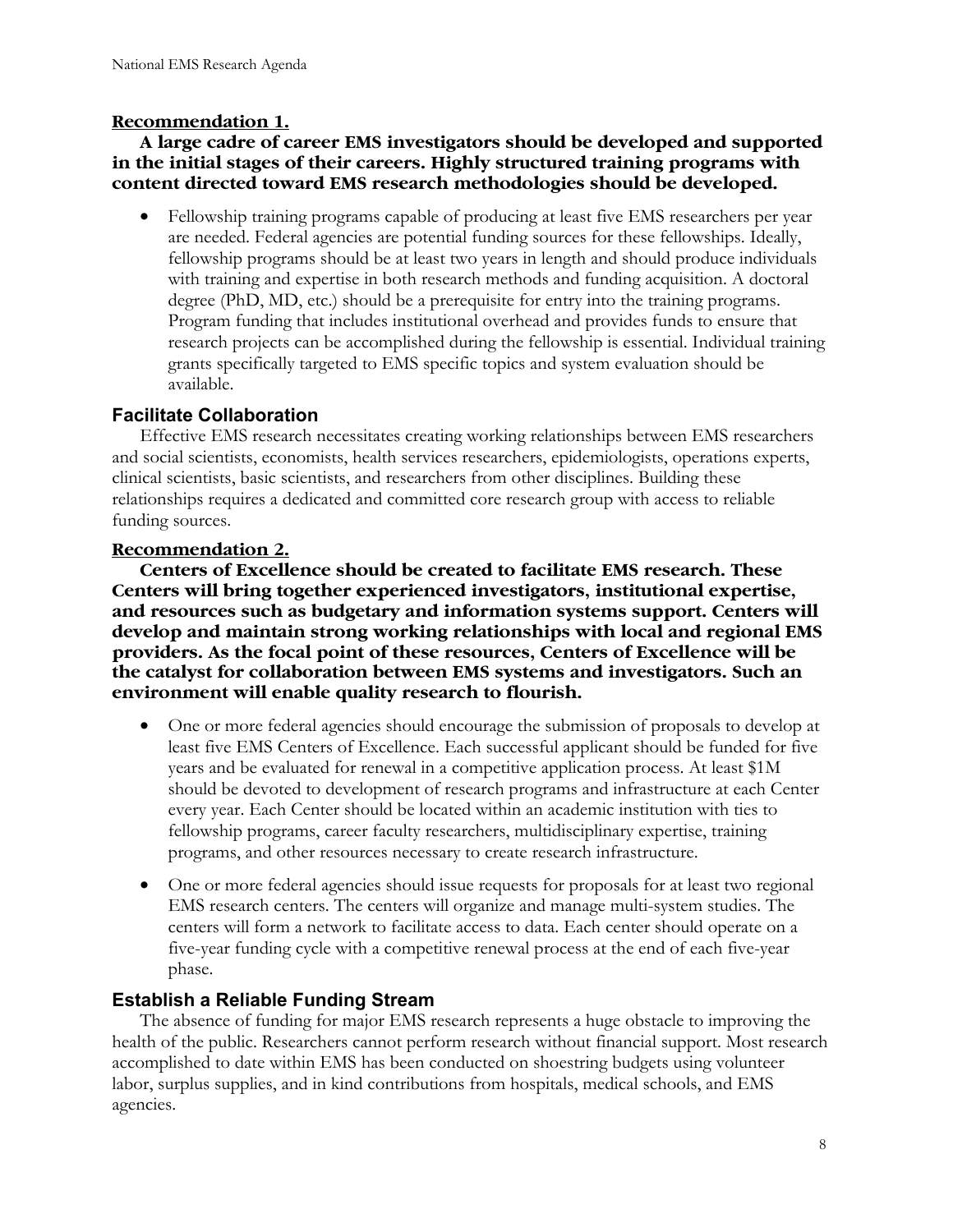Researchers also need dedicated time to perform EMS research. Since investigators frequently have competing roles in their work, they are pressured by their institutions to spend time on projects with the best reimbursement. Institutions will release investigators from other responsibilities to concentrate on EMS research if there are incentives and advantages for the organization. Despite the lack of a concerted and focused effort, the advances in EMS that have occurred historically are remarkable. However, failing to intentionally plan for and fund EMS research will likely delay discoveries that have the potential to save untold numbers of lives.

Additional annual funding in an amount equal to 1% of the annual expenditures on EMS systems should be allocated for research into the effectiveness of those systems. This would mean approximately \$50 million would be available for research each year.

# **Recommendation 3.**

# **Federal agencies that sponsor research should acknowledge their commitment to EMS research.**

- The federal government should increase its commitment and support of EMS research.
- A joint announcement, similar to that issued for EMS Research concerning children (PS-01-044), should be issued to provide opportunities for conducting EMS research under the sponsorship of a group of Federal agencies and to broadly describe the areas in which research is warranted. Each sponsoring agency should delineate and prioritize specific areas of interest and provide detailed information regarding application upon request.
- The number of fully federally funded controlled clinical trials conducted in the EMS setting should increase by 25% each year for five years beginning in FY 2003.

# **Establish Alternative Funding Sources**

The federal government should not be the only organization funding EMS research. Charitable foundations often offer unique and flexible funding, some of which should be dedicated to EMS research. State EMS lead agencies traditionally have not performed EMS research, but they should develop a serious commitment to improve patient care based upon evidence generated by high quality research. Ideally, state agencies should collaborate with at least one academic institution with expertise in EMS research. This collaboration will give state regulators, provider agencies, and EMS professionals access to individuals with expertise regarding grant applications and local research related issues. This academic collaborator should also offer guidance to the state lead agency on EMS research policies.

# **Recommendation 4.**

# **States, corporations, and charitable foundations should be encouraged to support EMS research.**

- State lead EMS agencies should promote prehospital research and facilitate the development of relationships and resources necessary for such studies.
- Corporations and charitable foundations should provide funds for EMS related research.

# **Recognize The Need for EMS Research**

In most fields of human endeavor, there is a significant time delay from a new discovery until the new methods are integrated into practice. EMS has a similar delay in implementation of research results. This delay can negatively impact patient care by perpetuating erroneous or ineffective practices and by inhibiting timely implementation of new effective treatments.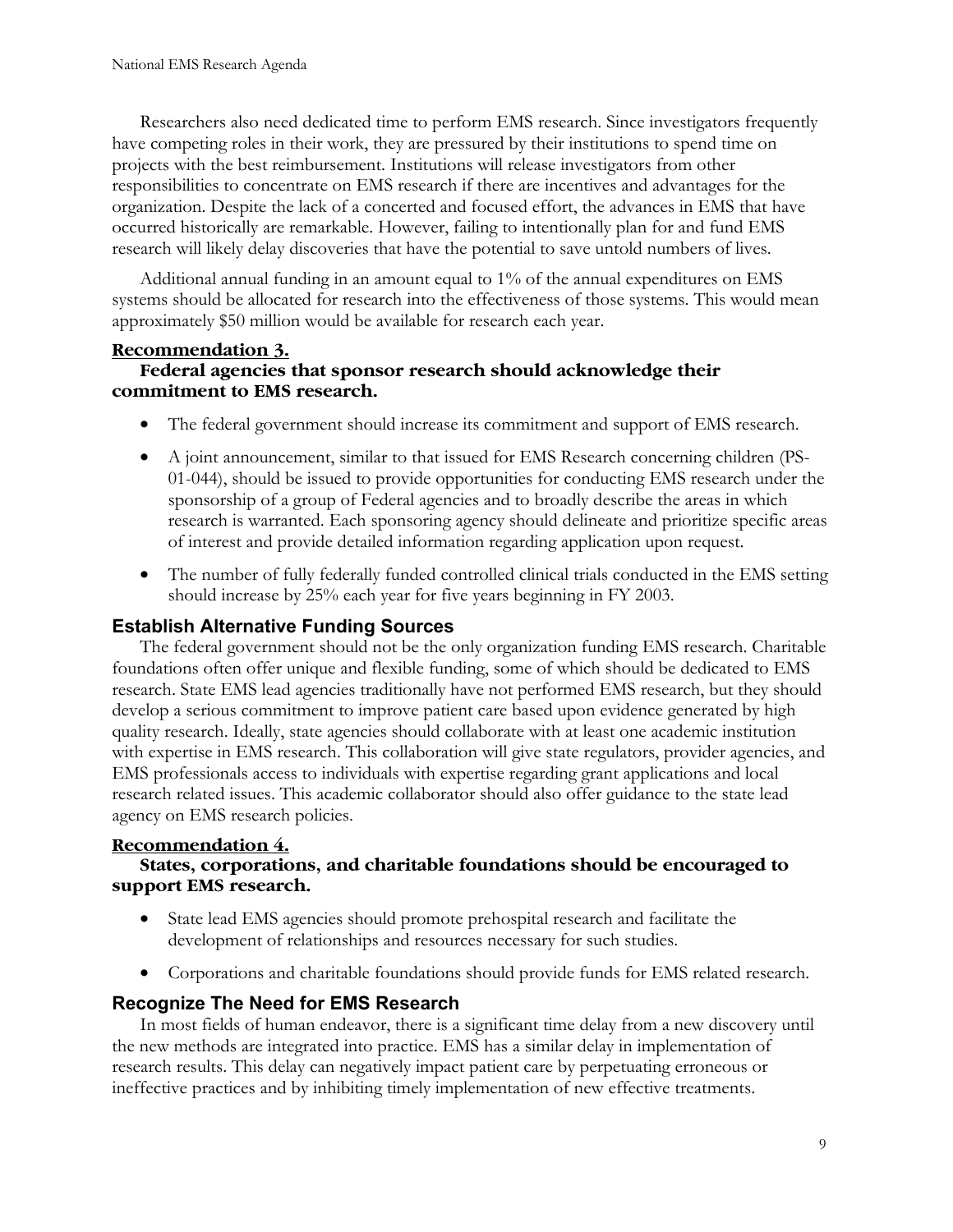The problem of translating research into practice is especially difficult in EMS. Most EMS professionals are not trained to critically evaluate new treatments and so they do not possess the skills to decide whether evidence truly supports their use. Therefore, EMS agencies should employ physicians with the expertise to evaluate new treatments and with the ability to develop and improve patient care protocols based on scientific findings. These physicians should work to educate EMS providers about the scientific process of linking research findings to clinical care. This relationship will provide an environment in which EMS personnel will be able to adopt new protocols with an understanding of how decisions were made. The culture within EMS needs to change to promote research and demand evidence before implementing new system modifications, medications, or drug therapies.

# **Recommendation 5.**

### **The efforts of EMS professionals, delivery systems, academic centers, and public policy makers should be organized to support and apply the results of research.**

- NHTSA should adopt a curriculum for EMS educators that teaches critical review of the scientific literature.
- The National Fire Academy should continue to offer courses that convey the importance of EMS research and detail specific strategies by which fire services can facilitate EMS research.
- Federal agencies should adopt or develop a curriculum for EMS administrative officers that will instill the importance of evidence-based decision-making, reduction of medical errors, and introspection into the culture of EMS organizations.
- Appropriate research principles should be included in the core content of EMS education of first responders, EMT-Basics, EMT-Intermediates, and EMT-Paramedics.
- National and state accrediting agencies for EMS educational programs should require that familiarity with the scientific literature be an essential component of EMS education programs.
- Academic institutions should develop training pathways for EMS professionals interested in pursuing a research career.
- EMS agencies should contribute to the research process by agreeing to collaborate with academic institutions. Collaboration should include assistance with field data collection and patient enrollment in research studies.

### **View Research as Necessary for the Improvement of Patient Care**

EMS organizations and agencies of the federal government have an obligation to promote the development of a culture within EMS organizations that values and supports research.

### **Recommendation 6.**

# **EMS professionals of all levels should hold themselves to higher standards of requiring evidence before implementing new procedures, devices, or drugs.**

# **Create Reliable Information Systems**

EMS care delivery is unusual in that the patients are only under EMS care for a short time and may not be known by name. The lack of accurate patient identification presents a major challenge for the investigator wishing to measure outcomes. In addition because of the fragmented nature of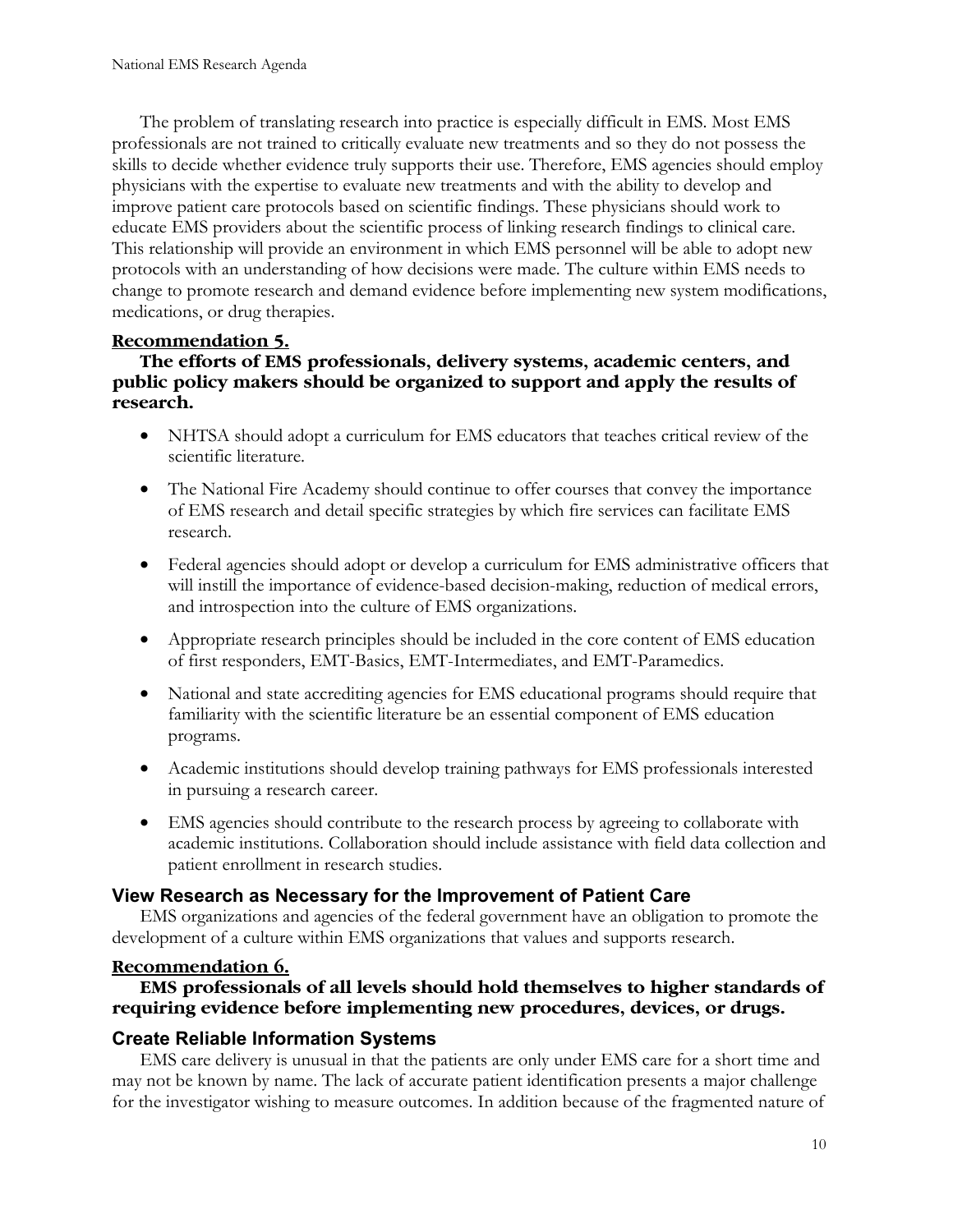the EMS delivery system, a given EMS agency may care for only a limited number of critically ill patients annually. Thus, the use of standardized data collection, data linkage, and reporting mechanisms are critical to allow patient outcomes to be compiled and meaningfully evaluated.

# **Recommendation 7.**

**There should be standardized data collection methods at local, regional, state, and national levels. These data must be devoid of information that allows individual patient identification. All EMS provider agencies should adopt the Uniform Prehospital Data Elements for data collection.** 

- NHTSA should sponsor a process to revise the Uniform Prehospital Data Elements at least every ten years.
- State lead EMS agencies should require all EMS organizations in their jurisdictions to collect and submit to the state the Uniform Prehospital Data Elements at a minimum, and states should report that information to a national EMS data repository.
- Federal agencies should promote the development and maintenance of a national EMS data repository to facilitate comparison of EMS system designs on the effectiveness of care delivery and improving patient safety.

# **Enhance Ethical Approaches to Research**

In many emergency situations, time is inadequate to allow a critically ill patient or a surrogate decision maker to appropriately consider the risks and benefits of participating in a research study. There are two sets of regulations (Department of Health & Human Services and Food and Drug Administration) concerning the waiver of informed consent for medical research. These two sets of regulations have created some confusion among EMS researchers. Their implementation has exposed a fundamental problem associated with conducting research with subjects who cannot provide consent: There is a direct and irrevocable tension between protecting the rights of research subjects and the ability to investigate and improve the care rendered to future patients. The current federal regulations on research in emergency situations may have the unintended consequence of ensuring that EMS professionals will provide care that has not been scientifically validated. . New interventions to treat critical illness will continue to be introduced into the EMS environment, but difficulty in complying with the requirements of the consent regulations may impede the ability of EMS researchers to ensure that they have been studied appropriately first.

### **Recommendation 8.**

**The Food and Drug Administration (FDA) and the Office for Human Research Protections (OHRP) should work with EMS research stakeholders to evaluate the current requirements for exception from informed consent in emergency situations and to identify those requirements that are serious impediments to conducting EMS research. The FDA, OHRP, and EMS research stakeholders should work together to develop and propose EMS-specific consent strategies as well as appropriate revisions to the existing regulations to reduce the impediments to research while continuing to adequately protect research subjects.** 

• There should be a national conference that brings together a large variety of EMS research stakeholders and regulators to recommend improvements to the emergency exception to informed consent procedures.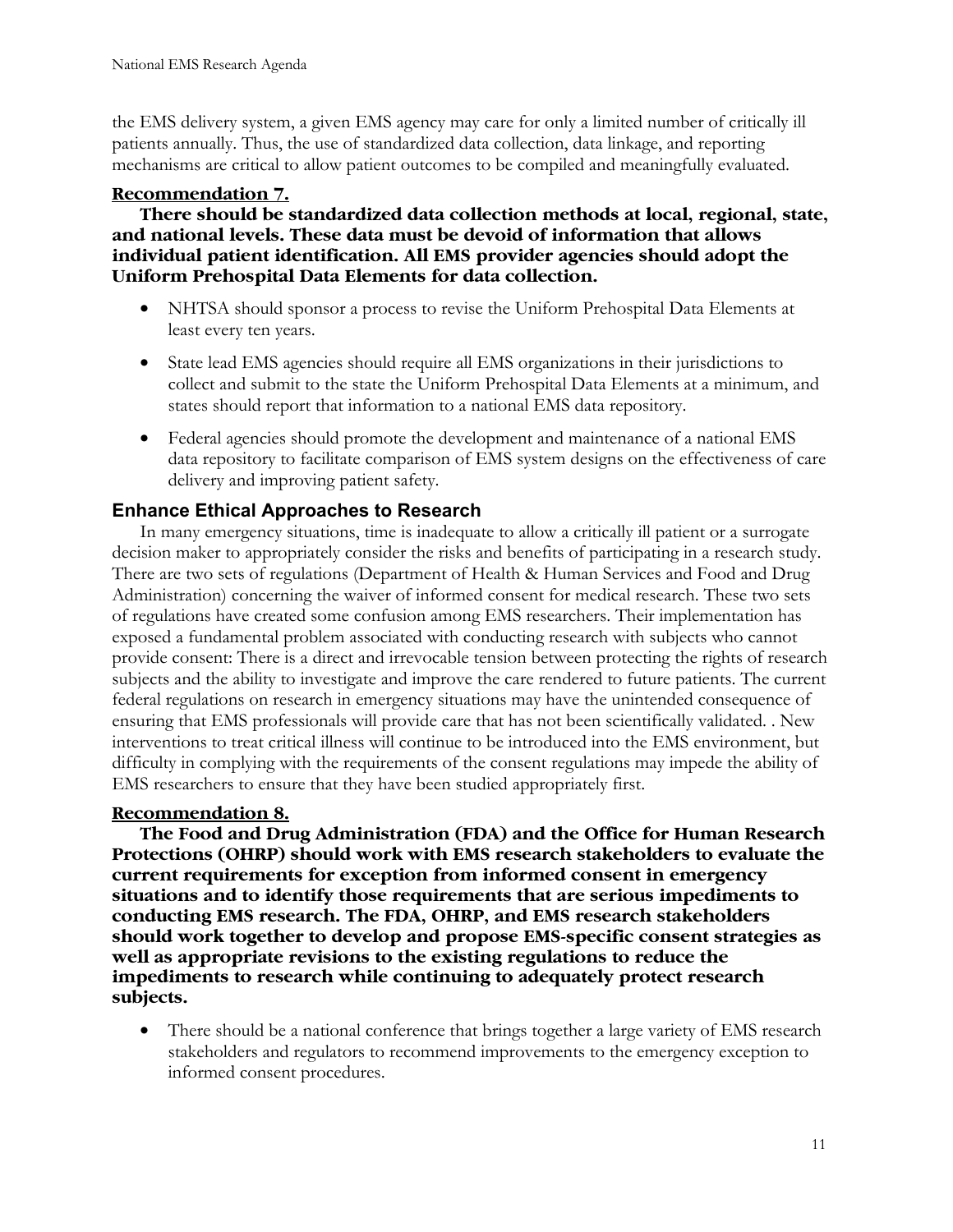- Based on the recommendations of the FDA and OHRP, Congress should amend the laws governing exception from informed consent for emergency research to reduce the regulatory burden and facilitate research while continuing to protect the rights of research subjects.
- There should be educational programs that explain the consent process and recommend strategies by which EMS researchers can fulfill the requirements.
- Educational programs that describe the difficulties in obtaining consent in the EMS environment, explain the emergency exception from consent process, and promote acceptance by and consistency among Institutional Review Board (IRBs) should be made available to IRB members and administrators.

# **Conclusion**

A national investment in EMS research infrastructure is necessary to overcome the obstacles currently impeding EMS research. Funding is needed to train new researchers and to establish their careers. Increased financial support is necessary to develop effective prehospital treatment for the diseases that drive the design of the EMS system, including injury and sudden cardiac arrest. Innovative strategies to make EMS research easier to accomplish in emergency situations must be legitimized and implemented. Researchers must have access to patient outcome information so that the impact of prehospital patient care can be evaluated and improved. Incorporating standard scientific methodology into the evaluation of biomedical and technical advances in prehospital care is crucial. Research is the key to maintaining an appropriate focus on improving the overall health of the community in a competitive and cost conscious health care market. Most importantly, research is essential to ensure that the best possible patient care is provided in the prehospital setting.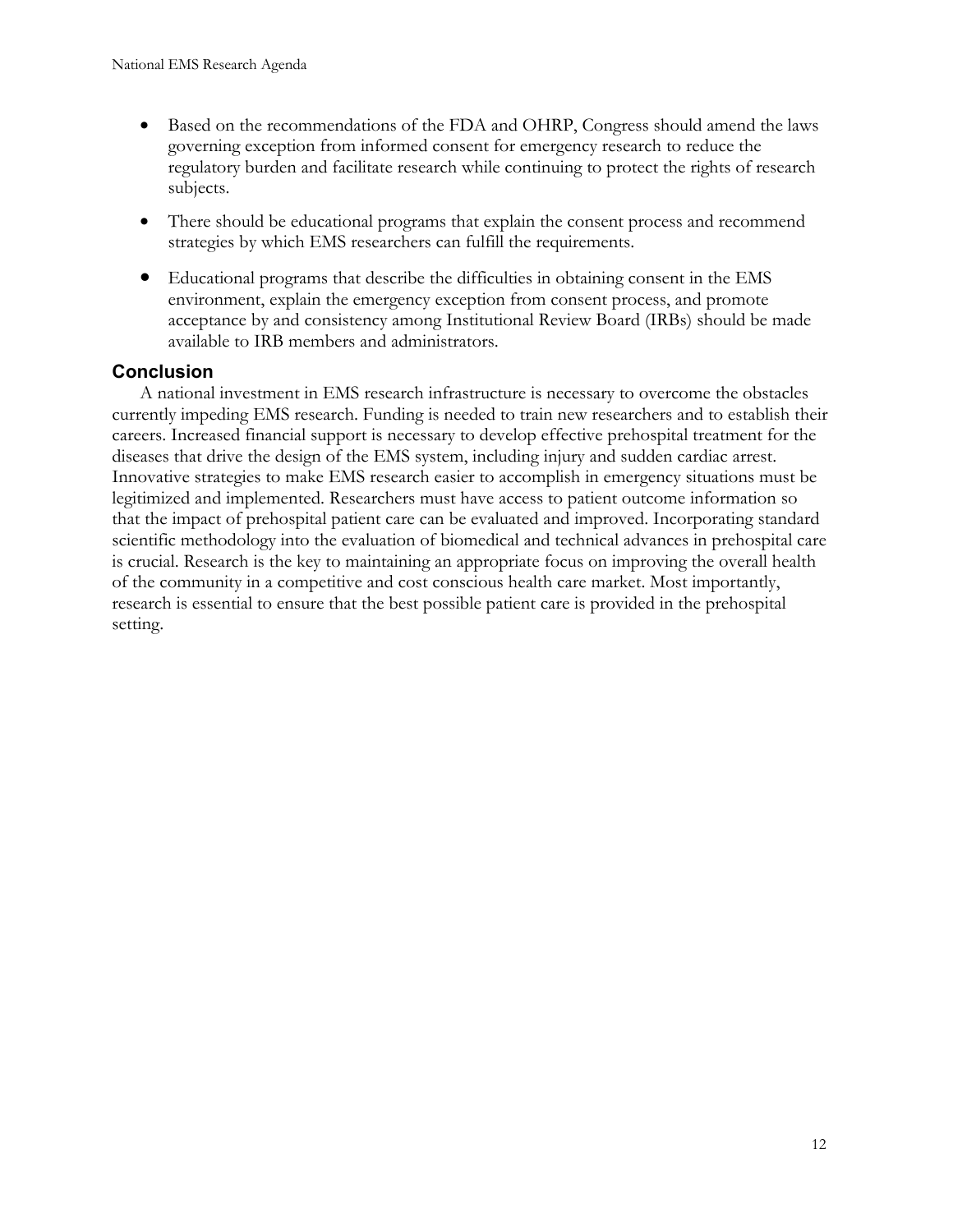# **INTRODUCTION**

Medicine is primarily concerned with preventing and curing disease and relieving suffering. The Emergency Medical Service (EMS) is important part of the health care system, especially for people who suffer sudden and unexpected emergencies. In most communities, EMS is regarded as a public good. There are myriad approaches to offering EMS: it may be provided by the fire department, by another agency within the local government, by private entities that provide care within a local geographic area, by volunteer organizations, or by any number of other configurations.

Emergency medical service is often regarded as including the full spectrum of emergency care from recognition of the emergency condition, requesting emergency medical aid, provision of prehospital care, through definitive care in the hospital. It may also include medical response to disasters, planning for and providing medical coverage at mass gatherings, and interfacility transfer of patients. However, for the purposes of this document, the examination of EMS is limited to the more traditional, colloquial definition: prehospital emergency care from the time of the request for medical aid until arrival at and transfer of care to the hospital.

EMS care is provided by a variety of personnel, both paid and volunteer, who are trained at various levels of sophistication including first responders, EMT-Basic, EMT-Intermediate, and EMT-Paramedic. Basic level providers, trained in as little as 110 hours, provide services such as first aid, cardiopulmonary resuscitation, and patient stabilization. At the other end of the training spectrum, paramedics, who have acquired up to thousands of hours of training, bring highly sophisticated medical interventions that require critical thinking, such as endotracheal intubation and intravenous medication administration, to patients in the prehospital setting. EMS agencies often employ physicians with the expertise to evaluate new treatments and with the ability to develop and improve protocols based on scientific findings.<sup>6</sup>

### **EMS Impact**

While precise numbers are not available, EMS treats and transports approximately 25 to 30 million patients per year. As an important point of entry into the healthcare system, EMS is in a unique position to impact those patients. It is logical to assume that prehospital intervention positively affects patient outcome, but this influence is difficult to quantify. For example, early defibrillation to victims of sudden cardiac arrest,<sup>7</sup> administration of nitroglycerin to patients with chest pain,<sup>8;9</sup> and prehospital administration of fibrinolytic therapy to patients with myocardial infarction<sup>10</sup> measurably saves lives. On the other hand, seemingly logical interventions such as the pneumatic anti-shock garment<sup>11</sup> and endotracheal intubation of children<sup>12</sup> may in fact cause harm. That so few EMS interventions have been subjected to outcome studies illustrates the lack of evidence for most prehospital therapies. More research is necessary to provide the evidence upon which EMS practices can be based.

Misperceptions about EMS on the part of the public abound. In one study, fifteen percent of the patients in a hospital emergency department thought that paramedics were physicians.<sup>13</sup> The entertainment media routinely depict cardiopulmonary resuscitation as resulting in good patient outcome, likely leading to unrealistic expectations among the lay public.14 Most members of the public believe that the use of warning lights and sirens saves clinically significant time in ambulance response and transport to the hospital, although several studies have suggested otherwise.<sup>15;16</sup> No one has published an evaluation of the public's perception of the importance of EMS research or the impact of research (or the lack thereof) on EMS practices.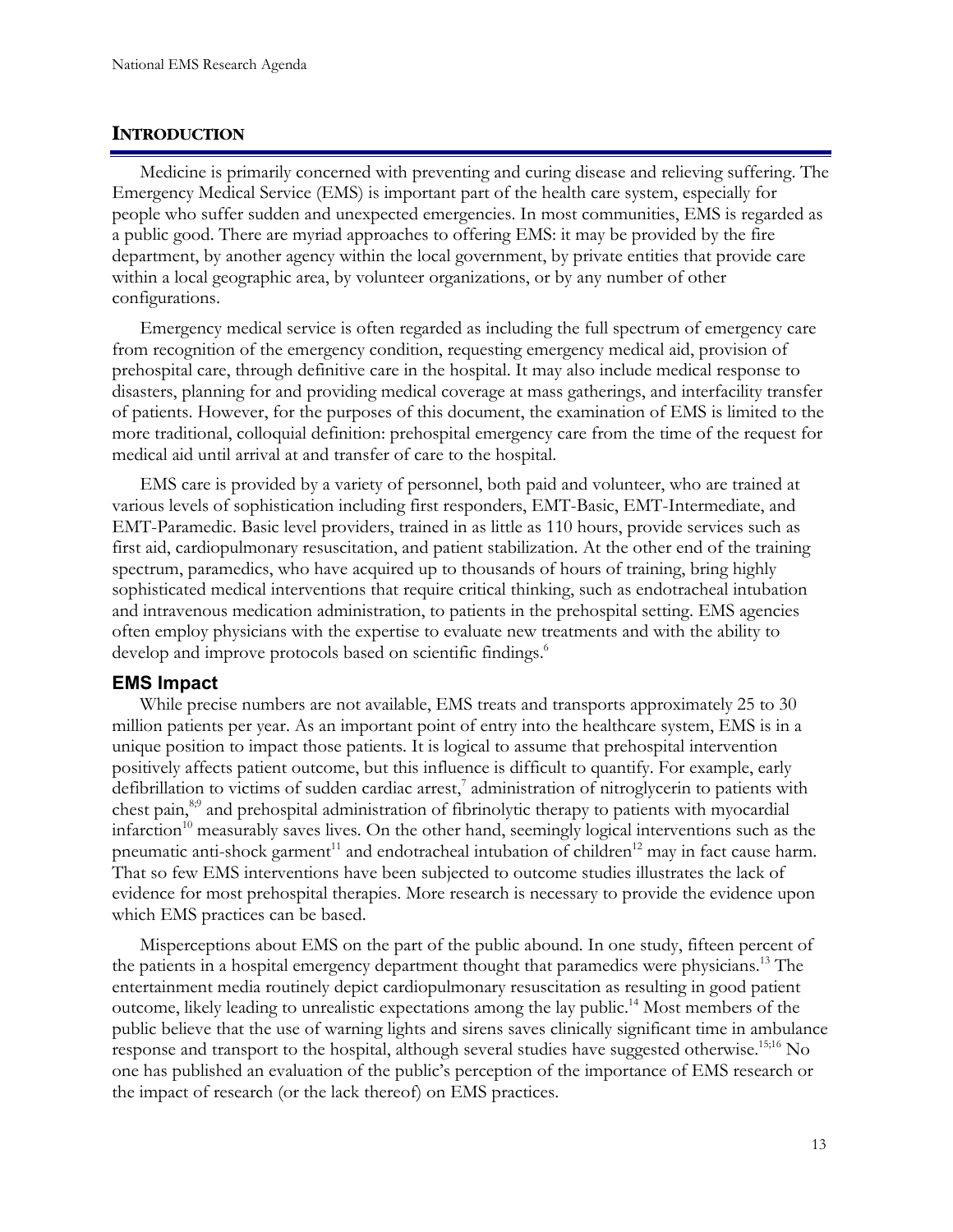### **Is EMS Cost-effective?**

EMS systems are expensive to operate. The true economic burden of EMS is widely distributed and therefore well hidden from view. In the Medicare program alone, more than \$2.5 billion is spent for patient transportation. It is estimated that \$5 billion is spent on EMS in the United States each year. More detail on the costs of the EMS system is available in the document describing the Negotiated Rule Making process on EMS reimbursement sponsored by the Health Care Financing Administration on the Internet at www.hcfa.gov/medicare/comstate.htm.17 The incremental costs and benefits of different levels of EMS care are poorly quantified<sup>18</sup> and remain the subjects of ongoing studies. $19,20$ 

# **Need for Outcome Measurement**

Why are such large sums of money spent on a system with seemingly little evidence of efficacy?<sup>21</sup> One reason is that efficacy information is difficult to define and obtain. Part of the problem lies in the uncertainty of how to measure patient outcome. An obvious outcome measure is mortality or lives saved. While seemingly easy to define, there is uncertainty over determining when a "save" occurs. Is it a "save" if a patient requiring CPR is admitted to the intensive care unit but dies after three days? Is it a "save" if that same patient dies in six months but was able to spend five of those months at home with his family?

Mortality is often not a good measure of patient impact because it is an infrequent outcome in many disorders. Evaluation of an infrequent outcome requires either large numbers of patients, long periods of time, or sometimes both. EMS currently lacks the resources for these large research efforts. Disability, relief of suffering, utilization of health services, and costs may be better measures of outcome but are often even more complex to define and obtain. For example, attempting to answer a question such as, "what is the relative benefit of transporting a patient with a femur fracture to the hospital in the back of an ambulance with a leg splint versus by taxicab with no treatment?" can be challenging as one begins to define "benefit."

Accurately measuring outcome is made more challenging by the fact that the patient is delivered by EMS directly to a more comprehensive part of the health care system. Definitive care is seldom delivered in the field, but significant supportive care may take place there. Attribution of ultimate patient outcome to prehospital events is therefore confounded by the impact of interventions received by the patient later in the continuum of care. Measuring the impact of EMS patient care is further complicated by the concentration of specialized medical services such as major trauma care and tertiary pediatrics in a few experienced hospitals. When treating patients with problems such as major trauma, efficient transport to the optimal facility may be the most important prehospital intervention.<sup>22</sup>

### **Organized Research Effort Needed**

A well-organized EMS research effort is clearly needed to dramatically increase the evidence upon which prehospital patient care is based. "Public and private organizations responsible for EMS structures, processes and/or outcomes must collaborate to establish a national EMS research agenda. They should determine general research goals and assist with development of research funding sources."23

The authors of this document discussed the utility of creating a list of specific research topics that would be of value in EMS. However, there are compelling arguments against creating such a list. Individual investigators or research teams rather than committees usually generate the best new ideas. In addition, because of the rapid pace of change in the medical sciences, lists are usually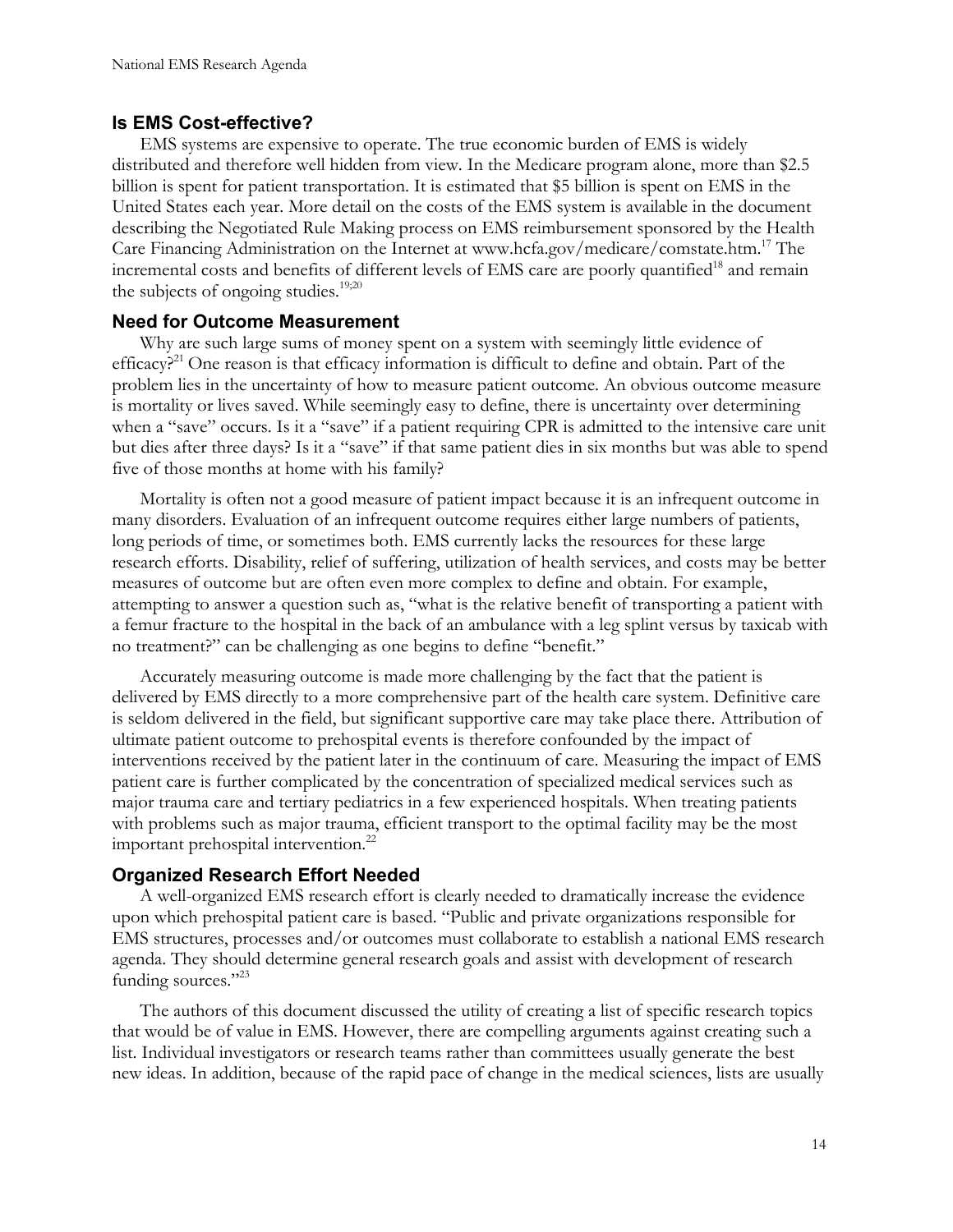out of date by the time they are published. The writing team agreed that valuable research topics would certainly include the following:

- Ensuring proper and effective patient care.
- Improving the quality of EMS care and systems.
- Improving patient safety by reducing errors.
- Analysis of the cost-effectiveness of systems and interventions.
- Measuring the direct, indirect, and marginal costs of emergency medical services.
- Providing information about the clinical aspects of emergency care, systems configuration and operation.
- Encouraging effective injury prevention strategies and other public health measures.
- Expanding the appropriate use of medical informatics in EMS.
- Developing valid tools and methods for measuring the quality of EMS care and systems.
- Learning effective ways to provide professional education, training, and retraining that will maximize skill acquisition and retention and improve practice patterns and patient outcomes.
- Determining effective methods of public education that effect positive behavioral changes in the areas of injury prevention, basic emergency care skills, and the use of EMS systems.

EMS systems must justify their role in the health care process. They must prove that the care and transportation they provide is necessary and delivered in an effective and economical manner. These mandates can only be achieved by true integration of the research process into the system. Research will lead to the development of more effective treatments, strategies for resource management that benefit the EMS system, and ultimately to improved patient care.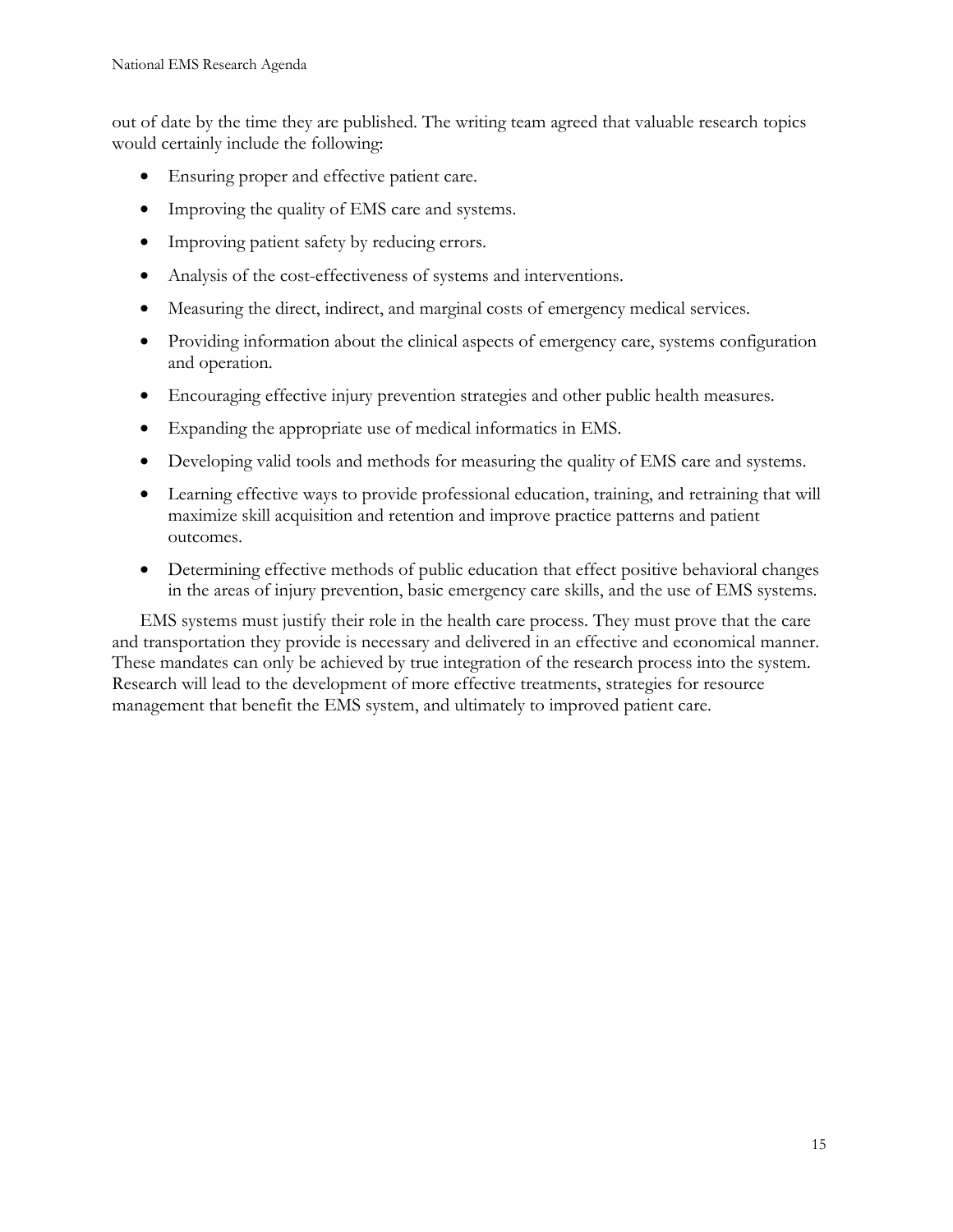# **HISTORY OF EMS RESEARCH**

Modern EMS systems developed following the 1966 publication of a National Academy of Sciences paper entitled *Accidental Death and Disability: The Neglected Disease of Modern Society*<sup>24</sup> and the work of J.F. Pantridge extending emergency cardiac care to the prehospital setting in the United Kingdom.25 Dr. Pantridge's program in Northern Ireland inspired the pioneering efforts of physicians such as Eugene Nagel in Miami and Leonard Cobb in Seattle to extend emergency cardiac care to the patient's home. $26:27$ 

#### **Federal Involvement in EMS Begins**

*Accidental Death and Disability* called for improving prehospital trauma care.<sup>24</sup> As a result, Congress passed the Highway Safety Act in 1966, which established the National Highway Traffic Safety Administration (NHTSA) within the Department of Transportation. Because motor vehicle crash injuries constituted a substantial proportion of the EMS patient load, NHTSA was charged with improving EMS systems by administering grants for ambulance purchases, communications systems, and training programs, and with supporting other traffic related system improvements. NHTSA furthered its role in the advancement of prehospital care by developing national standard curricula for the education of EMS personnel and by lending its foresight, leadership, and commitment to the development of EMS systems.

In 1973, Congress enacted the EMS Systems Act (Public Law 93-154). This Act provided funding for the development of regional EMS systems and authorized a program of research in emergency techniques, methods, devices and delivery. The National Center for Health Services Research (NCHSR), predecessor to the Agency for Healthcare Research and Quality (AHRQ), was responsible for administering this applied research effort. Between 1974 and 1981, the NCHSR supported approximately 50 EMS demonstration projects.

In 1984, Congress established the federal EMS for Children (EMSC) program as a demonstration grant co-sponsored by NHTSA and housed in the Maternal Child Health Bureau. The Institute of Medicine issued a 1993 report on EMS for children that identified several priority areas, including a call for additional data collection, evaluation and research.<sup>28</sup> Since the report was issued, the EMSC program has played a valuable part in advancing the cause of EMS research and in establishing directions for the future of EMS for children. In addition to providing funding and leading EMS initiatives, the program has developed a consensus document of research priorities, including identifying appropriate outcomes.<sup>29</sup>

In January 2001, seven federal agencies participated on an interagency program announcement, PA-01-044, titled Emergency Medical Services for Children Research. The topics to be studied include asthma, traumatic brain injury, and violence prevention. HRSA's other federal partners in this effort (besides the Agency for Healthcare Research and Quality) were the National Institute for Occupational Safety and Health at the Centers for Disease Control and Prevention, as well as the National Heart, Lung and Blood Institute, National Institute for Child Health and Human Development, National Institute on Drug Abuse, National Institute of Mental Health, and the National Institute of Nursing Research, all from the National Institutes of Health.

Other EMSC initiatives providing funding for EMS research include the support of the development of a National EMS Database jointly with NHTSA, awards to promote pediatric patient safety research in EMS, and the EMSC Network Development Demonstration Project (NDDP) Cooperative Agreement Grant (CDA#93.127L). The \$1.8 million NDDP grant is being supported by the EMSC program in collaboration with the Division of the Research, Training and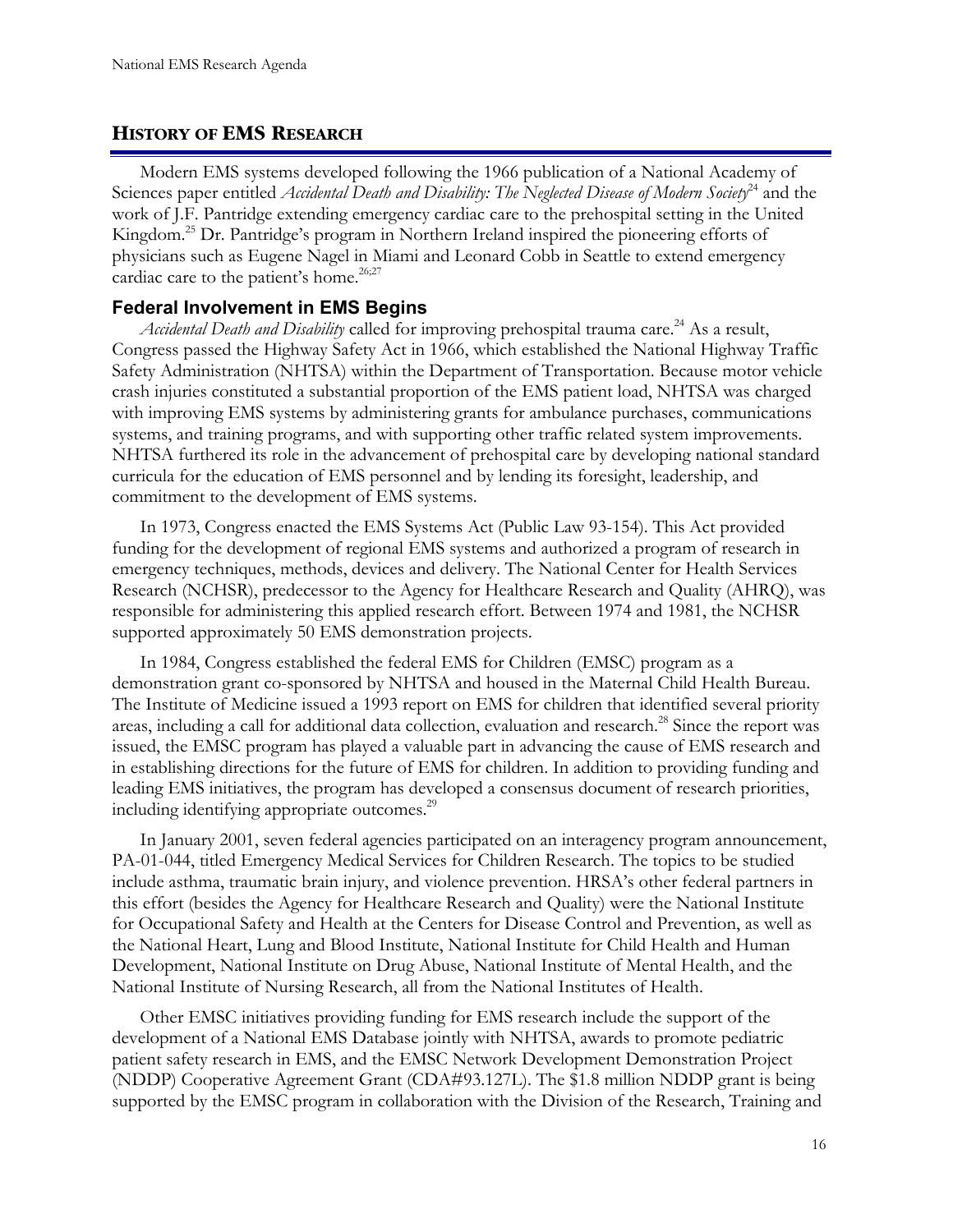Education of the Maternal and Child Health Bureau. NDDP will support the best proposals to create research networks for performing high quality collaborative research on EMSC topics. Each research node will collect data from participating EDs in its area in order to get answers to pediatric emergency care research questions which were previously difficult to obtain.

# **Beginning of EMS Research**

During the late 1960's, a growing number of EMS organizations around the world recognized that their ambulance services required advancement.<sup>30-34</sup> Improvements in these systems were generally implemented without undergoing unbiased evaluation. For example, in 1966 an editorial in the *British Medical Journal* suggested that patients were dying of suffocation because ambulance service personnel were inadequately trained in airway management.<sup>30</sup> EMS systems responded by introducing airway interventions formerly reserved for the hospital emergency department directly into the field setting. The prevailing attitude was that if an intervention was useful and effective in the hospital then it would be similarly useful in the prehospital environment.

However, study results from one particular environment do not necessarily translate successfully to other environments and may not apply to other populations. Studies of efficacy (i.e., does something work under ideal conditions) do not necessarily indicate effectiveness (i.e., does it work in the real world). Interventions that work in the emergency department might not work in the ambulance, interventions that work in an ambulance might not work in a helicopter, and interventions that work in a moderately busy suburban EMS system may not work in an overburdened urban system. While it makes intuitive sense to take the emergency department to the patient, the compressed time frame for patient evaluation, the lack of many medical technologies such as x-rays, and the limited training of EMS professionals sometimes alter the riskbenefit ratio.<sup>35</sup>

The earliest scientific analyses of EMS practices were limited in scope and methodology. Only three EMS-related randomized, controlled clinical trials were published before 1980.<sup>36-38</sup> The remaining published studies were observational, descriptive, or retrospective in nature. Many studies were designed simply to demonstrate that certain hospital interventions, such as inserting a peripheral intravenous line or performing defibrillation, could be extended to the prehospital environment.<sup>25;39</sup> Often the results indicated that the intervention could be applied in the field but gave no clue as to whether the patient benefited. For example, the early studies of the pneumatic anti-shock garment (PASG) and the esophageal obturator airway (EOA) observed physiologic responses such as increased blood pressure but did not evaluate the relationship of the physiologic changes to patient outcome. $40;41$ 

The science of EMS has been criticized for providing insufficient evidence to support many of its practices. In 1989, Ronald Stewart advised that EMS must begin to prove itself through research.<sup>42</sup> Nearly a decade later, Michael Callaham repeated the sentiment and observed, "It is possible to document exactly how much scientific support there is for the efficacy of our present scope of EMS practice, and it is impressively deficient."<sup>21</sup>

Progress towards a scientific foundation for EMS practices is slow, in part due to the inherent difficulties in performing research in the field, but also because of the lack of research infrastructure in EMS systems and the absence of funded researchers working in this field. Thousands of people dedicated to improving prehospital care including physicians from a variety of specialties, EMS providers, allied health professionals, public leaders, and even the lay public have been working both individually and through myriad professional organizations toward creating that scientific basis. Most research accomplished to date within EMS has been conducted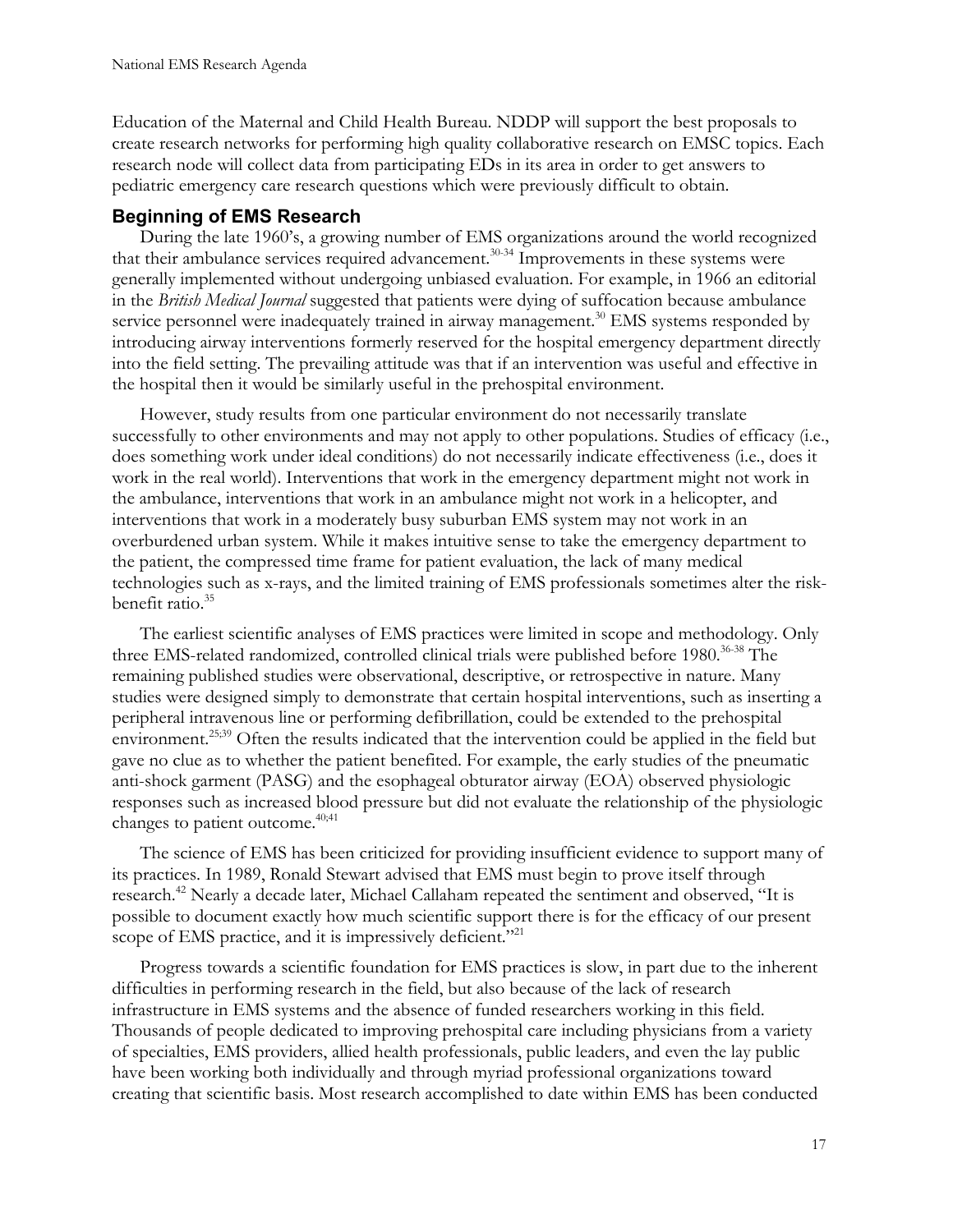on shoestring budgets using volunteer labor, surplus supplies, and in kind contributions from hospitals, medical schools, and EMS agencies.

# **A Case Study In EMS Research**

The experience with the pneumatic anti-shock garment (PASG) is illustrative of the early research experience in EMS. Many EMS physicians promoted its use in a wide variety of medical and surgical conditions with little evaluation of its effectiveness,<sup>43;44</sup> while others were less convinced of its value.<sup>45</sup> PASG use became widespread, with many jurisdictions requiring them as minimal equipment for ambulances at an expense of several thousand dollars per vehicle. Several years after gaining acceptance as a standard item to be stocked on ambulances, a single, randomized clinical trial found that application of the PASG to victims of truncal penetrating trauma in an urban environment actually worsened patient outcome.<sup>46</sup> In the wake of that study, the popular sentiment rapidly shifted to renounce the use of the PASG. Yet, a comprehensive review of the literature established that some patients might in fact benefit from use of the PASG.11 This is but one example in which misinformation and the lack of scientific knowledge about optimal patient care has confused clinicians and left them floundering to provide the best care without the guidance of good science.

Decisions about the effectiveness of any intervention must be based upon reliable evidence. This requires that there be enough studies to provide sufficient information upon which, among other things, effectiveness and generalizability of the intervention can be determined. Due to the paucity of available research, EMS decision makers have been forced to make judgments based upon limited evidence. Two current issues in which this problem is readily apparent are pediatric airway management, where one controlled trial has questioned the efficacy of endotracheal intubation;<sup>12</sup> and the use of amiodarone for cardiac arrest, where another randomized controlled trial has suggested a positive effect.<sup>47</sup> While both of these studies are examples of methodologically sound research and add to the overall understanding of their respective issues, additional high quality investigations are needed.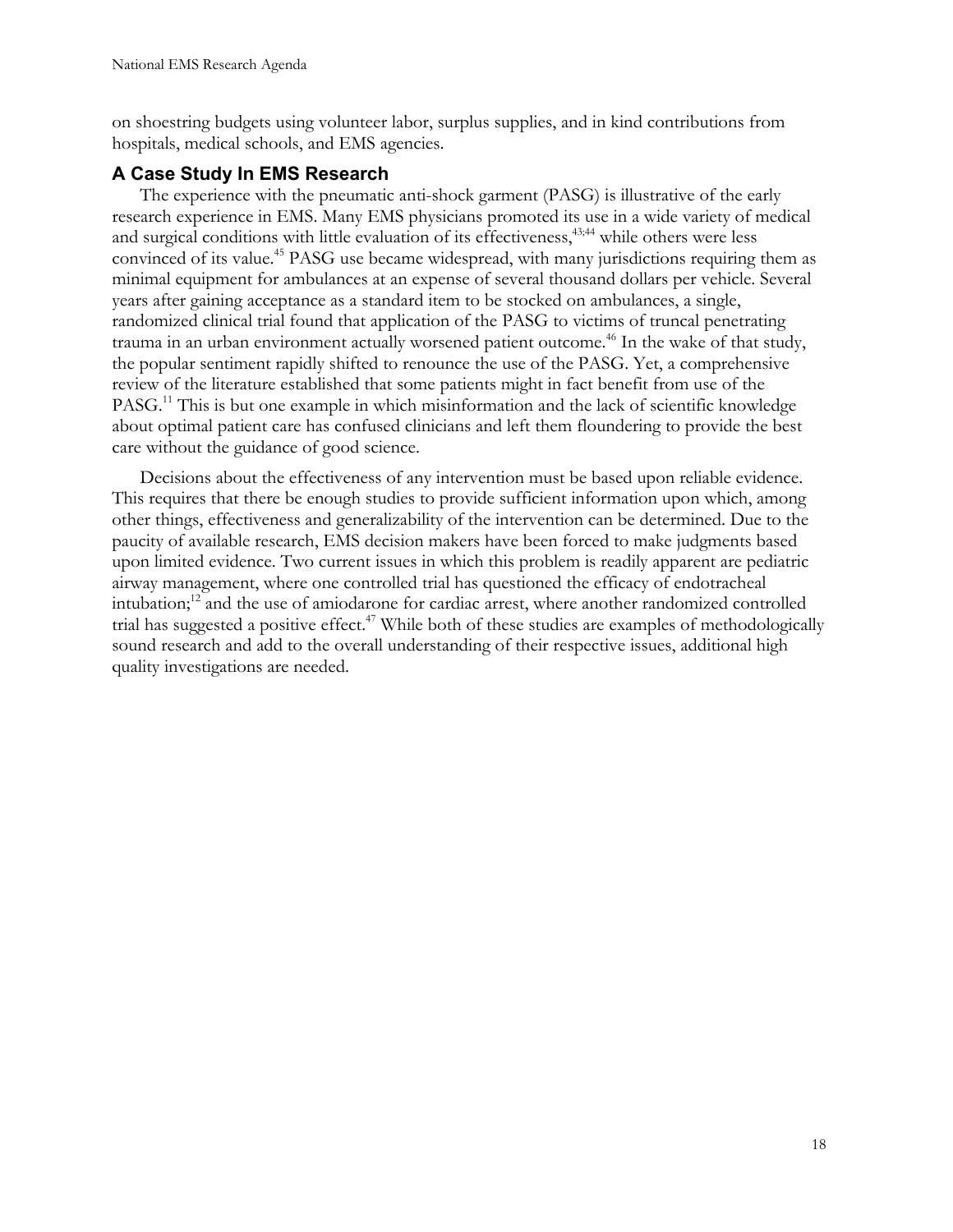# **THE PRESENT STATE OF EMS RESEARCH**

#### **Appeals for Advancement**

EMS research is still in an early stage of maturation. A concerted effort to improve the scant scientific knowledge that serves as the basis for EMS practice is now mandatory.<sup>23;48</sup> There has been a strong plea for improving the science within the field.<sup>49</sup> The leaders of the *Future of Emergency Medicine Research* conference, sponsored by the Emergency Medicine Foundation, the Society for Academic Emergency Medicine, and the Association for Academic Chairs of Emergency Medicine, emphasized the need for individual and program commitment to the process of advancing research in emergency medicine. The conference report called for the necessary resources to enhance emergency medicine research through training, academia, funding, national support, multi-center research and development of new outcome measures.<sup>50</sup>

The Society for Academic Emergency Medicine EMS Task Force published a paper in 1999 entitled *EMS Systems: Foundations for the Future*, which called for the specialty of emergency medicine to foster the continued development of EMS administration, education, and research.<sup>48</sup> The report pointed out, "The benefits of prehospital care never have been demonstrated scientifically in many medical and surgical conditions. The time has come to prove the value of field care and determine the most cost-effective and medically sound treatments."<sup>51</sup>

#### **Peer Review Journals**

Several peer-review medical journals devoted to EMS are now in publication including *Prehospital Emergency Care* and *Prehospital and Disaster Medicine*. In addition, general emergency medicine journals, including *Annals of Emergency Medicine*, now contain sections devoted to EMS research. There are also subspecialty journals within emergency medicine, such as *Pediatric Emergency Care* and the *Air Medical Journal*, that publish material related to EMS and effectively reach an audience involved in at least some aspect of prehospital care of patients. The emergence of these journals holds an important position in the history of EMS. Their existence shows that EMS research is valuable to the readers of those publications.

### **Methodological Constraints and Concerns**

Although the science of EMS has advanced, many concerns remain. Most of the problems are not very different than issues with which other fields of medicine have struggled. For example, there are not enough controlled clinical trials of new treatments for patient problems encountered by EMS professionals.

One methodological concern in EMS research is that the best outcome measures for various study questions are not clear.<sup>51</sup> While survival may be an appropriate outcome measurement for sudden cardiac arrest, it would not be a meaningful outcome measurement for studies of minor trauma or respiratory distress because almost all patients will survive independent of any EMS intervention. Further, appropriate measurements of pediatric patient outcomes are sometimes different from those that are commonly used for adults.<sup>29</sup>

### **Current Literature in EMS**

Several reviewers have evaluated the quality and quantity of EMS research over the last 30 years. Figure 1 shows an appraisal of the number of EMS related manuscripts published each year since 1965. The data in the figure are the result of an extensive search of multiple National Library of Medicine (NLM) research databases including MEDLINE and CINAHL. Although the number of EMS publications is not vast, the volume has been increasing steadily over the years at a respectable rate. Since 1970, the quantity of published EMS literature increased at a rate of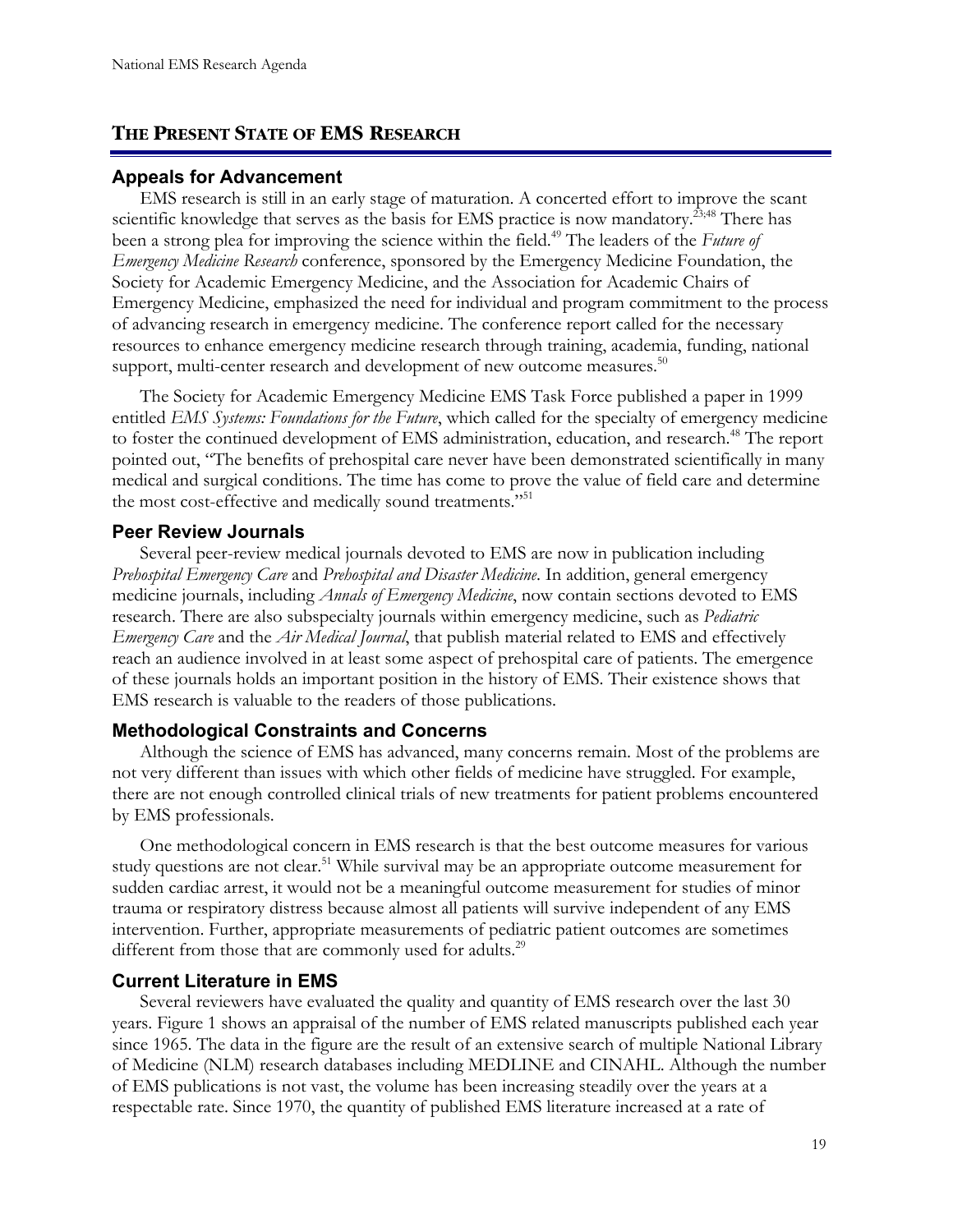approximately 200 articles per decade. The increase is likely due to increased awareness of the need for study in this area and also the appearance of several new journals dedicated to the specialty. If this growth rate remains constant, about 900 articles will be published in the year 2010.



Figure 1: EMS Literature Growth Over Time

There have been many pleas to increase the number of clinical trials,<sup>52,53</sup> and some have made eloquent points about the dangers inherent in the existence of so few methodologically sound studies.<sup>21</sup> Concern for the lack of scientific support for many pre-hospital interventions, lack of uniform reporting methods, monitoring of outcomes and adverse effects invokes the need for reexamination of EMS practice.<sup>48;54;55</sup>

While randomized controlled trials may be the gold standard for clinical studies, they are not appropriate for every question. For example, randomized trials are not appropriate for studies of harm, prognosis, or diagnostic devices.<sup>56;57</sup> Randomized controlled trials can also be more challenging to implement in systems and educational settings. Indeed, very little educational research utilizes randomized-controlled designs.<sup>58</sup>

Although the body of published EMS literature is growing steadily, there is much concern about the substance of the material. In a recent review of the EMS literature published between 1985 and 1994, the most frequently used study design was the case series, which accounted for 44 percent of the publications. The majority of EMS studies published during that ten-year period  $(53%)$  were retrospective in nature.<sup>55</sup>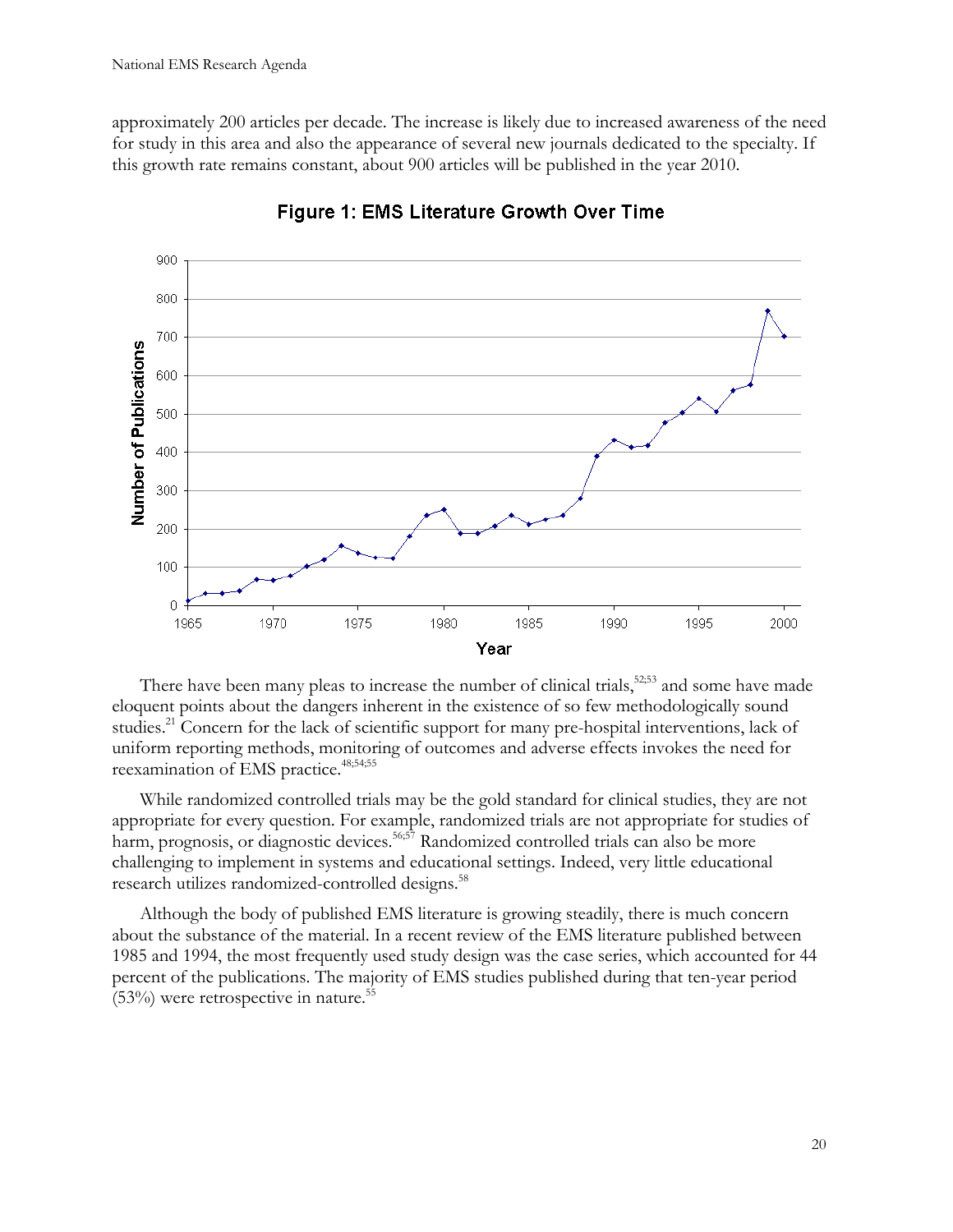Figure 2 shows the results of an analysis conducted for the National EMS Research Agenda project in which the NLM designated study type was used to classify the 9,232 identified EMS related citations published between 1966 and 2000. These categorizations are estimates, as not all studies included a design designation. Despite this limitation in the analysis, it remains apparent that the overwhelming majority of the published EMS literature is not research reports but rather



#### Figure 2. EMS Literature by Study Type

historical articles, editorials, consensus development pieces, biographies, monographs, or guidelines. Of those study types recognized as "research", reviews (n=593; 6% of total) reigned over clinical trials ( $n=331$ ; 4%) and meta-analyses ( $n=15$ ; 0.1%). Evaluated on the basis of the strength of the study design, the majority of EMS studies published in peer-reviewed journals use unpersuasive methodology. The bulk of the published research can be characterized by its overwhelming propensity to use simple descriptive methods and retrospective techniques.

With the understanding that randomized clinical trials may not always be the most appropriate design for scientific validation of prehospital treatments or system changes, the number of randomized trials conducted has been used as a surrogate marker for the level of sophistication in research. With this limitation in mind, the proportion of randomized trials out of all the clinical investigations published in EMS has been reported to range between  $1\frac{^{62}}{^{21}}$ ,  $5\frac{^{65}}{^{20}}$  and  $15\frac{^{65}}{^{55}}$  As a point of reference, the proportion of randomized trials published in the entire specialty of emergency medicine has not changed much over the years, increasing from 10% in 1983, to 12% in 1989, and reaching 15% by 1997.<sup>60</sup> This proportion is thought to be similar to the proportion of randomized trials estimated to exist in published internal medicine literatures.<sup>61</sup> Appendix F of this document lists published randomized or pseudo-randomized clinical trials conducted in the EMS setting from 1966 through 2000 that could be identified by the writing team.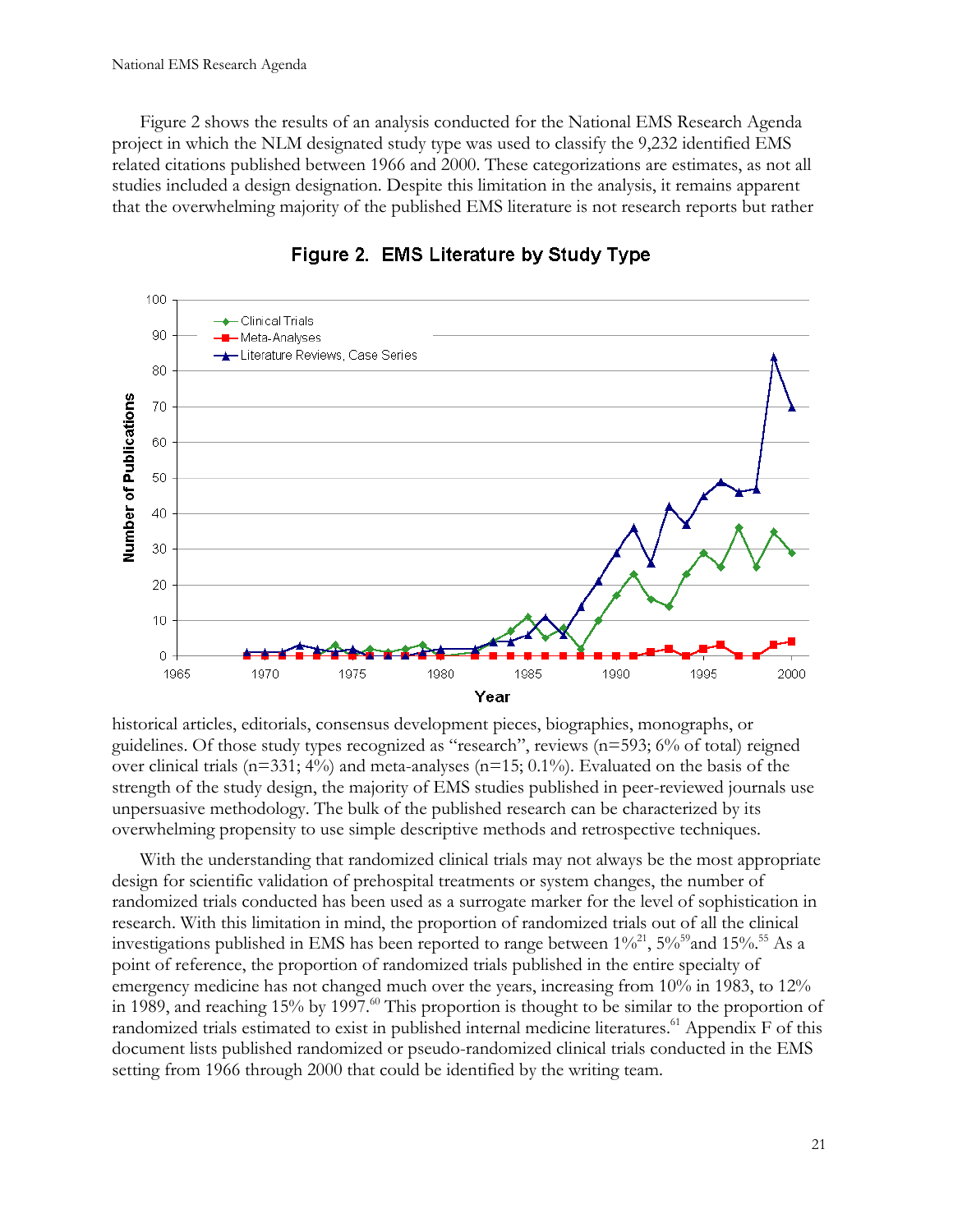#### **Research Domains**

There are three domains within the spectrum of EMS research: clinical, systems, and educational. Clinical research involves the study of direct patient care activities. Systems research explores the effects of varying EMS system designs and operational methods on resource utilization. Educational research examines the appropriate methods for preparing prehospital care providers.

While each domain can be approached independently, researchers must recognize the interactions between the three areas. Teaching a paramedic to apply a splint ultimately translates into a patient care practice: immobilizing a fracture. Determining the appropriate clinical use of narcotics for pain management ultimately becomes a systems issue: securing and tracking controlled substances.

#### *Clinical Research*

To date, investigators with little formal research training and minimal funding or other resources have contributed the substance of the literature in prehospital emergency care. Thus, most published research addresses the most austere questions involving single clinical interventions or health issues. Answers to major EMS issues such as cost-effectiveness, resource utilization, efficacy of field therapies, and injury prevention are conspicuous by their absence from the literature. In addition, as in other areas of medicine, there is little research demonstrating effective methods to improve patient safety in EMS by reducing medical errors.

Despite the absence of evidence for the efficacy of almost all field interventions, progress is occurring in several areas. The Ontario Prehospital Advanced Life Support (OPALS) Study is the largest prehospital study ever conducted. It is enrolling more than 25,000 cardiac arrest, trauma, and critically ill patients over an 8-year period (1994-2002). The OPALS study uses a rigorous controlled methodology and a large sample size, and it is designed to measure the benefit in survival and morbidity that results from the introduction of prehospital ALS programs to communities of different sizes.<sup>19;20;62</sup> While prehospital clinical studies of that magnitude have not been completed in the United States, some complex, well designed studies have been successfully implemented and completed. A clinical trial of the use of high dose epinephrine<sup>63</sup> and the pediatric intubation study from Los Angeles<sup>12</sup> are notable examples.

#### *Systems Research*

In 1995, a systems analysis framework was suggested in order to accurately study the complex and interrelated questions that characterize EMS.<sup>64</sup> Systems analysis research models are more commonly employed in disciplines such as engineering, economics, and epidemiology where they are used to evaluate complex questions, often involving computer simulation and mathematical models such as nonlinear or multivariate analysis.65;66 In the publication, *EMS Systems: Foundations For The Future*, members of the SAEM EMS Task Force reviewed the unique aspects of systemsbased questions and suggested a shift from the traditional EMS quality assurance model to one based on improving overall system performance.<sup>48</sup>

An example of systems research is the investigation that showed providing defibrillators to police officers to augment EMS response to sudden cardiac arrest improved survival to hospital discharge.<sup>67,68</sup> Another example demonstrated that pain is routinely under-treated in patients with extremity fractures.<sup>69</sup> Although partially a clinical issue, certain components of the EMS system, such as the level of training for the caregivers and the procedures for replenishing medication supplies, contributed significantly to the problem. Researchers should approach EMS as a system of care, rather than as an isolated process.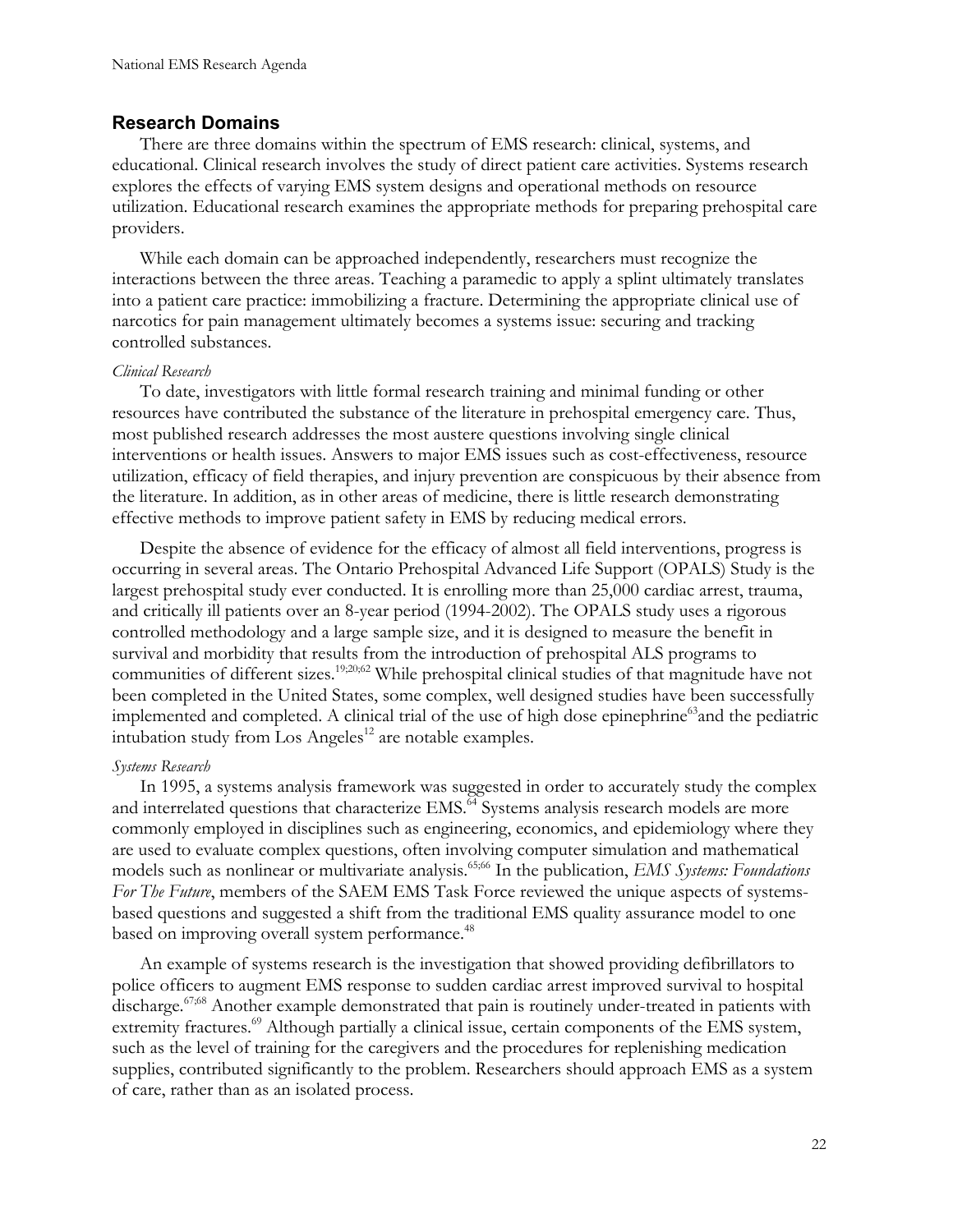#### *Education*

There have been a handful of studies designed to analyze the suitability of the curricula and training practices to the actual provision of services by EMTs.<sup>70-74</sup> There seems to be very little in the way of actual evaluation of the relationship between curricula, educational methods and practice. For example, the core competencies expected of paramedics vary widely across the country, suggesting a lack of agreement on the appropriate set of skills for an entry-level paramedic.

An example of educational research is the analysis to determine whether the advanced airway training module in the EMT-Basic National Standard Curriculum assured competency in performing endotracheal intubation, a complex skill. Two investigations found that most EMT-Basic level providers did not achieve skill competency when asked to perform endotracheal intubation on actual patients in the field.<sup>75;76</sup>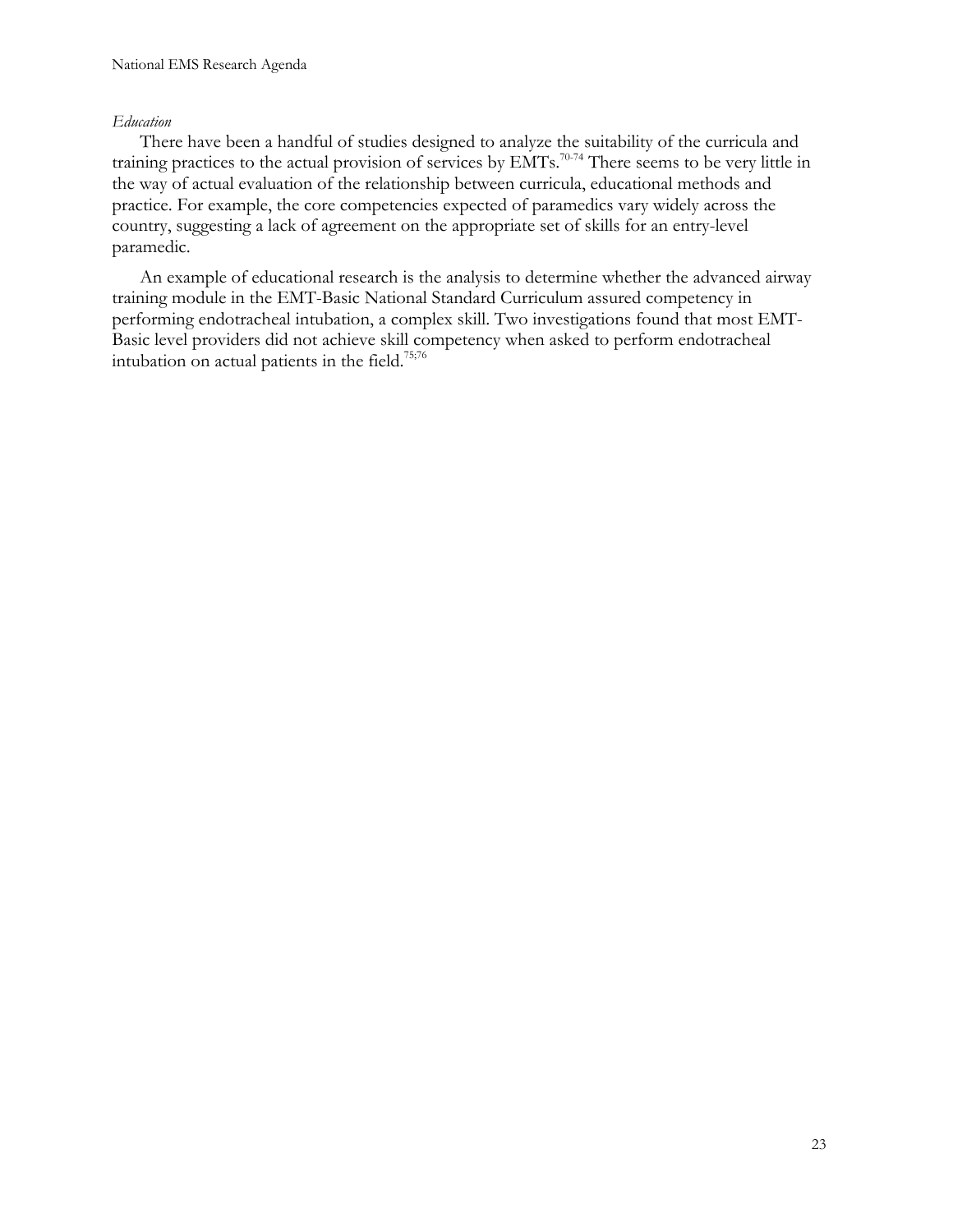#### **OVERCOMING THE BARRIERS TO EMS RESEARCH**

There are two primary barriers that have inhibited the development of a strong research program in EMS. They are a paucity of well-trained researchers with an interest in EMS research and a lack of reliable funding sources to support research. There are also three identifiable secondary barriers to EMS research. They are: a lack of recognizing the need for evidence-based practice; standardizing, accessing and sharing data; and complying with the current established ethical requirements for human research.

To some extent, there is a chicken and egg phenomenon at work within the two primary barriers to developing a comprehensive EMS research program. For example, funding agencies understandably prefer to place their funds with researchers who have a track record of proven productivity. However, since there are not many proven researchers with interests in EMS problems, few funds flow into EMS-related research. On the other hand, academic institutions are reluctant to support the professional development of new, EMS-focused researchers because they cannot identify likely funding sources with a history of supporting EMS research.

#### **Primary Barriers: Developing Researchers**

As a discipline of medicine, EMS needs to develop a larger cadre of experienced investigators. Novice investigators need formal research training and the opportunity to work with experienced mentors. EMS researchers must collaborate with social scientists, economists, health services researchers, epidemiologists, operations researchers, and other clinical scientists to increase the expertise available for, to generate novel hypotheses in, and to improve the quality of investigations.

Researchers affiliated with medical schools and large teaching hospitals perform most EMS studies because those institutions have the necessary research infrastructure. They offer Institutional Review Board review as well as assistance with obtaining grants and negotiating contracts. They have large libraries with many resources. Statisticians, epidemiologists, methodologists, database managers, and software engineers are available for consultation. Emergency physicians, cardiologists, surgeons, pediatricians, and other specialists who have interests in specific areas of EMS are available for collaboration. Opportunities exist for EMS researchers to collaborate with other disciplines and with industry in many different areas of scientific evaluation. Public health initiatives, injury prevention, development of new technologies, and health economics are examples of areas in which such opportunities exist. Prospective EMS researchers who do not have easy access to the traditional academic research setting may be able to establish relationships with public agencies or private corporations and build their research careers through those venues.

Most EMS researchers have little or no formal training in research methodology.23 Many colleges and universities have programs that could provide training to interested EMS professionals. For example, graduate degree programs in research and public health are widely available and could easily be tailored to meet the needs of students with specific EMS interests. . One good model of such training programs is the Robert Wood Johnson Foundation Clinical Scholars Program. There are examples of successful collaboration between academic institutions and EMS agencies to provide EMS fellowship training to interested physicians. The Society for Academic Emergency Medicine and the Medtronic Physio-Control Corporation have supported an EMS fellowship program since 1990, and most graduates of that program have pursued careers in EMS research. Still, these training opportunities are limited in their availability.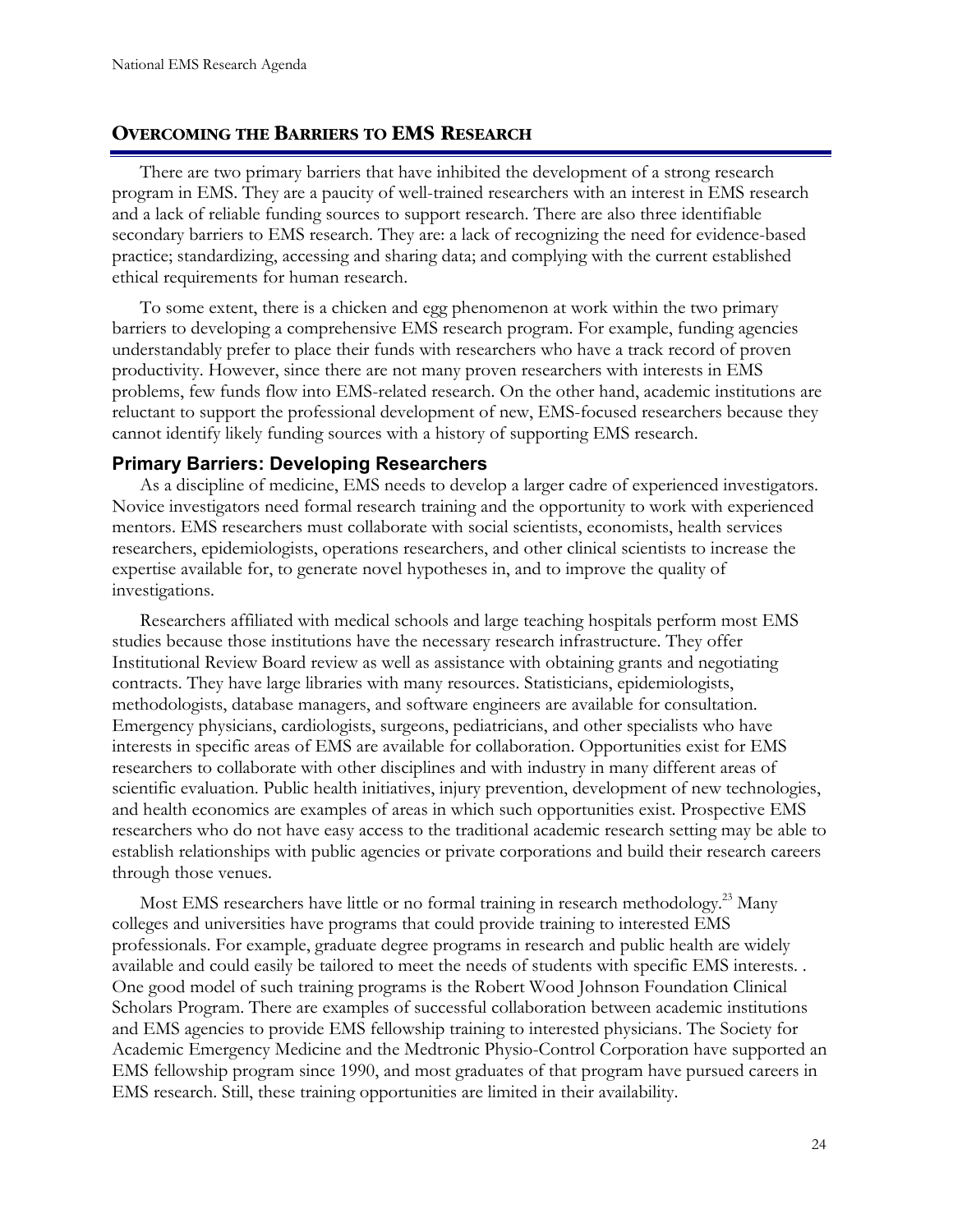#### **Recommendation 1.**

**A large cadre of career EMS investigators should be developed and supported in the initial stages of their careers. Highly structured training programs with content directed toward EMS research methodologies should be developed.** 

• Fellowship training programs capable of producing at least five EMS researchers per year are needed. Federal agencies are potential funding sources for these fellowships. Ideally, fellowship programs should be at least two years in length and should produce individuals with training and expertise in both research methods and funding acquisition. A doctoral degree (PhD, MD, etc.) should be a prerequisite for entry into the training programs. Program funding that includes institutional overhead and provides funds to ensure that research projects can be accomplished during the fellowship is essential. Individual training grants specifically targeted to EMS specific topics and system evaluation should be available.

Strong consideration should also be given to developing a few centers of excellence in EMS related research. These centers would use their financial resources to build the necessary infrastructure to successfully complete EMS related research. That infrastructure would necessarily include experienced investigators, information systems support, strong links with the local and regional EMS providers, and training opportunities for novice investigators.

Protected time for faculty engaged in research is not adequate in most academic Departments of Emergency Medicine and degree granting institutions offering EMS provider education. Protected time is necessary to ensure research productivity. Developing faculty requires making an investment in them. Academic departments need to invest in EMS research by supporting adequate release time for researchers, and senior faculty should invest in EMS research by serving as mentors to novice researchers. EMS centers of excellence would provide support for release time to permit faculty to engage in research.

Several important EMS problems have a relatively low frequency of events. This is true for clinical, systems and education issues. These questions will need to be addressed using a multicenter collaborative approach. While a number of such trials have been completed in recent years, these efforts need to be expanded.<sup>77</sup> It would be useful to develop one or more EMS research coordinating centers to pull together the resources necessary to organize and manage multi-center clinical trials.

### **Recommendation 2.**

**Centers of Excellence should be created to facilitate EMS research. These Centers will bring together experienced investigators, institutional expertise, and resources such as budgetary and information systems support. Centers will develop and maintain strong working relationships with local and regional EMS providers. As the focal point of these resources, Centers of Excellence will be the catalyst for collaboration between EMS systems and investigators. Such an environment will enable quality research to flourish.** 

• One or more federal agencies should encourage the submission of proposals to develop at least five EMS Centers of Excellence. Each successful applicant should be funded for five years and be evaluated for renewal in a competitive application process. At least \$1M should be devoted to development of research programs and infrastructure at each Center every year. Each Center should be located within an academic institution with ties to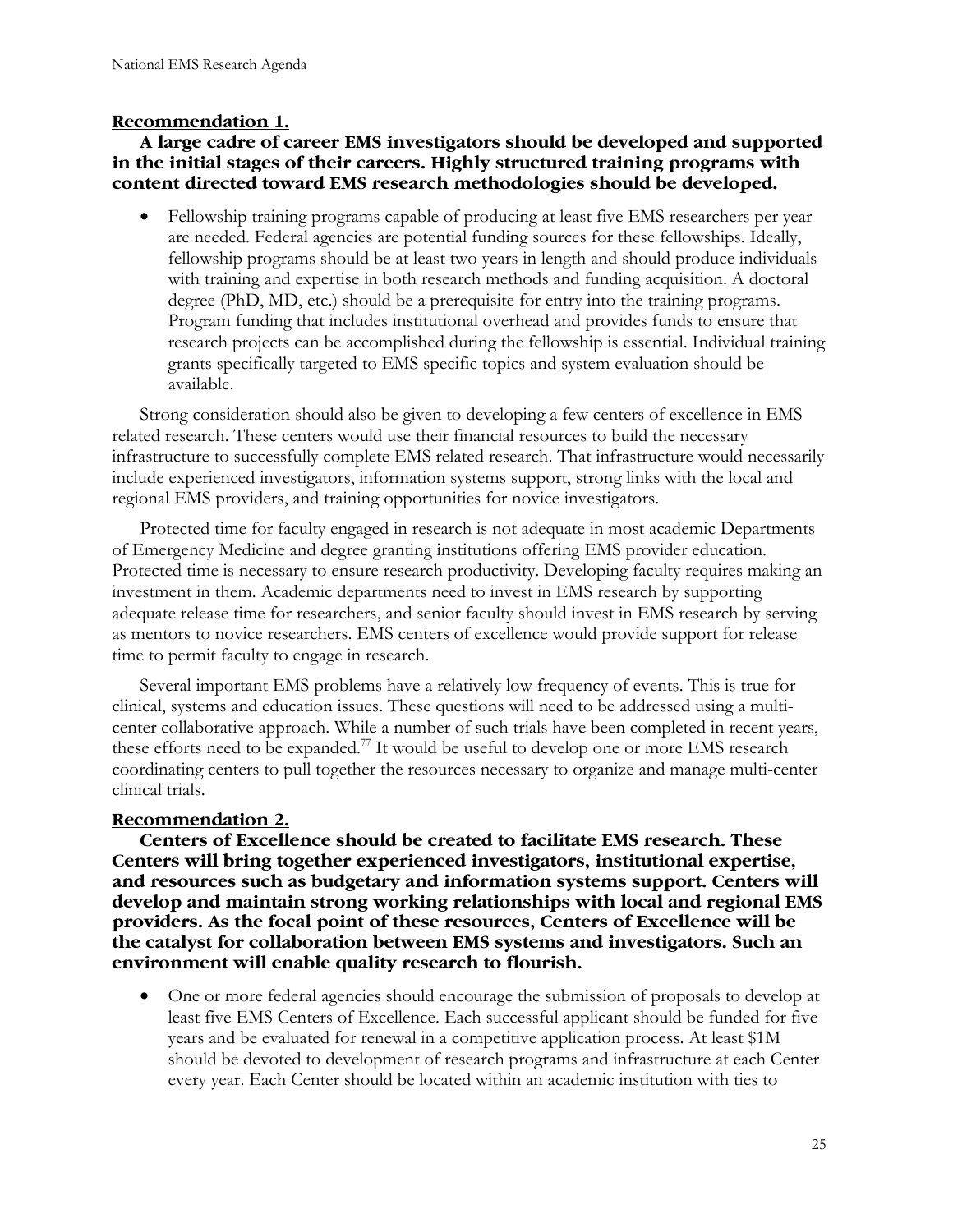fellowship programs, career faculty researchers, multidisciplinary expertise, training programs, and other resources necessary to create research infrastructure.

• One or more federal agencies should issue requests for proposals for at least two regional EMS research centers. The centers will organize and manage multi-system studies. The centers will form a network to facilitate access to data. Each center should operate on a five-year funding cycle with a competitive renewal process at the end of each five-year phase.

As a unique body of knowledge is developed, EMS will become recognized as a medical subspecialty. Credentialing within the subspecialty will carry with it an obligation to advance the knowledge base of EMS. An increasing numbers of researchers will be drawn into the field, and academic institutions will develop the necessary infrastructure to support their activities. The resultant interactions between faculty, colleagues, fellows, and students will create a milieu resulting in an increased number of people with excellent EMS research skills. As these academic programs develop they will attract new researchers who will want to obtain advanced training and advanced degrees in research. The research produced by these well-trained EMS researchers will contribute to the continued growth of the subspecialty.

# **Primary Barriers: Funding**

Improved monetary compensation for EMS research would help motivate researchers to look at EMS issues. Additional training grants would be useful to encourage the development of experts in both EMS research and a number of areas related to emergency medical systems, such as injury prevention, health services research, and operations management. As the number of well-trained researchers increases, a reliable stream of funding will be needed to support their activities. That stream of funding will necessarily come from a variety of sources. Public funds along with corporate and foundation support will all be needed.

A strong argument can be made that the government should fund the majority of the research into the effectiveness of EMS since EMS is largely paid for with taxpayer monies and since there is almost certainly a pay off in terms of improved efficiency and effectiveness of care. Of the 794 papers identified as likely related to EMS published in 1999 and cited on PubMed, only 30 (3.8%) had at least some support from the United States Public Health Service (PHS). Indeed, 1999 was a record year for PHS support of published EMS research (Figure 3).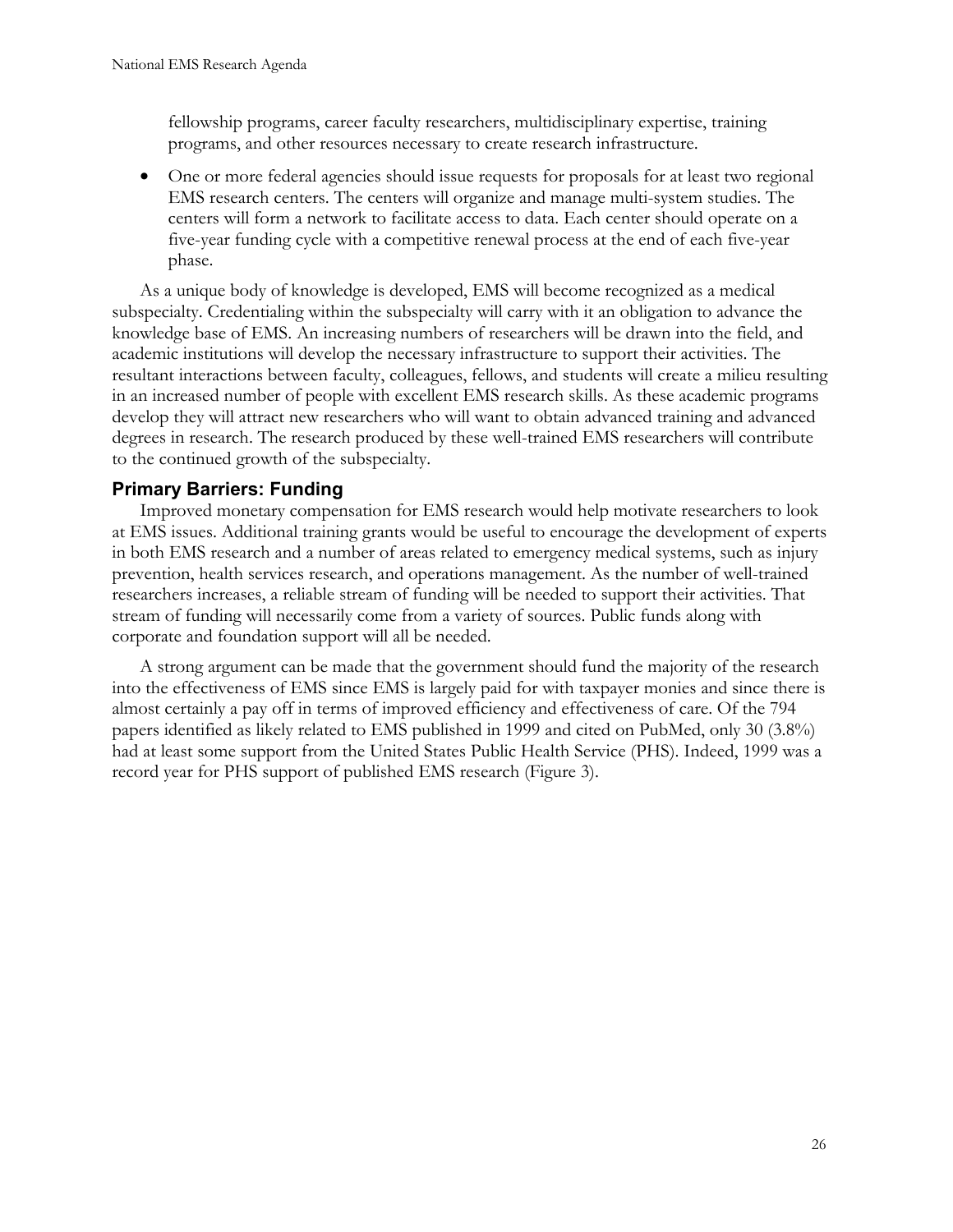

Other areas of medicine appear to get more governmental research support than EMS. For example, in 1999 there were 5862 articles with a MeSH heading of breast neoplasms; 892 (15.2%) were PHS supported. There were 1468 articles cited in PubMed in 1999 with a MeSH heading of acquired immunodeficiency syndrome. Of those, 209 (14.2%) were at least partially supported by the PHS. There were 3003 articles with a MeSH heading of myocardial infarction, and 230 (7.7%) of them were PHS supported.

Two diseases with a large impact on both the general health of the public and the design of EMS systems are sudden cardiac arrest and major traumatic injuries. In 1999, there were 13,430 articles with a MeSH heading of heart arrest, of which 828 (6.1%) were PHS supported. There were 4776 articles with a MeSH heading of multiple trauma, and only 86 (1.8%) of those were PHS supported. It is clear that the amount of current funding is inadequate to support real progress in reducing the morbidity and mortality from both of these diseases that kill a large number of Americans each year. The NIH has begun to recognize this fact and held the PULSE Conference in June 2000 to explore ways to increase the funding devoted to attacking the problem of sudden cardiac arrest. A similar initiative is needed to increase funding for research on treatment of injury.

#### **Recommendation 3. Federal agencies that sponsor research should acknowledge their commitment to EMS research.**

- - The federal government should increase its commitment and support of EMS research.
	- A joint announcement, similar to that issued for EMS Research concerning children (PS-01-044), should be issued to provide opportunities for conducting EMS research under the sponsorship of a group of Federal agencies and to broadly describe the areas in which research is warranted. Each sponsoring agency should delineate and prioritize specific areas of interest and provide detailed information regarding application upon request.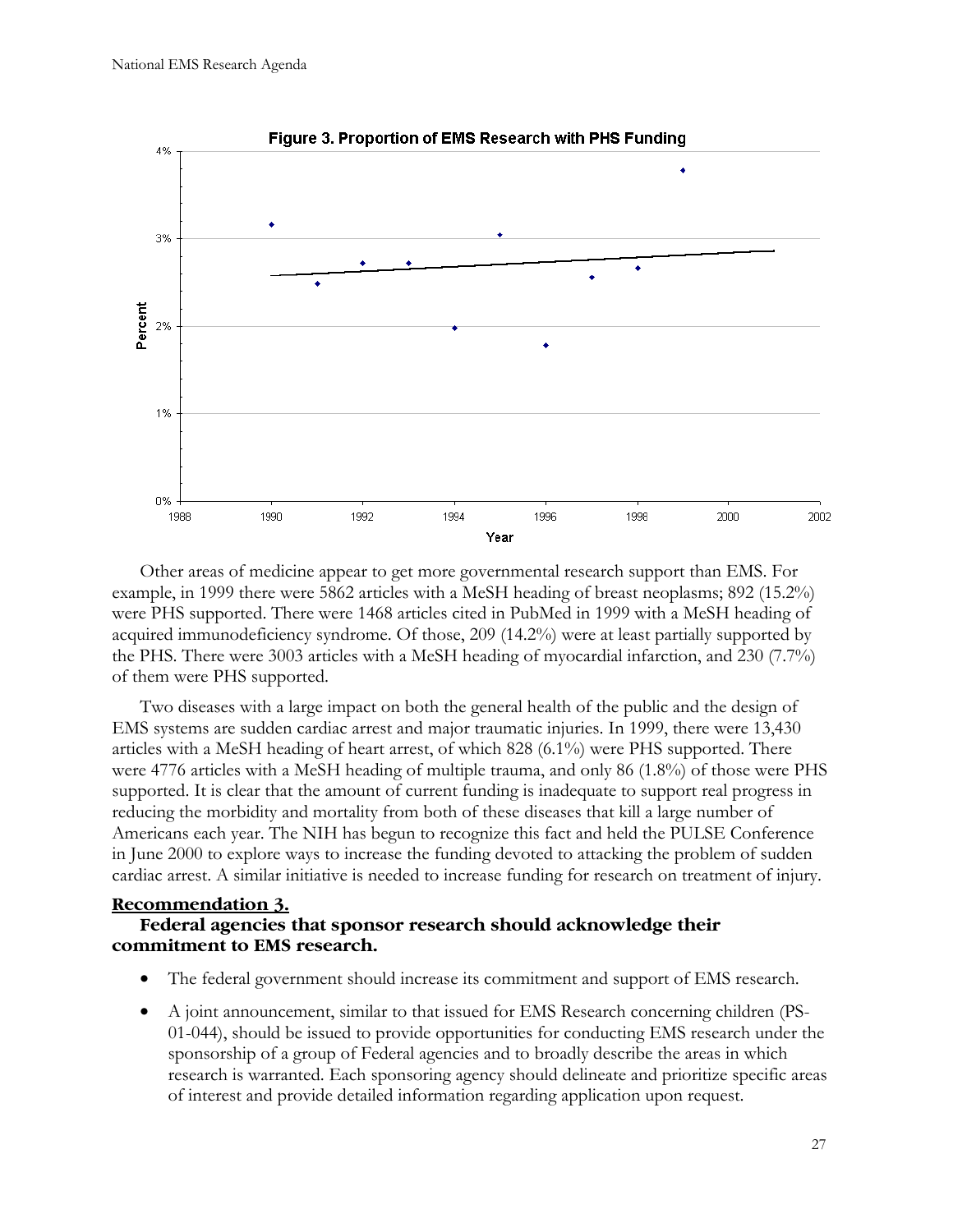• The number of fully federally funded controlled clinical trials conducted in the EMS setting should increase by 25% each year for five years beginning in FY 2003.

EMS researchers must also begin to compete for funding that is not specifically earmarked for prehospital care. Because EMS has the potential to provide services to individuals experiencing almost every disease process, the pool of appropriate funding sources may be quite large.

The federal government should not be the only organization funding EMS research. Charitable foundations often offer unique and flexible funding, some of which should be dedicated to EMS research. State EMS lead agencies traditionally have not performed EMS research, but they should develop a serious commitment to improve patient care based upon evidence generated by high quality research. Ideally, they should collaborate with at least one academic institution with expertise in EMS research. This collaboration will give state regulators, provider agencies, and EMS professionals access to individuals with expertise regarding grant applications and local research related issues. This academic collaborator should also offer guidance to the state lead agency on EMS research policies.

# **Recommendation 4.**

# **States, corporations, and charitable foundations should be encouraged to support EMS research.**

- State lead EMS agencies should promote prehospital research and facilitate the development of relationships and resources necessary for such studies.
- Corporations and charitable foundations should provide funds for EMS related research.

To successfully compete for both public and private funding, whether earmarked for EMS or not, it will be important for the specialty of EMS to develop a cadre of qualified peer reviewers for granting agencies. As more researchers with EMS backgrounds gain experience with major granting agencies, they will be selected as peer reviewers. This will help facilitate EMS research in the long run as these qualified reviewers will be able to educate other members of grant application review committees about the importance of EMS research programs. A full description of the process of peer review is available on the NIH web site at http://www.drg.nih.gov/review/peerrev.htm.

# **Secondary Barriers: Recognizing the Need for EMS Research**

Although it may not be similar in magnitude to the other barriers to EMS research, the lack of appreciation for the importance of EMS research can be detected throughout all aspects of the EMS system. There is a common belief that EMS research is not important as a basis for system evaluation and improvement. This belief is detrimental to efforts to improve the system based on scientific evaluation.

# **Recommendation 5.**

**The efforts of EMS professionals, delivery systems, academic centers, and public policy makers should be organized to support and apply the results of research.** 

- NHTSA should adopt a curriculum for EMS educators that teaches critical review of the scientific literature.
- The National Fire Academy should continue to offer courses that convey the importance of EMS research and detail specific strategies by which fire services can facilitate EMS research.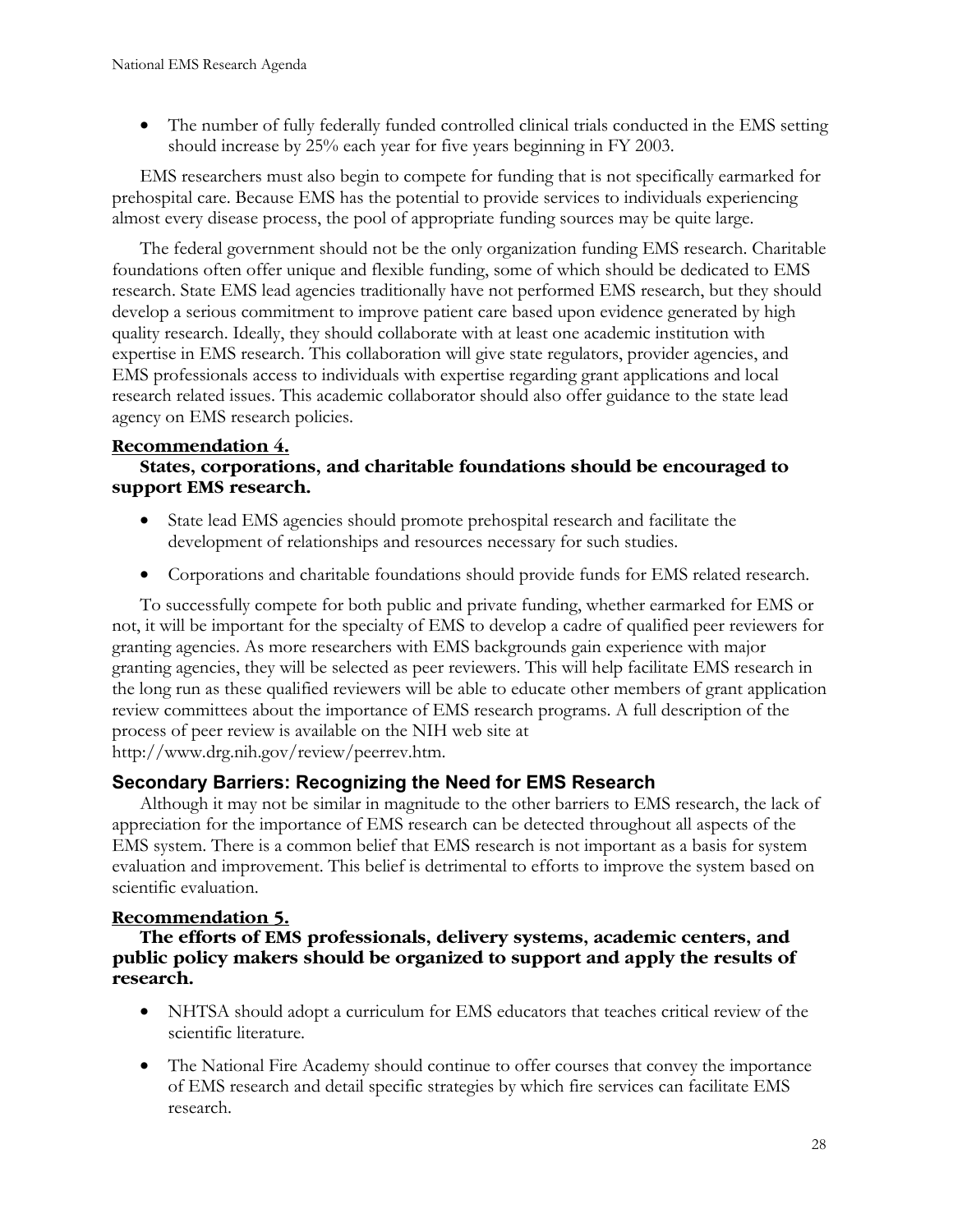- Federal agencies should adopt or develop a curriculum for EMS administrative officers that will instill the importance of evidence-based decision-making, reduction of medical errors, and introspection into the culture of EMS organizations.
- Appropriate research principles should be included in the core content of EMS education of first responders, EMT-Basics, EMT-Intermediates, and EMT-Paramedics.
- National and state accrediting agencies for EMS educational programs should require that familiarity with the scientific literature be an essential component of EMS education programs.
- Academic institutions should develop training pathways for EMS professionals interested in pursuing a research career.
- EMS agencies should contribute to the research process by agreeing to collaborate with academic institutions. Collaboration should include assistance with field data collection and patient enrollment in research studies.

#### *The Culture of EMS*

The misunderstanding within the EMS community of the importance of research is multifactorial. EMS professionals often view research as an academic exercise with little applicability to patient care. EMS administrators have difficulty understanding the links between research and system operations. EMS education programs frequently do not emphasize the role of research in shaping EMS practices, perhaps because instructors themselves do not understand the significance of research. The general public and most policy makers have little understanding about the actual services provided by EMS agencies, and thus they are also unlikely to recognize the need for research to improve those services.

An organized effort on the part of EMS professionals, delivery systems, education centers and public policy makers is needed to take advantage of the available EMS research opportunities and to support research endeavors for the benefit of the public. Adoption of a new mindset must be followed by specific actions designed to encourage the integration of research into the framework of EMS. Providers must see practical applications of the concepts gleaned from field research. EMS administrators must support research if the use of evidence based decision making is to become integrated throughout the system. EMS educational programs must show students the need for collecting and analyzing data in order to provide a scientific basis for EMS patient care. Finally, regulatory agencies must encourage collaboration, use of technology for data capture, linkage with outcomes and analysis, and self-evaluation as means to improve EMS systems.

#### *EMS Systems*

EMS agencies need to provide appropriate mechanisms for interested individuals to use their research skills. EMS systems must also commit to collaborating with academic centers. Academic collaboration is a crucial link in creating a process that can translate research into improvements in patient care and system efficiency. In essence, society needs the EMS equivalent of the teaching hospital: the teaching EMS system. Unfortunately, there are few, if any, incentives for participating in such an arrangement.

#### *EMS Education*

Insufficient academic commitment to EMS research has also been identified as an important impediment to progress in the development of a body of scientific knowledge necessary for the support of EMS practices.<sup>23</sup> Those educational institutions that chose to offer EMS training programs must integrate research into the process of developing entry-level EMS professionals.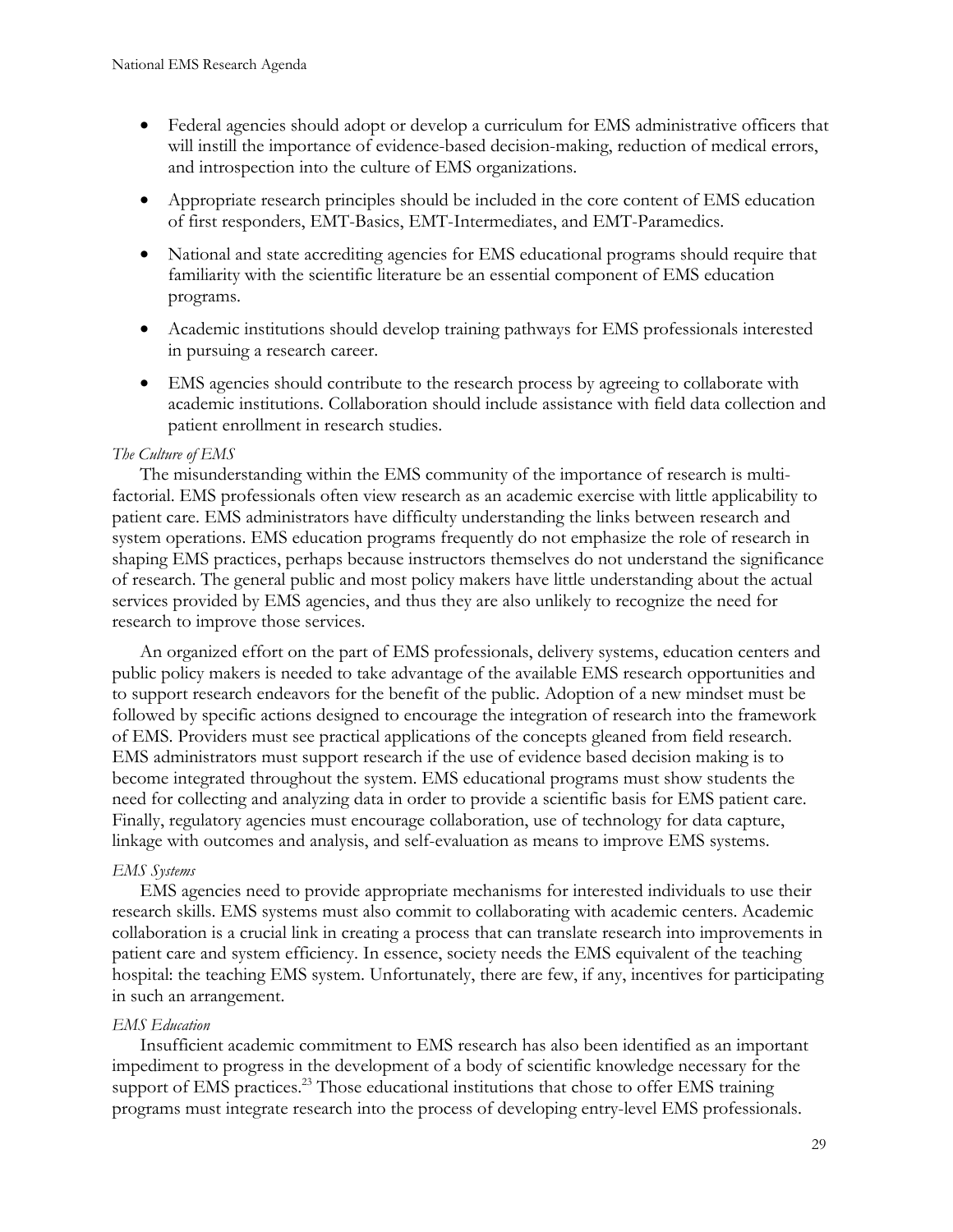Successful integration requires using scientific evidence as the basis for education and fulfilling the traditional academic role of contributing to the evidence base.

The amount of education about research principles currently provided to EMS professionals is limited at best. Education about EMS research is virtually non-existent in most EMT-Basic programs. Although research methodology is part of the National Standard Curriculum for EMT-Paramedics, most EMS educational institutions provide little time for it in their training programs. Some degree granting paramedic education programs do include a research component in their curricula, and a few require students to complete a research project prior to completion of the program.

Educational programs are not teaching research principles because many EMS educators are not knowledgeable about the process of research and therefore are unable to teach others. There are few resources available to assist EMS educators in teaching this material. Two national efforts aimed at improving the research education of prehospital providers are the EMS research workshops offered by National Association of EMS Physicians and the Prehospital Care Research Forum. These entry level one or two day courses are offered at national EMS conferences or by themselves for interested sponsoring organizations.

Education programs for EMS providers must keep pace with the evolving basis for clinical practice. The curricula developed by the U.S. Department of Transportation National Highway Traffic Safety Administration which provide the basis for education of first responders, EMT-Basics, EMT-Intermediates, and EMT-Paramedics should be revised to include improved objectives regarding research principles. These objectives must emphasize the need to teach the importance of research as well as the principles involved in conducting EMS-related research, and should become a part of the routine education of EMS field providers and managers. The objective is not to develop every EMS provider into an EMS researcher but to help all personnel understand the need for research to enable them to be supportive.<sup>23</sup> These educational efforts should provide a working understanding of the research process and not simply encourage memorization of methodological criteria and statistical terminology.

 Exposure to the scientific literature should also be an essential component of EMS education programs. The curricula should include an introduction to the critical appraisal of scientific articles and methods for asking and answering clinical questions. The curricula should also introduce the student to the methods that practicing health care professionals use to update their knowledge and practice patterns, including routine reading of scientific journals.

EMS education systems must be compatible with an academically based approach to EMS education that parallels the education process of other allied health professions. These concepts have been addressed in the EMS Education Agenda. Academic institutions that sponsor EMS education programs must make a commitment to supporting EMS research.

The process of teaching a novice EMS professional, including skill and knowledge acquisition and retention, has not been adequately studied. EMS educators in traditional academic settings are uniquely positioned to evaluate both the content of EMS curricula adequacy and the effectiveness of teaching techniques.

#### *The Public and Policy Makers*

Public policy makers must also participate in the cultural changes necessary to establish an evidence base for EMS practices. State lead EMS agencies should support statutory changes that encourage evidence based prehospital care. They should promote public health services research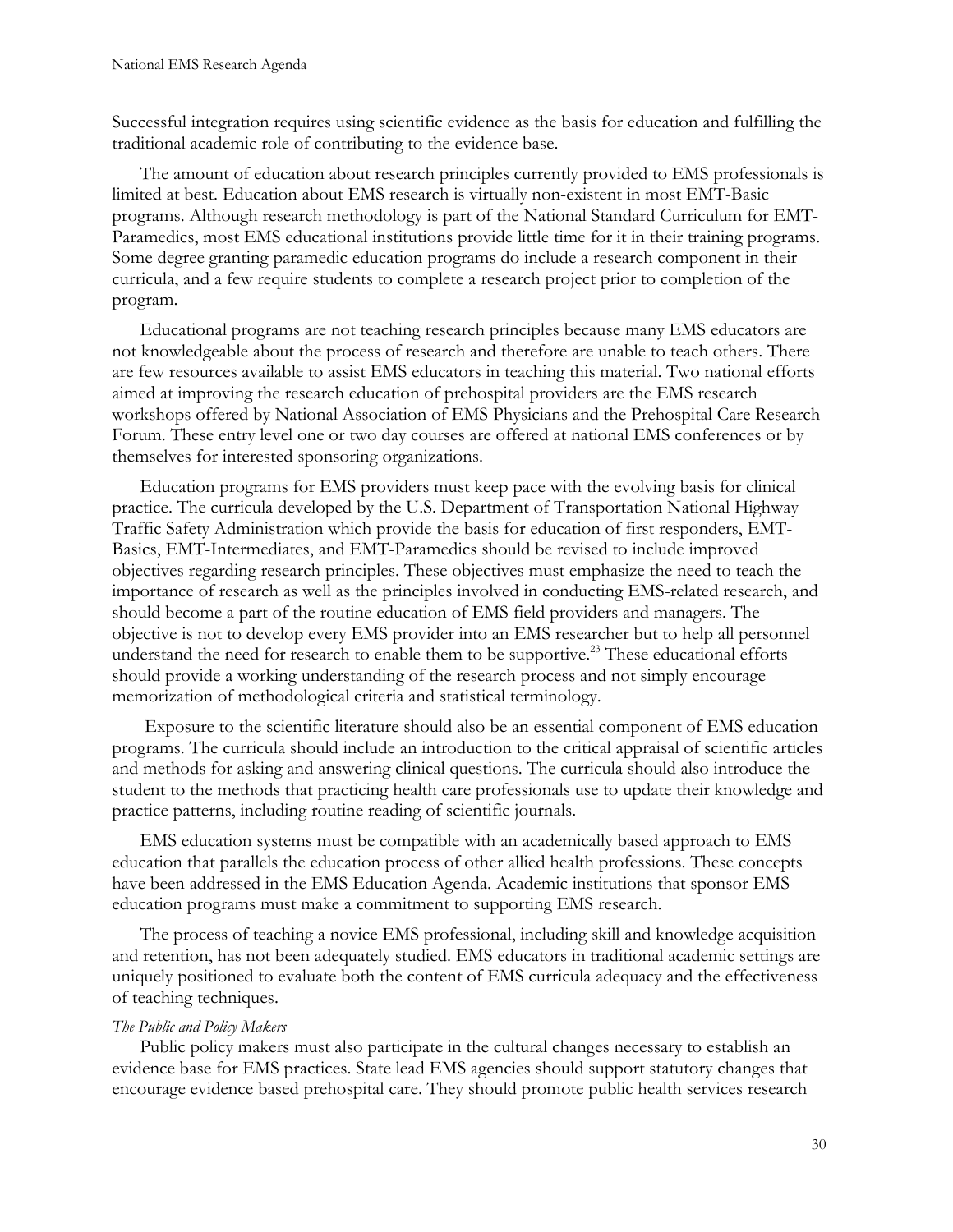and facilitate the development of relationships and resources necessary for such studies.<sup>23</sup> States need to adopt standardized data collection strategies and use technology to link prehospital patient care information with outcome data.

State lead agencies must move away from a role focused on regulating the processes of delivering care and evolve into agencies providing insightful leadership and technical assistance. One way to accomplish this is by participating in the evaluation of patient and system outcomes. One example of how a regulatory body can evolve is the Joint Commission on Accreditation of Healthcare Organizations. That organization is changing its focus from process regulation to outcomes measurement. These changes are controversial, and they are not easy to implement. However, they ought to lead to significant improvements in patient outcomes.<sup>78</sup>

Finally, as competition for health care dollars increases, individual, corporate, or governmental purchasers of health care services are interested in documentation of the effectiveness of the system and the impact of EMS on public health. The public's knowledge of EMS-related issues, including funding, level of care provided, equipment, system expectations and standards must be increased. These issues should become key factors driving EMS research.

### *EMS Professionals*

Individual providers need to embrace research as the basis for prehospital practices, and at least some of those providers should become active participants in the research process. EMS agencies should encourage and support participation of their employees in these endeavors. A research career track should be developed for those EMS professionals who have the desire to participate in research, and systems can actively work to support researchers by creating researchrelated positions. Likewise a commitment to supporting the research process should be an integral part of the responsibilities identified in the medical director's job description.

### **Recommendation 6.**

### **EMS professionals of all levels should hold themselves to higher standards of requiring evidence before implementing new procedures, devices, or drugs.**

### **Secondary Barriers: Information Systems**

There are a number of problems in storage and retrieval of information that impede EMS research. These include differing data definitions, inadequate hardware and software infrastructure, database linkages, and statistical implications of large databases.<sup>79</sup>

### **Recommendation 7.**

#### **There should be standardized data collection methods at local, regional, state, and national levels. These data must be devoid of information that allows individual patient identification. All EMS provider agencies should adopt the Uniform Prehospital Data Elements for data collection.**

- NHTSA should sponsor a process to revise the Uniform Prehospital Data Elements at least every ten years.
- State lead EMS agencies should require all EMS organizations in their jurisdictions to collect and submit to the state the Uniform Prehospital Data Elements at a minimum, and states should report that information to a national EMS data repository.
- Federal agencies should promote the development and maintenance of a national EMS data repository to facilitate comparison of EMS system designs on the effectiveness of care delivery and improving patient safety.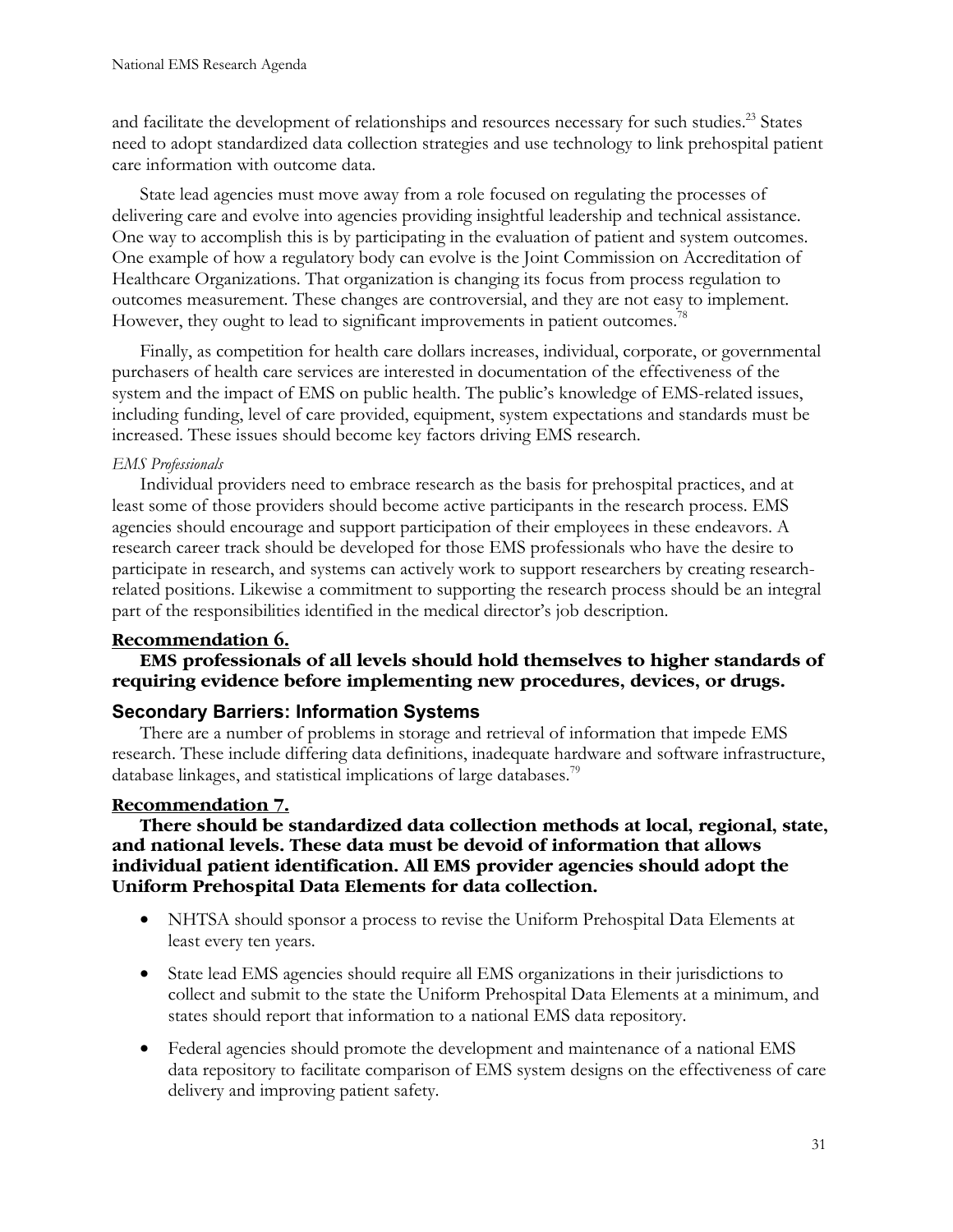#### *Data Definitions*

An EMS researcher may need to obtain information from a number of different EMS agencies and hospitals. This makes research more difficult because different organizations will often use the same terms in different ways. In technical terms, they are using different data definitions.

An example may help to make this clear. A researcher who is interested in the care of victims of motor vehicle crashes would like to know the total time interval from the occurrence of a crash until the driver arrived at the hospital. This researcher wishes to compare patients in suburban areas with those in rural areas. Since the time of the crash is not recorded automatically, the researcher decides to use the time that the first person called 911 as a surrogate marker for the time of the crash. In one community, the computer aided dispatch system saves the time at which a call begins to ring at the public safety answering point and labels that data point as the "911 call time". In another community, the computer aided dispatch system records the time at which the call is answered by the EMS dispatcher after the call was transferred from an operator at the public safety answering point. That agency also uses the label "911 call time". A researcher who did not know the specific mechanisms for collecting and labeling data used by these two EMS agencies could be easily misled into thinking that both agencies were recording the same event, when in fact these are two distinct time points.

Clinical research activities have been enhanced by efforts to standardize prehospital data acquisition. Standardized templates and definitions for the reporting of prehospital cardiac arrest data have been developed.<sup>80</sup> Similar reporting standards have been developed for pediatric cardiac arrest $^{81}$  and trauma data. $^{82}$ 

There are two major federally sponsored data definitions that describe data points that could be collected on each patient encounter. These are the Uniform Prehospital Data Elements developed by NHTSA<sup>83</sup> and the Data Elements for Emergency Department Systems (DEEDS) developed by the Centers for Disease Control.<sup>84</sup> The development of the Uniform Prehospital Data Elements and Definitions in 1993 was a crucial step to structure evidence about the efficacy of prehospital care.<sup>83</sup> Sadly, few EMS systems have adopted these criteria; and most agencies are still unable to link prehospital data with outcome information. Only 25 states require EMS provider agencies to use most or all of these data elements. The DEEDS document was developed by the Centers for Disease Control to address the same data labeling issues for emergency department encounters.<sup>84</sup> Despite evidence that these data-standardization tools may not be used to their full potential, their existence is encouraging.<sup>85</sup>

Widespread use of both the DEEDS data definitions and the Uniform Prehospital Data Elements would enhance EMS research. The challenge is in convincing EMS agencies to embrace a new system. While administrators may benefit from the ability to advance the quality improvement process and perform system benchmarking, implementation of these systems is costly. At this time, there is not a compelling advantage to using the newer systems for those actually providing care to patients.

#### *Hardware and Software Infrastructure*

The computer revolution is happening in medicine. The Health Insurance Portability and Accountability Act of 1996 (HIPAA) will prompt a massive investment in electronic documentation. The regulations implementing HIPAA require additional security measures for medical record information, including medical records held by EMS agencies. Research review is permitted under these regulations, but HIPAA imposes new requirements in addition to existing privacy regulations. See the Code of Federal Regulations 164.514(i) for additional information.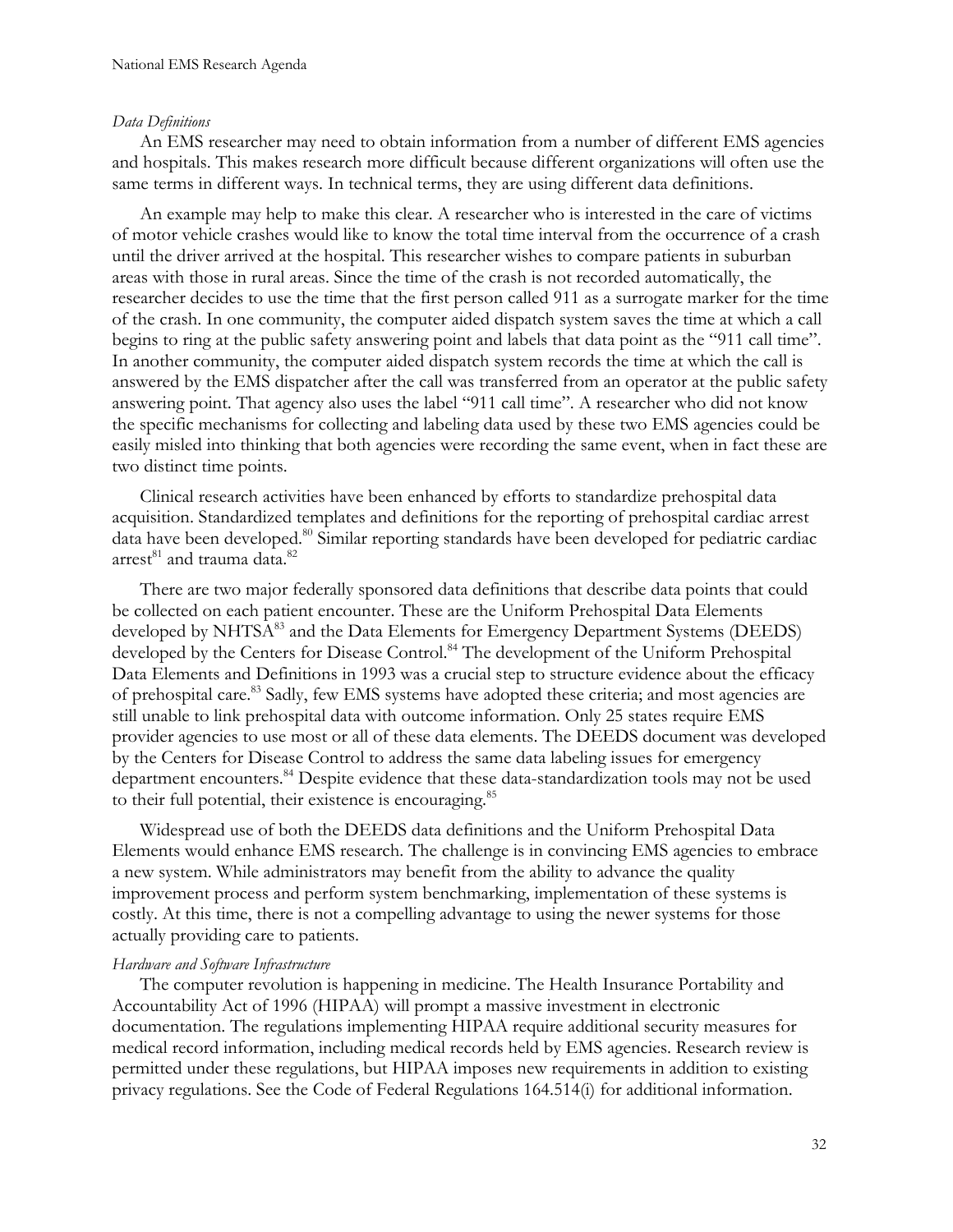Most EMS agencies and emergency departments still use paper records with multiple copies. Paper records present many problems for researchers. Both the originals and the copies are often illegible. Some of the time points recorded, which may be considered as hard data by researchers, are actually estimates by the caregivers.<sup>86</sup> If a patient is transferred between hospitals, the paper records may not make the trip with the patient.

Electronic medical record systems are being developed for use in emergency medicine and EMS. However, the design of these products will unquestionably affect the quality of the data. If the products are cumbersome to use, then the health care providers operating them may provide incomplete data in order to simply achieve their immediate goal of completing the data entry process.87 As the process of product development continues, software designers will likely incorporate standardized data definitions like the DEEDS data dictionary and the Uniform Prehospital Data Elements. So, as less documentation is done on paper and more is automated, the use of these established data definitions will increase and the ability of EMS researchers to abstract patient data will be enhanced.

#### *Data Set Linkages*

EMS systems should track patient outcomes into the hospital and beyond. One method for obtaining patient outcome data in EMS is to link together large databases that describe different stages of the continuum of patient care. For example, a statewide EMS database might be linked with a financial dataset that describes inpatient hospital charges, and that database may in turn be linked to a death registry. In theory, such linkages allow researchers to follow a patient from the prehospital phase, through hospitalization, and after discharge. In fact, such linkages are challenging to create. The patient's name is often stripped out of datasets to preserve confidentiality and other identifying information, such as the patient's home address, may be missing because those providing care did not have it at the time the records were created. To tackle this problem, enterprising researchers developed a technique called probabilistic matching.<sup>88</sup> The probabilistic system is often able to match 95% or more of records in different databases.<sup>89</sup> EMS investigations have used this technique, including examination of the impact of EMS on children with special needs $90$  and linking hospital trauma registry data with prehospital records. $91$ 

In addition to the technical challenges posed by incomplete data, the best outcome variables may not be recorded in available data sets. Since medical records and database structures are designed independent of specific research questions, key information is often incomplete or simply altogether absent. One temptation is to use the information that is present in the database in an attempt to get as close to the answer as possible. The problem is that this approach can give results that are not meaningful because the most appropriate outcome variables have not been measured.

Another problem is that elements of the health care system may be reluctant to share information. Maintaining patient confidentiality is a major issue. For example, matching a zip code and date of birth in a large database can uniquely identify about 15% of subjects. Some privacy advocates maintain that if a researcher can use a data set to violate the privacy of even one person, then the data should not be collected.

Patient privacy is an important issue in EMS research. Recently the Department of Health and Human Services has developed recommendations to protect against the disclosure of identifiable patient information. The impact of these new privacy regulations on the linking of patient data and its availability for research purposes remains to be seen. These rules may become an additional obstacle to the effective evaluation of prehospital interventions; or they may establish a level of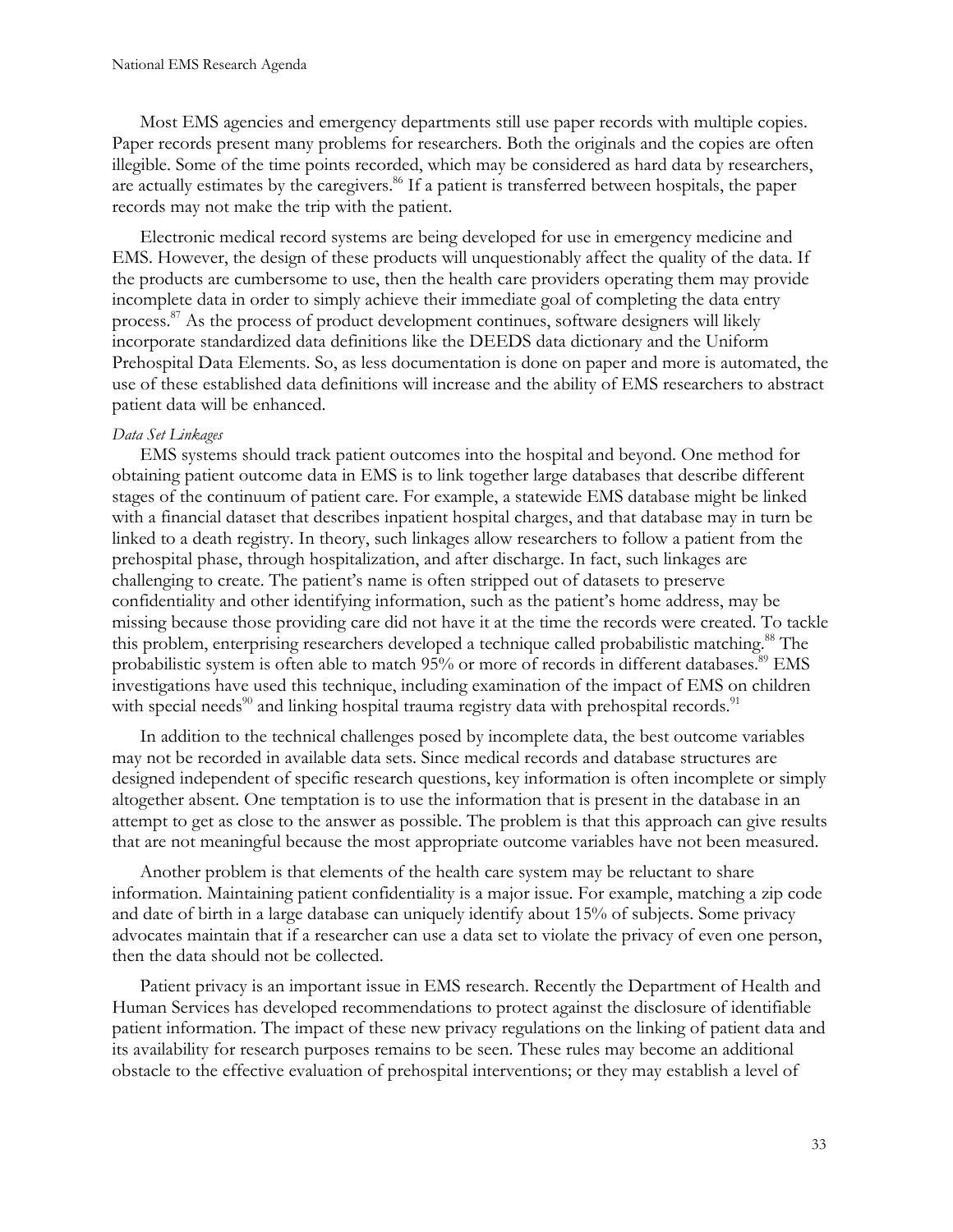privacy protection that adequately alleviates concerns among the public, thus facilitating advances in clinical research.

One potential solution to the problem of maintaining patient confidentiality is to assign a longitudinal patient identifier. For example, in the State of Washington, trauma patients are given a bracelet with a unique identifying number that remains with the patient throughout the process of care. That number is kept with the medical record but the patient's name and address is not maintained at the state level, thus preserving confidentiality since the unique number but not patient identifying data moves from the hospital or EMS agency to the state.

Another important regulatory issue that needs to be considered by researchers is a proposed change in the freedom of information law that would allow requests for access to raw research data collected for federally funded research projects. This proposal has several implications. For one, the confidentiality of the study subjects might be compromised. There is also a potential problem with protection of the raw research data from a legal discovery process. If EMS systems and health care providers are going to undertake serious evaluations of their practices in order to improve the care they provide to their patients, they must be assured that the information gathered in that process won't subsequently be used to support litigation against them.<sup>92</sup> One possible solution to this problem would be the availability of a "federal certificate of confidentiality" issued by the Office of Management and Budget.

It is useful to link outside data, like law enforcement records about motor vehicle crashes, to EMS and hospital data.  $\frac{93}{3}$  It is also sometimes helpful to link to payment data sets, such as those used in the medical expenditure panel study or the payment databases of health insurance plans. These linkages also raise confidentiality concerns that must be addressed by EMS researchers.

#### *Statistical Implications of Large Databases*

Since there are only one or two large datasets of EMS patients in any state, there are important statistical implications. As more questions are asked, it is increasingly likely that a result will be positive based upon chance alone and not a real difference. Since there is not a second dataset with which to validate the results, it becomes impossible to tell which positive results are meaningful and which are statistical flukes. When EMS researchers conduct studies involving large state-based data sets, they will need to validate those studies by repeating them in other states or at a different time.

#### **Secondary Barriers: Ethical Concerns**

#### *Principles*

Adhering to ethical research principles results in higher quality research, ensures that all individuals are respected, and protects vulnerable people. The ethics of conducting research in the EMS environment are sometimes complicated by time urgency and decreased patient competency.94 Despite these challenges, EMS related research has to follow the same basic ethical guidelines as any other human subjects research.

The Federal government has assumed the lead role in protecting the rights of human research subjects. The Office of the Inspector General of the Department of Health and Human Services (HHS) recently published a report on the status of protecting the rights of research subject. The Office of Human Research Protections (OHRP) is charged with assuring compliance with ethical guidelines. Grant reviewers, funding agency staff, clinicians, journal editors, and other researchers all share in the responsibility to protect human subjects.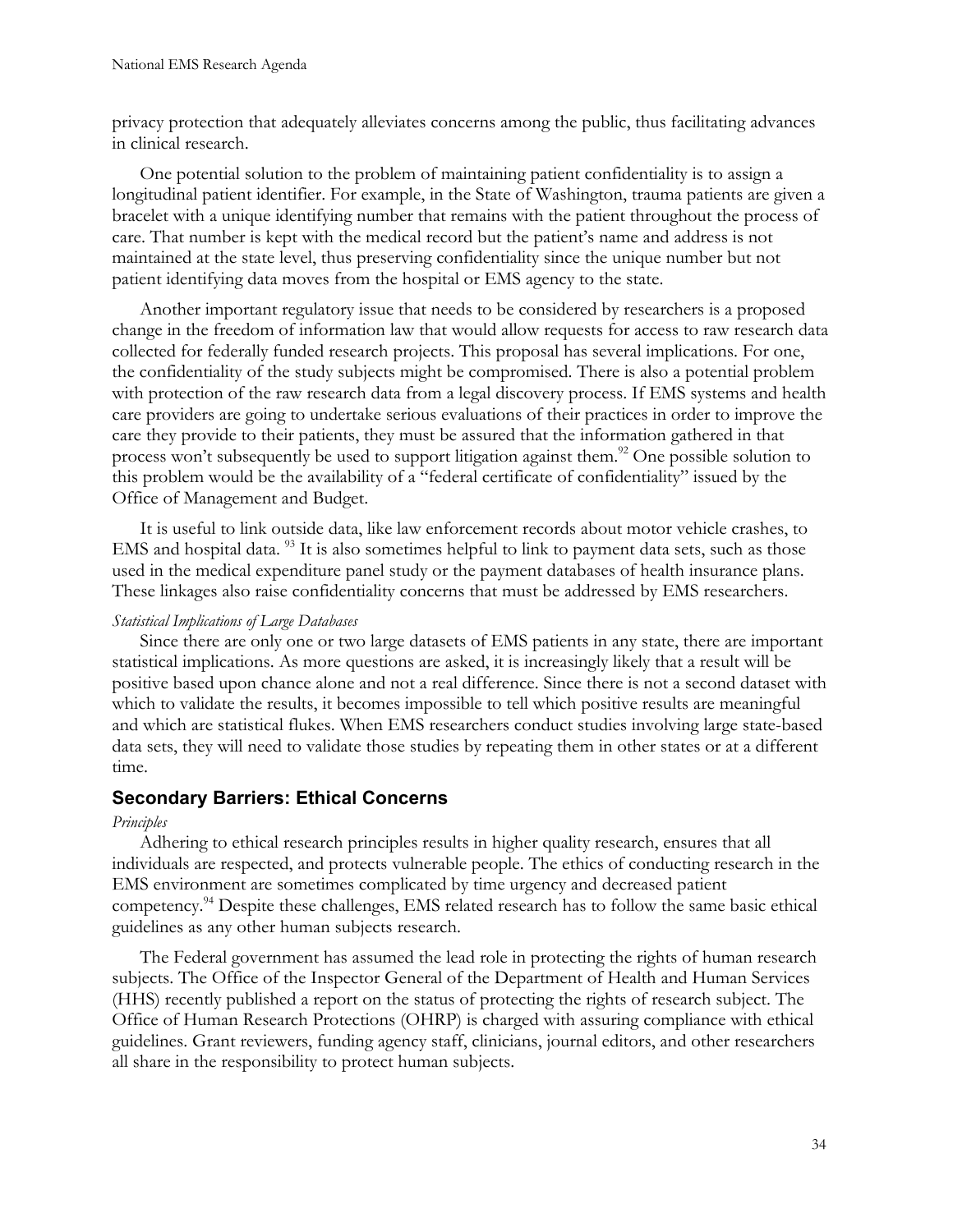EMS researchers must fulfill all of the requirements for human research delineated at the federal, state, local, and institutional level. Federal regulations have been developed with hospital and outpatient based clinical research in mind. As a result, researchers may often view these requirements as impediments to conducting prehospital research. While burdensome to the researcher, the process of ethical review often will result in an improved research plan because of the structure provided by the process and by suggestions from the reviewers.

#### *Informed Consent*

One particular concern expressed by EMS researchers is the requirement to obtain written informed consent. Two ethical principles underlying informed consent are that it is free from coercion and that the prospective research subject has time to contemplate whether or not to participate. It may be, particularly in emergency research where therapy has to be initiated in minutes, that neither principle is true. <sup>95</sup>

 In the mid-1990's, the FDA and HHS agreed that there needed to be a method for allowing emergency resuscitation research to occur even when the subject was unable to give consent. Two sets of federal rules were modified within the Department of Health and Human Services regulating obtaining informed consent for medical research. The "General Requirements for Informed Consent" (45 CFR 46.116) are administered by the Office for Human Research Protections (OHRP) and include provisions for the waiver of consent in certain circumstances.

New regulations providing for "Exception from Informed Consent Requirement for Emergency Research" (21 CFR 50.24) were developed for activities regulated by the Food and Drug Administration (FDA).<sup>96</sup> The FDA regulations, CFR 21 Part 50, section 50.24, specify the requirements for exception from informed consent for emergency research. The FDA recently released a draft document providing guidance for implementing the rules.

These regulations have created some confusion among EMS researchers. Their implementation has exposed a fundamental problem associated with conducting research with subjects who cannot provide consent: There is a direct and irrevocable tension between the standards of protecting the rights of research subjects and the ability to investigate and improve the care rendered to future patients.

The current federal regulations on research in emergency situations may have the unintended consequence of ensuring that EMS professionals will continue to provide care that has not been properly evaluated. New interventions to treat critical illness will continue to be introduced into the EMS environment, but difficulty in complying with the requirements of the consent regulations may impede the ability of EMS researchers to ensure that they have been studied appropriately first.

#### **Recommendation 8.**

**The Food and Drug Administration (FDA) and the Office for Human Research Protections (OHRP) should work with EMS research stakeholders to evaluate the current requirements for exception from informed consent in emergency situations and to identify those requirements that are serious impediments to conducting EMS research. The FDA, OHRP, and EMS research stakeholders should work together to develop and propose EMS-specific consent strategies as well as appropriate revisions to the existing regulations to reduce the impediments to research while continuing to adequately protect research subjects.**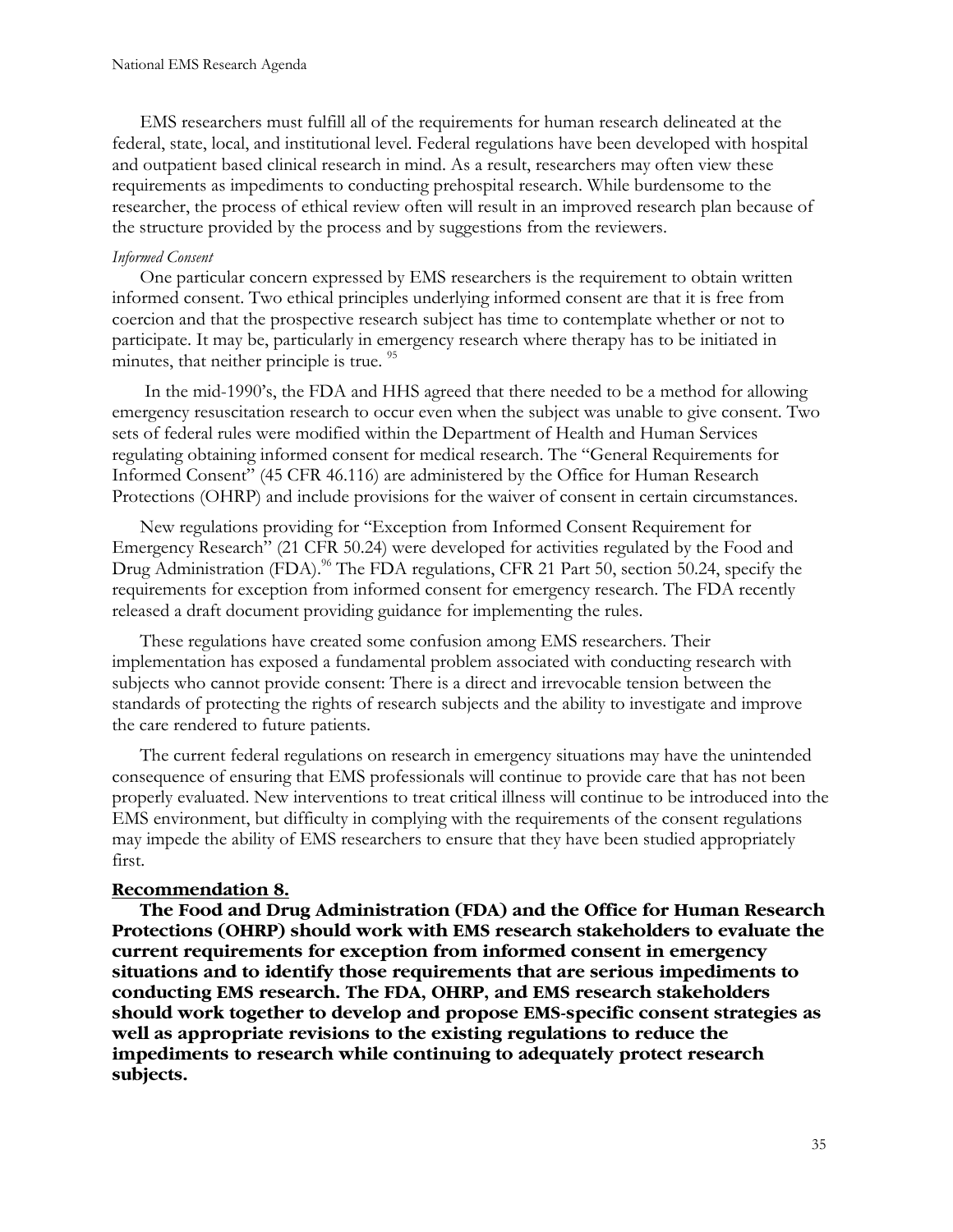- There should be a national conference that brings together a large variety of EMS research stakeholders and regulators to recommend improvements to the emergency exception to informed consent procedures.
- Based on the recommendations of the FDA and OHRP, Congress should amend the laws governing exception from informed consent for emergency research to reduce the regulatory burden and facilitate research while continuing to protect the rights of research subjects.
- There should be educational programs that explain the consent process and recommend strategies by which EMS researchers can fulfill the requirements.
- Educational programs that describe the difficulties in obtaining consent in the EMS environment, explain the emergency exception from consent process, and promote acceptance by and consistency among Institutional Review Board (IRBs) should be made available to IRB members and administrators.

In those circumstances in which waiver of the written consent requirement is not appropriate, other strategies for streamlining the consent process might be possible. The consent form does not necessarily need to be a multi-page document and using a shorter form may facilitate giving information to the patient. Some researchers have had success with a two-step process in which a structured verbal consent is obtained in the field followed by written consent once the patient arrives at the emergency department.<sup>97,98</sup>

It is important to note that some patients, such as those in coma, will never be able to give informed consent. Further, those patients who may be able to give informed consent may still be unduly influenced by the emergent nature of their condition.<sup>95</sup> EMS researchers must work with their IRBs to develop consent mechanisms that account for these issues and protect these patients while not unfairly excluding them from the research process and the potential benefits of those efforts.

Many areas of prehospital care in need of research involve patients who are competent and not in extremis. Obtaining consent from such patients is comparable to obtaining consent from patients in any other clinical setting. One difference is that the process of obtaining consent from an EMS patient may take place in a public environment and therefore those enrolling the patient in research must take steps to protect confidential patient information.

Certain research populations may continue to be underrepresented in research studies due to real or perceived impediments in obtaining informed consent. These excluded groups can include children, domestic violence victims, sexual assault victims, illiterate and non-English speaking patients, elderly people, potentially pregnant women, mentally or behaviorally challenged individuals, and the drug or alcohol impaired. EMS systems care for a disproportionate share of these patients.<sup>99</sup> Investigators and institutional review boards should consider this concern when determining the consent requirements for any study and take steps to avoid the inappropriate exclusion of such subjects. Federal policies on the inclusion of women, minorities and children as research subjects are detailed in appendix D.

#### *IRBs and EMS Research*

Some institutional review boards are unfamiliar with the scope of prehospital emergency medical care and thus may have difficulty understanding the issues associated with conducting research in that environment. The prospective EMS investigator needs to become familiar with the local IRB guidelines and process. Through positive interactions with the IRB, a researcher can help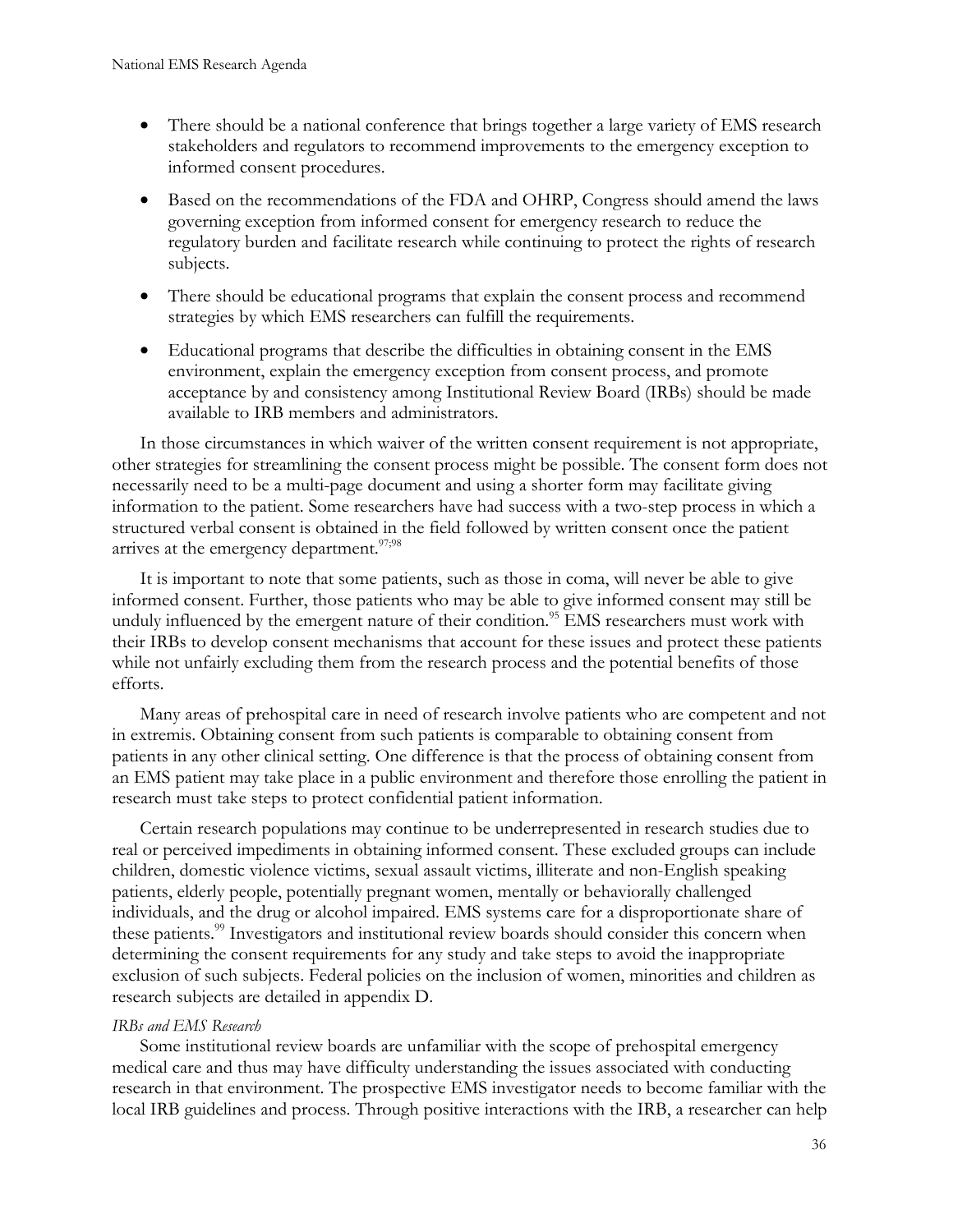educate the members about EMS issues; and, together, the researcher and the IRB can develop study or consent methodologies that meet the needs of the investigator while fulfilling current legal requirements.

One possible concern that might be raised by an IRB is that study enrollment will delay patient transport. It is incumbent upon the investigator to determine the risks associated with such a delay. For most prehospital patients, those risks are minimal. The researcher may have to overcome preconceptions among IRB members that all patients who call EMS need rapid response and transport.

An IRB might also express concern about altering the existing standard of care for a prehospital study. Yet, little that is considered "standard care" has ever been rigorously evaluated in the prehospital setting. It is considered ethical to alter or remove a non-evidence-based pattern of care in order to evaluate prehospital practices, so long as such studies are designed to minimize the risks to subjects. Two notable examples of this practice are the study of pneumatic anti-shock garments in which the garments, long part of standard care for trauma patients, were removed from ambulances as part of a study evaluating their efficacy<sup>46</sup> and the pediatric intubation study in which children were allocated to receive either bag-valve-mask ventilation or endotracheal intubation.<sup>12</sup>

Concerns about altering standard of care can be addressed, at least in part, through the use of data and safety monitoring boards.<sup>100</sup> Such entities are set up as part of the study design and review the data at predetermined interim periods to assess for any untoward affects of the study. This can be accomplished without breaking the blinding scheme and without giving the researchers any indication of the study results. If it appears that a study is resulting in unacceptable risks to patients, the data and safety monitoring board can stop it. The concept of such boards is not new; their use by EMS researchers is simply one technique that might be successful for addressing IRB concerns.

#### *Valuing Individual Autonomy*

Current ethical guidelines, as written, value individual autonomy over other competing values. At the same time, the only way to ensure public and government support for research activities is to ensure the safety of all research subjects. In overcoming the barriers to EMS research posed by ethical constraints, EMS researchers must follow the federal law while at the same time championing rational revision of the regulations. Reaching this goal will require consensus among regulators, researchers, clinicians and the general public.

Sources for complete information about ethical standards and IRB requirements are listed in appendix C of this document.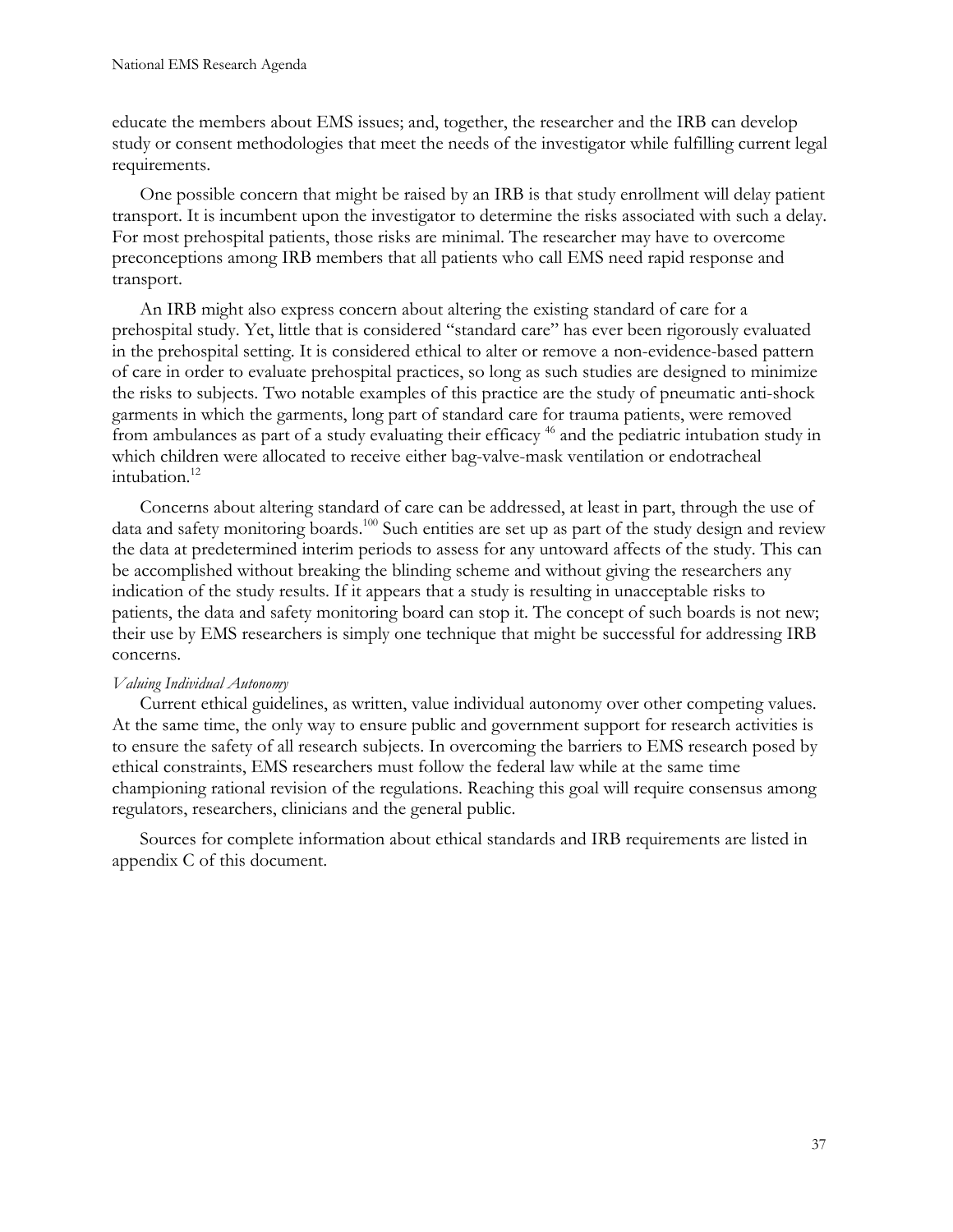# **SUMMARY**

The National EMS Research Agenda makes the following recommendations:

- 1. A large cadre of career EMS investigators should be developed and supported in the initial stages of their careers. Highly structured training programs with content directed toward EMS research methodologies should be developed.
- 2. Centers of Excellence should be created to facilitate EMS research. These Centers will bring together experienced investigators, institutional expertise and resources such as budgetary and information systems support. Centers will develop and maintain strong working relationships with local and regional EMS providers. As the focal point of these resources, Centers of Excellence will be the catalyst for collaboration between EMS systems and investigators. Such an environment will enable collaborative research to flourish.
- 3. Federal agencies that sponsor research should acknowledge their commitment to EMS research.
- 4. States, corporations, and charitable foundations should be encouraged to support EMS research.
- 5. The efforts of EMS professionals, delivery systems, academic centers, and public policy makers should be organized to support and apply the results of research.
- 6. EMS professionals of all levels should hold themselves to higher standards of requiring evidence before implementing new procedures, devices, or drugs.
- 7. There should be standardized data collection methods at local, regional, state, and national levels. These data must be devoid of information that allows individual patient identification. All EMS provider agencies should adopt the Uniform Prehospital Data Elements for data collection.
- 8. The Food and Drug Administration (FDA) and the Office for Human Research Protections (OHRP) should work with EMS research stakeholders to evaluate the current requirements for exception from informed consent in emergency situations and to identify those requirements that are serious impediments to conducting EMS research. The FDA, OHRP, and EMS research stakeholders should work together to develop and propose EMS-specific consent strategies as well as appropriate revisions to the existing regulations to reduce the impediments to research while continuing to adequately protect research subjects.

An investment in EMS research infrastructure is necessary to overcome the obstacles currently impeding EMS research. Funding is needed to train new researchers and to establish their careers. Increased financial support is necessary to develop effective prehospital treatment for the diseases that drive the design of the EMS system, including injury and sudden cardiac arrest. Innovative strategies to make EMS research easier to accomplish in emergency situations must be legitimized and implemented. Researchers must have access to patient outcome information so that the impact of prehospital patient care can be evaluated and improved. Incorporating standard scientific methodology into the evaluation of biomedical and technical advances in prehospital care is crucial. Research is the key to maintaining an appropriate focus on improving the overall health of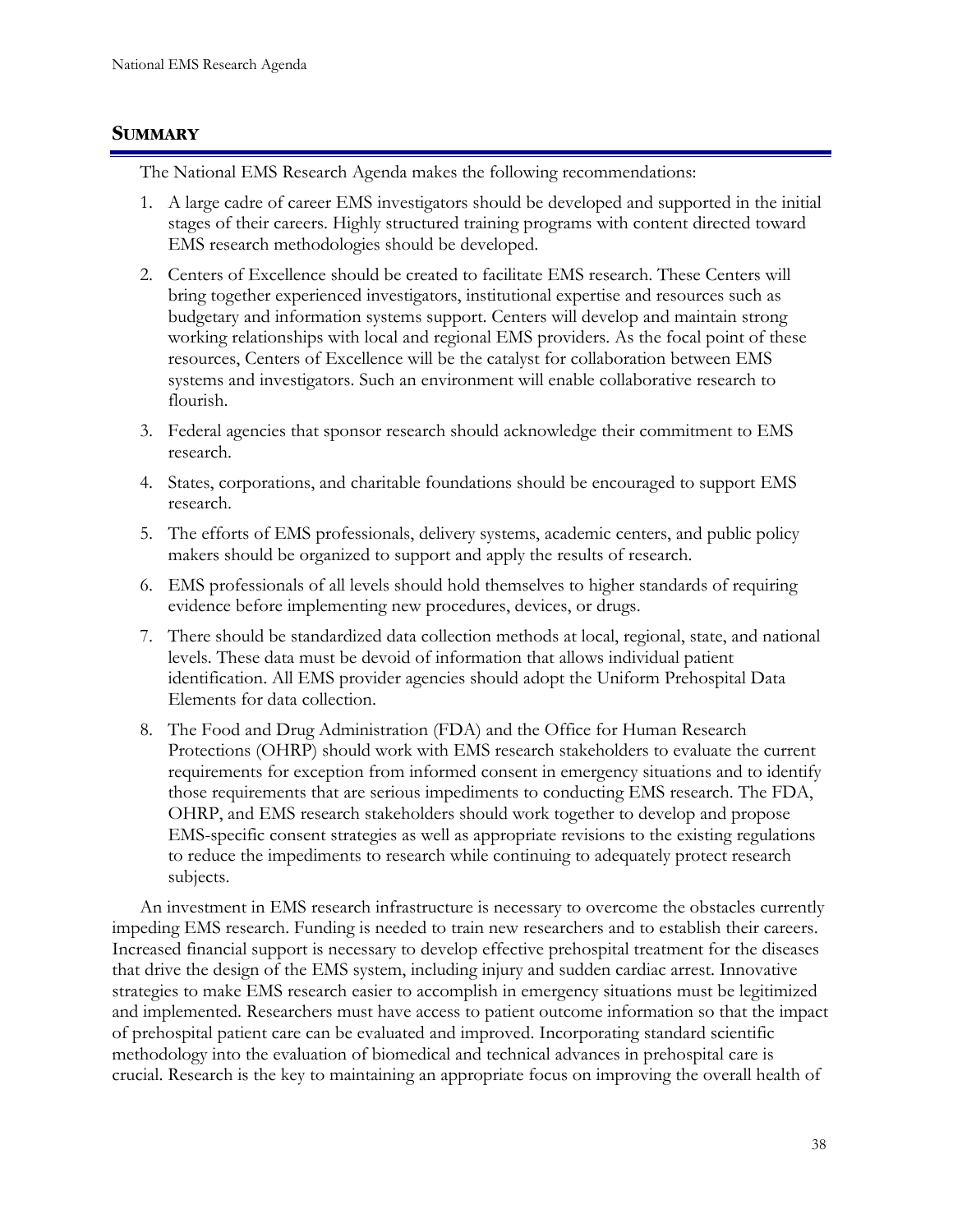the community in a competitive and cost conscious health care market. Most importantly, research is essential to ensure that the best possible patient care is provided in the prehospital setting.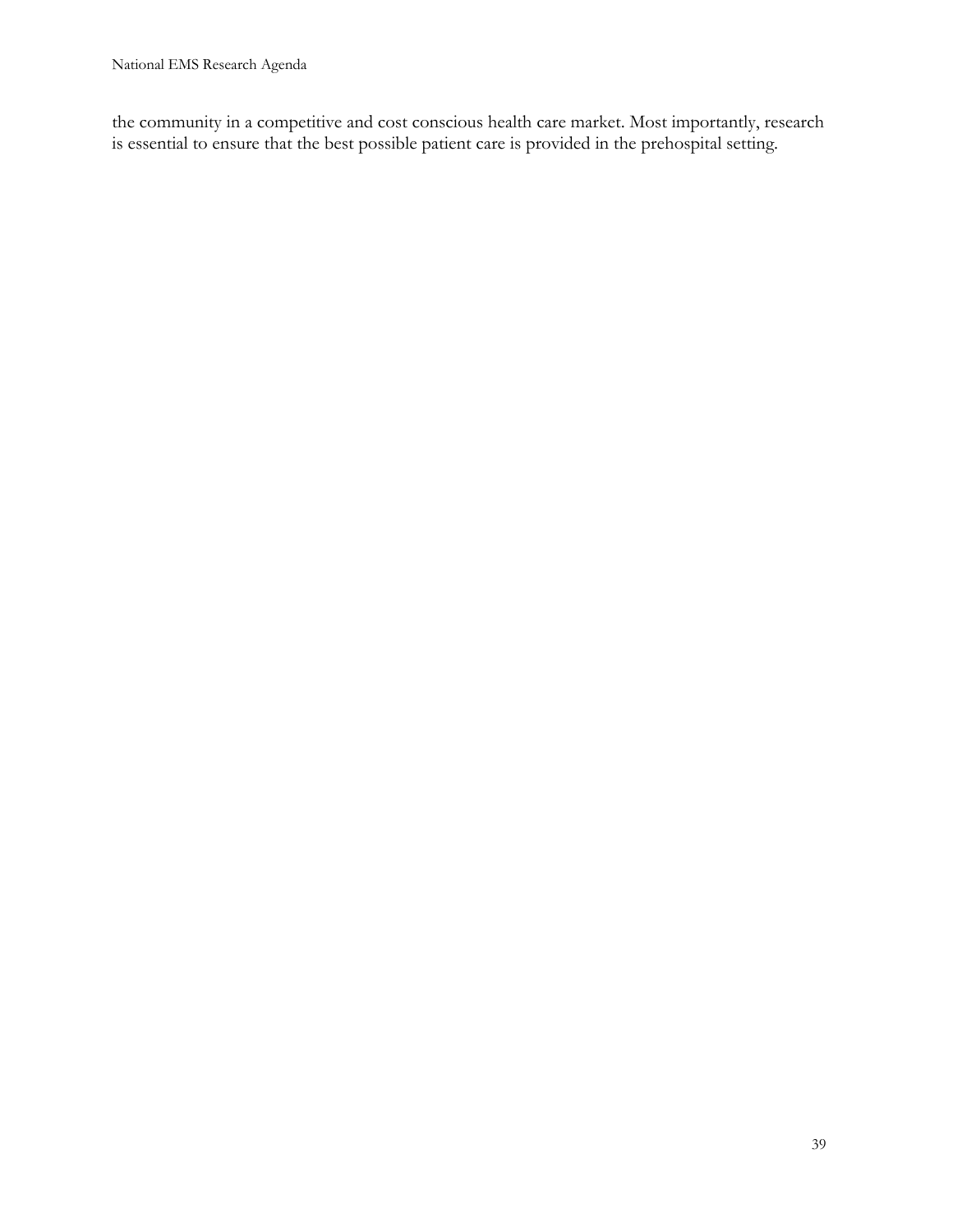| Role                                                  | <b>Name</b>                     | Affiliation                                                                   |
|-------------------------------------------------------|---------------------------------|-------------------------------------------------------------------------------|
| Principal Investigator                                | Michael R. Sayre, MD            | University of Chicago                                                         |
| Co- Investigators                                     | Lynn White, MS                  | Akron General Medical Center                                                  |
|                                                       | Lawrence H. Brown, EMT-P        | <b>Upstate Medical University</b>                                             |
| Administrative Staff                                  | Dede Gish Panjada, MBA          | <b>NAEMSP</b>                                                                 |
|                                                       | Jennifer Kimzey                 | <b>NAEMSP</b>                                                                 |
| Writing Team Members                                  | Michael Armacost, MA, NREMT-P   | Colorado Department of Health                                                 |
|                                                       | J. Michael Dean, MD, MBA        | University of Utah                                                            |
|                                                       | Scott B. Frame, MD, FACS (dec.) | University of Cincinnati                                                      |
|                                                       | Baxter Larmon, PhD, MICP        | UCLA School of Medicine                                                       |
|                                                       | Susan MacLean, RN, PhD          | <b>Emergency Nurses Association</b>                                           |
|                                                       | N. Clay Mann, PhD, MS           | University of Utah                                                            |
|                                                       | Gregg Margolis, MS, NREMT-P     | George Washington University                                                  |
|                                                       | Isabelle Melese-d'Hospital, PhD | <b>Emergency Medical Services for</b><br>Children National Resource<br>Center |
|                                                       | Keith Neely, MPA, EMT-P (dec.)  | Oregon Health Sciences Univ.                                                  |
|                                                       | Michael O'Keefe                 | Vermont Department of Health                                                  |
|                                                       | Daniel W. Spaite, MD, FACEP     | University of Arizona                                                         |
| Ex-Officio                                            | Jon R. Krohmenr, MD             | <b>NAEMSP</b>                                                                 |
| Contracting Office<br><b>Technical Representative</b> | Susan D. McHenry, MS            | National Highway Traffic Safety<br>Administration                             |
| <b>Federal Partners</b>                               | Timothy B. Davis, MD            | National Center for Injury                                                    |
|                                                       | Elinor Walker                   | Prevention & Control (CDC)<br>Agency for Healthcare Research<br>and Quality   |

# **APPENDIX A: THE NATIONAL EMS RESEARCH AGENDA WRITING TEAM**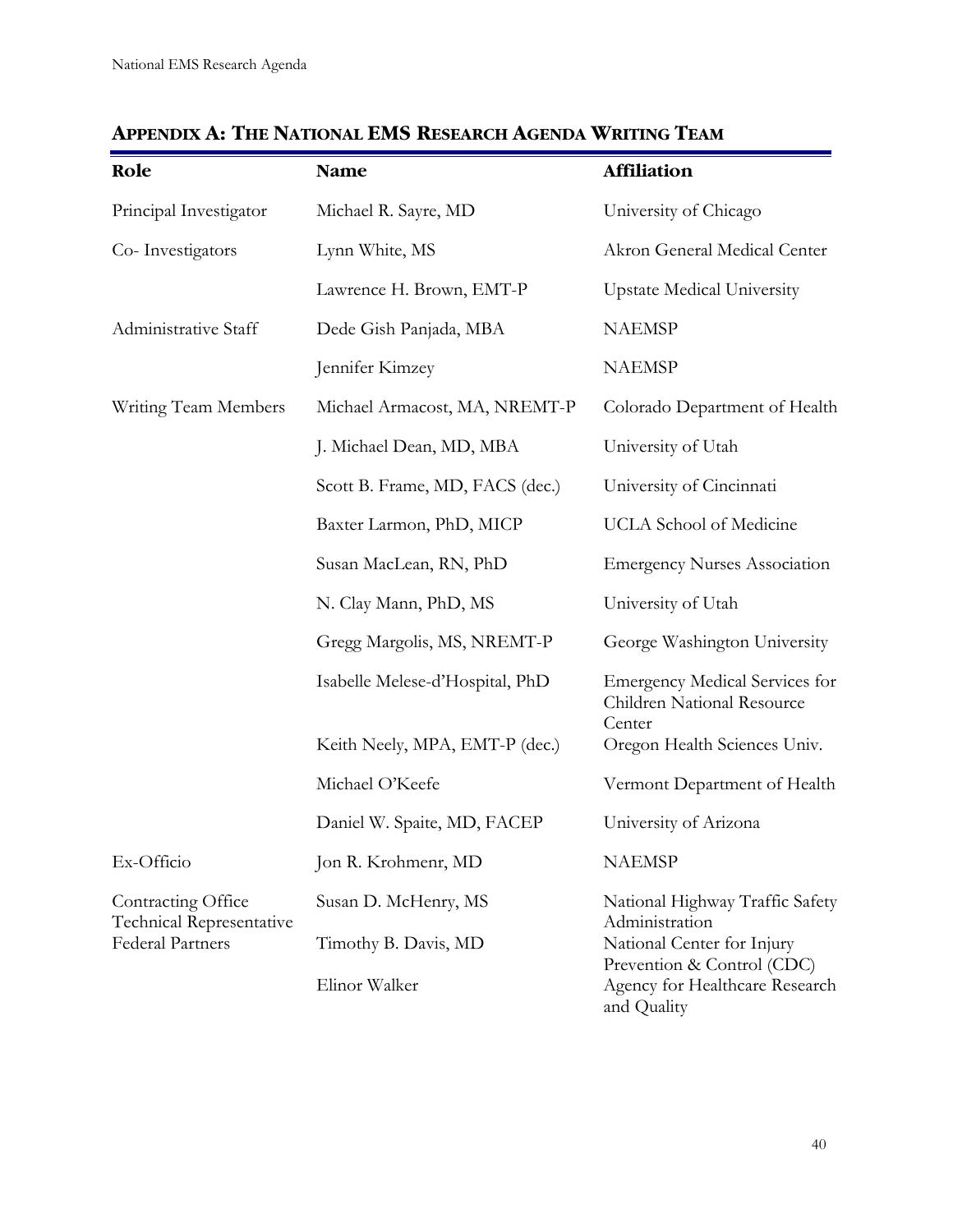# **APPENDIX B: ORGANIZATIONS INVITED TO PARTICIPATE IN THE NATIONAL REVIEW TEAM**

| Organization                                                                                                                                           | Representative                          | <b>Web Site</b>                    |
|--------------------------------------------------------------------------------------------------------------------------------------------------------|-----------------------------------------|------------------------------------|
| Committee on Accreditation of<br>Educational Programs for the<br>EMS Professions (CoAEMSP,<br>formerly the JRCEMT-P)                                   | James M. Atkins, MD                     | www.coaemsp.org                    |
| Prehospital Care Research<br>Forum (PCRF)                                                                                                              | Elizabeth Criss, RN, CEN,<br>MAEd       | www.pcrf.mednet.ucla.edu           |
| American College of<br>Osteopathic Emergency<br>Physicians (ACOEP)                                                                                     | John W. Becher, DO, FACOEP              | www.acoep.org                      |
| Health Resources and Services<br>Administration/<br>Maternal and Child Health<br>Bureau/Emergency Medical<br>Services for Children<br>(HRSA/MCHB/EMSC) | Cindy Doyle, RN, MA                     | www.mchb.hrsa.gov<br>www.ems-c.org |
| American College of<br>Surgeons/Committee on<br>Trauma (ACS/COT)                                                                                       | Scott Frame, MD, FACS (dec.)            | www.facs.org                       |
| National Association of EMS<br><b>Quality Professionals</b><br>(NAEMSQP)                                                                               | Todd Hatley, MBA, MHA,<br><b>REMT-P</b> | www.naemsqp.org                    |
| National Association of EMS<br>Physicians (NAEMSP)                                                                                                     | Richard Hunt, MD, FACEP                 | www.naemsp.org                     |
| American College of<br>Emergency Physicians (ACEP)                                                                                                     | Alan Katz, MD, FACEP                    | www.acep.org                       |
| National Volunteer Fire<br>Council (NVFC)                                                                                                              | Kenneth R. Knipper, EMT-B               | www.nvfc.org                       |
| American Ambulance<br>Association (AAA)                                                                                                                | Kurt Krumperman, EMT-P                  | www.the-aaa.org                    |
| American Academy of<br>Pediatrics (AAP)                                                                                                                | Nate Kuppermann, MD, MPH                | www.aap.org                        |

÷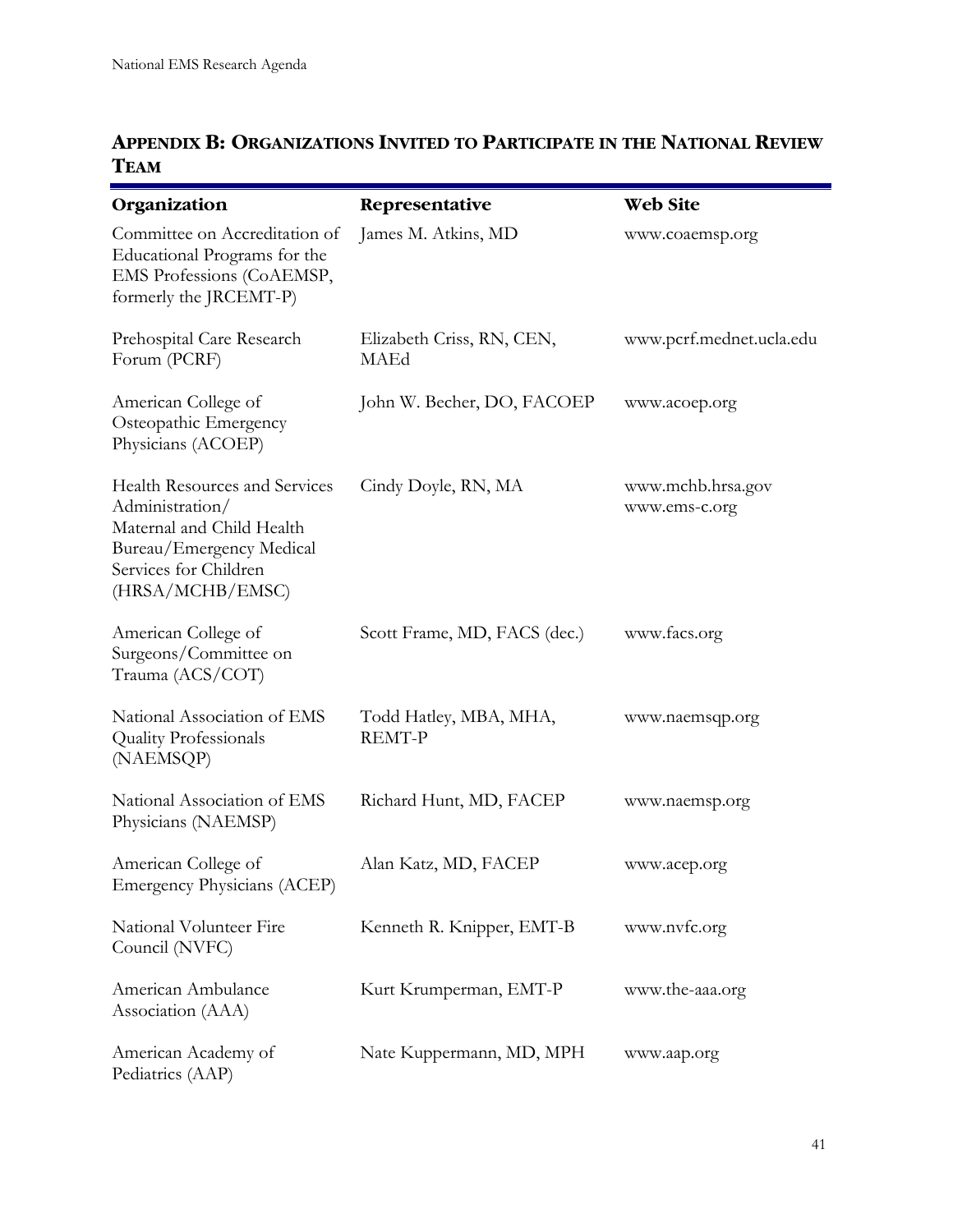| American Public Health<br>Association (APHA)                                | Richard Levinson, MD, DrPH           | www.apha.org         |
|-----------------------------------------------------------------------------|--------------------------------------|----------------------|
| National Association of State<br>EMS Directors (NASEMSD)                    | Kevin McGinnis                       | www.nasemsd.org      |
| International Association of<br>Fire Fighters (IAFF)                        | Lori Moore, MPH, EMT-P               | www.iaff.org         |
| Society for Academic<br>Emergency Medicine (SAEM)                           | Robert O'Connor, MD                  | www.saem.org         |
| Association of Air Medical<br>Services (AAMS)                               | Jeff Plant, MD, FRCP                 | www.aams.org         |
| American Academy of<br>Orthopaedic Surgeons (AAOS)                          | Andrew Pollak, MD, FAAOS             | www.aaos.org         |
| <b>Emergency Nurses Association</b><br>(ENA)                                | Kathy Robinson, RN                   | www.ena.org          |
| National Association of EMS<br>Educators (NAEMSE)                           | Judith A. Ruple, PhD, RN,<br>NREMT-P | www.naemse.org       |
| National Association of EMT's<br>(NAEMT)                                    | Jay Scott, BS, NREMT-P               | www.naemt.org        |
| International Association of<br>Fire Chiefs (IAFC)                          | Chief John Sinclair, EMT-P           | www.iafc.org         |
| American Academy of Family<br>Physicians (AAFP)                             | Jeffrey Susman, MD                   | www.aafp.org         |
| National Registry of EMT's<br>(NREMT)                                       | Howard Werman, MD                    | www.nremt.org        |
| Air Medical Physicians<br>Association (AMPA)                                | Kenneth Williams, MD, FACEP          | www.ampa.org         |
| National Council of State EMS<br><b>Training Coordinators</b><br>(NCSEMSTC) | Don Wood                             | www.sni.net/ncsemstc |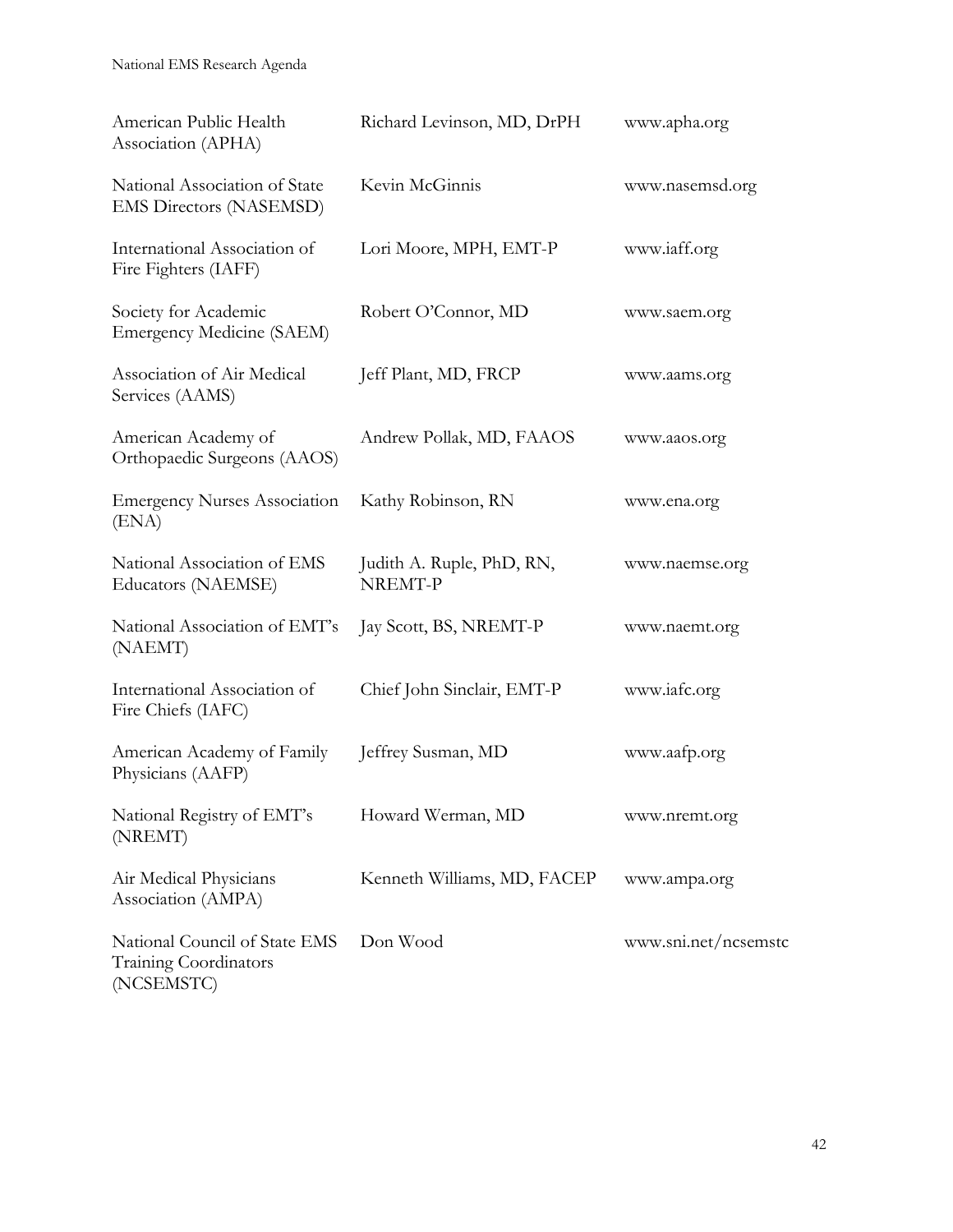# **APPENDIX C: ETHICAL STANDARDS AND IRB REQUIREMENTS**

- Complete information about ethical standards and IRB requirements can be found at both the National Academies of Science IRB home page and the U.S. Department of Health and Human Services' (DHHS) Office of Human Research Protections (OHRP) website (http://ohrp.osophs.dhhs.gov/). That website also has links to sites with additional information.
- The Federal Policy for the Protection of Human Subjects (45 CFR 46) is available at http://ohrp.osophs.dhhs.gov/humansubjects/guidance/45cfr46.htm
- Food and Drug Administration Requirements for Human Research, including Requirements for Exemption from Informed Consent for Emergency Research (21 CFR 50) is available here: http://www.access.gpo.gov/nara/cfr/waisidx\_00/21cfr50\_00.html. The Belmont Report, which was an important basis for the development of ethical research standards in the U.S., can be found at http://ohrp.osophs.dhhs.gov/humansubjects/guidance/belmont.htm. A tutorial on ethical requirements for research that was designed for employees of the NIH but available to anyone is available here: http://ohsr.od.nih.gov/
- The National Association of EMS Physicians website contains information on ethical challenges in emergency medical services at http://www.naemsp.org/sw/Resources/EthicalChlng.html
- Suggested Reading: Mahon NE, Yarcheski A: Ethical concerns in research with adolescents. Journal of Pediatric Nursing 1988; 3(5): 341-344.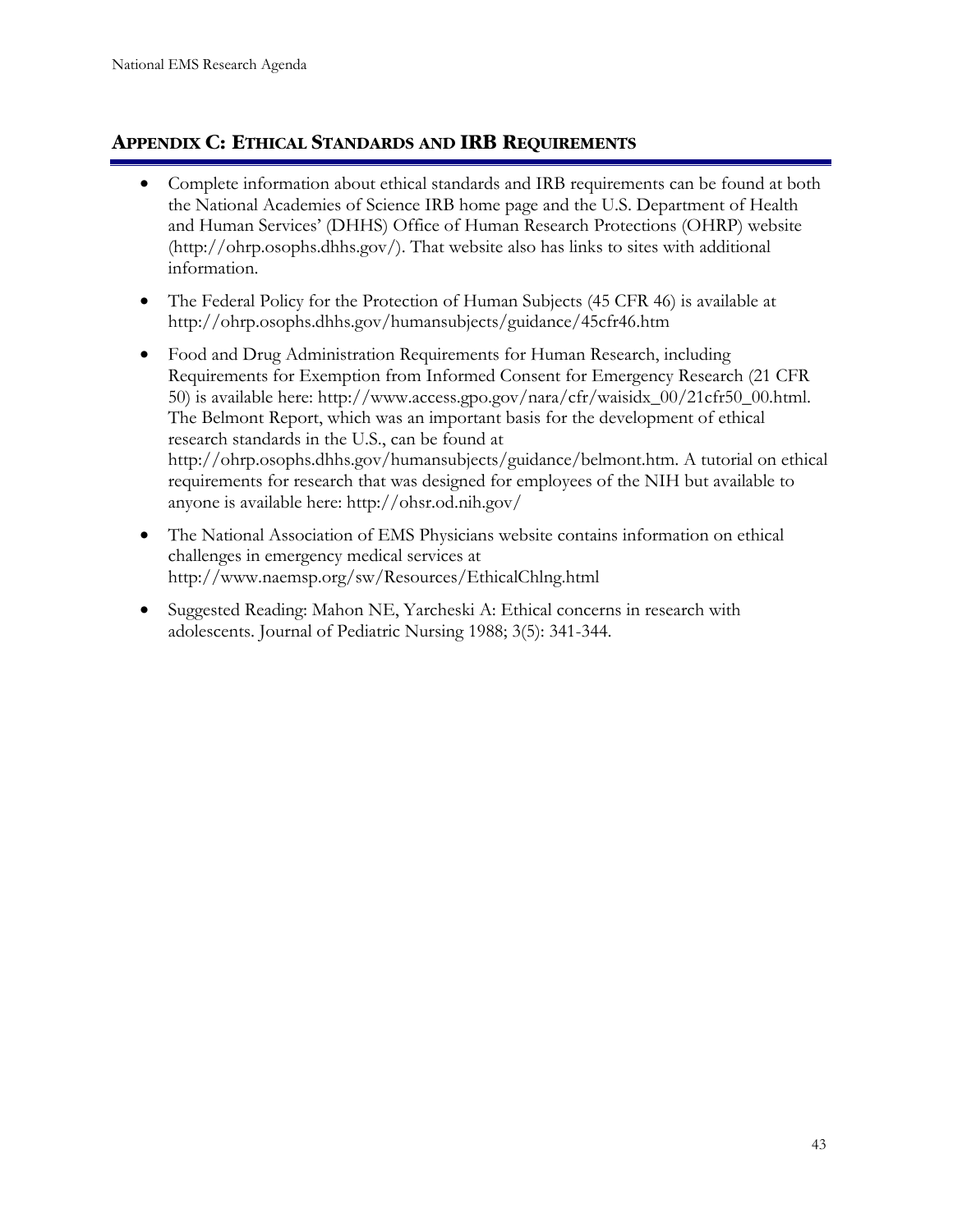# **APPENDIX D**

# **Inclusion Of Women And Minorities In Research Study Populations Involving Human Subjects**

- It is the policy of Federal agencies that women and members of minority groups and their sub-populations must be included in all Federal agency-supported research projects involving human subjects, unless clear and compelling rationale and justification is provided that inclusion is inappropriate with respect to the health of the subjects or the purpose of the research. This policy results from the NIH Revitalization Act of 1993 (Section 492B of Public law 103-43).
- All investigators proposing research involving human subjects should read the "NIH Guidelines on the Inclusion of Women and Minorities as Subjects in Clinical Research" which have been published in the Federal Register of March 28, 1994 (FR 59 14508- 14513), and in the NIH Guide for Grants and Contracts, Vol. 23, No. 11, March 18, 1994 available on the web at the following URL address: http://grants.nih.gov/grants/noticfiles/not94-100.html. To the extent possible, AHRQ requires adherence to these NIH Guidelines.

# **Inclusion Of Children As Participants In Research Involving Human Subjects**

- It is the policy of NIH that children (i.e., individuals under the age of 21) must be included in all human subjects research, conducted or supported by the NIH, unless there are scientific and ethical reasons not to include them. This policy applies to all initial (Type 1) applications submitted for receipt dates after October 1, 1998.
- All investigators proposing research involving human subjects should read the "NIH Policy and Guidelines on the Inclusion of Children as Participants in Research Involving Human Subjects" that was published in the NIH Guide for Grants and Contracts, March 6, 1998, and is available at the following address: http://grants.nih.gov/grants/guide/notice-files/not98-024.html.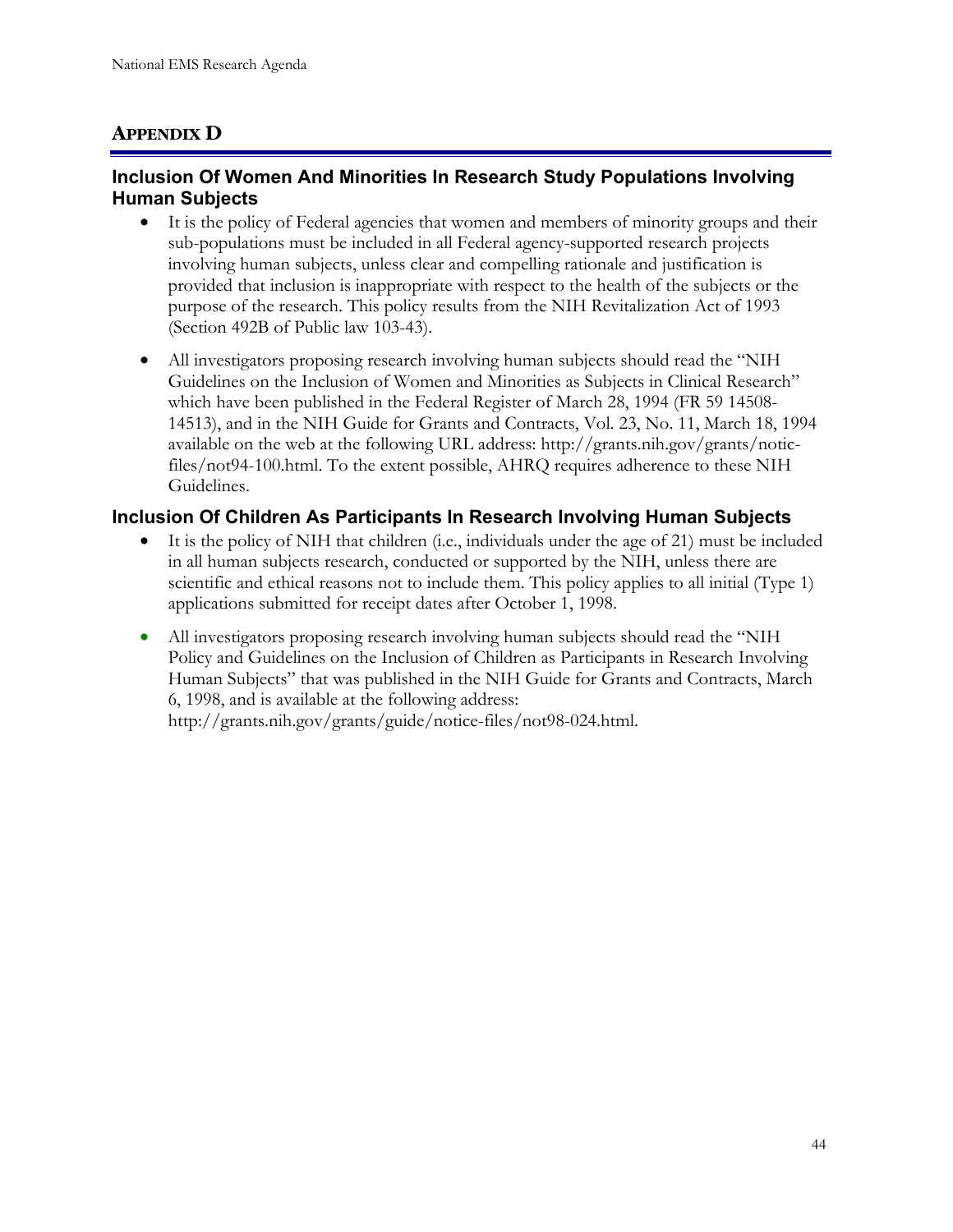| Page   | <b>Name</b>                                                                | Website                                                               | <b>Description of Site Linked</b>                                                                                                                                                                                                                                  |
|--------|----------------------------------------------------------------------------|-----------------------------------------------------------------------|--------------------------------------------------------------------------------------------------------------------------------------------------------------------------------------------------------------------------------------------------------------------|
| 3,4    | EMS Agenda for the<br>Future <sup>23</sup>                                 | www.nhtsa.dot.gov/people/injur<br>y/ems/agenda/emsman.html            | Link to National Highway Traffic Safety Administration<br>site and posted copy of the EMS Agenda for the<br>Future.                                                                                                                                                |
| 4      | EMS Agenda for the<br>Future Implementation<br>Guide 101                   | www.nhtsa.dot.gov/people/injur<br>y/ems/agenda/index.html             | Link to the National Highway Traffic Safety<br>Administration site and posted copy of the EMS<br>Agenda for the Future Implementation Guide.                                                                                                                       |
| 4      | Technology Assessment<br>and Practice Guidelines<br>Forum <sup>102</sup>   | odp.od.nih.gov/consensus/about<br>/process.htm                        | Guidelines for the Planning and Management of NIH<br>Consensus Development Conferences. This site provides<br>guidelines for organizing major conferences that<br>produce consensus statements on important and<br>controversial topics in medicine.               |
| 5      | Research Agenda Home                                                       | www.ResearchAgenda.org                                                | Web site with pertinent information relating to the<br>National EMS Research Agenda Project                                                                                                                                                                        |
| 6      | Breaking the Scientific<br>Bottleneck                                      | www.aamc.org/newsroom/clinre<br>S                                     | The Association of American Medical Colleges Research<br>Statement: Breaking the Scientific Bottleneck.<br>Clinical Research: A National Call to Action                                                                                                            |
| 9      | Negotiated Rule Making <sup>17</sup>                                       | www.hcfa.gov/medicare/comstat<br>e.htm                                | Document (2-14-2000) regarding Medicare<br>expenditures for ambulance services. Health Care<br>Financing Administration. Department of Health and<br>Human Services                                                                                                |
| 12     | National Academy of<br>Sciences <sup>24</sup>                              | www4.nationalacademies.org/nas<br>/nashome.nsf/                       | Link to National Academy of Sciences' web site. For<br>reference to paper entitled Accidental Death and<br>Disability: The Neglected Disease of Modern Society.                                                                                                    |
| 13     | Agency for Healthcare<br>Research and Quality                              | www.ahrq.gov                                                          | Link to Agency for Healthcare Research and Quality web<br>site. The AHRQ provides evidence-based<br>information on health care outcomes, quality and<br>cost, use and access.                                                                                      |
| 23     | Uniform Prehospital Data<br>Elements and Definitions.<br>83                | www.nhtsa.dot.gov/people/injur<br>y/ems/pub/def.zip                   | Link to the National Highway Traffic Safety<br>Administration's web site and electronic copy of the<br>data elements (criteria written to facilitate<br>standardization of prehospital data).                                                                      |
| 23     | Privacy regulations                                                        | aspe.hhs.gov/adminsimp                                                | Health and Human Services web site. Privacy rules<br>here: aspe.hhs.gov/admnsimp/bannerps.htm final<br>rule (Federal Register) Dec 28, 2000.                                                                                                                       |
| 26, 40 | <b>EMS</b> Education Agenda<br>For The Future: A Systems<br>Approach 48;54 | www.nhtsa.dot.gov/people/injur<br>y/ems/EdAgenda/final/index.ht<br>ml | National Highway Traffic Safety Administration's web<br>site and link to the EMS Education Agenda for the<br><b>Future Document</b>                                                                                                                                |
| 33     | Robert Wood Johnson<br>Foundation Clinical<br>Scholars Program             | www.rwjf.org/library/clin2000.ht<br>m                                 | The Robert Wood Johnson Foundation<br>Homepage. Describes the mission of the RWJ<br>foundation and the direction toward which their<br>philanthropic grant making efforts are aimed.                                                                               |
| 35     | PULSE conference                                                           | www.nhlbi.nih.gov/meetings/pul<br>se/index.htm                        | Proceedings of June 2000conference. "NHLBI<br>Workshop on Post-Resuscitation and Initial Utility<br>in Life Saving Efforts" (PULSE). The goal of the<br>workshop was to provide novel research<br>recommendations in the area of cardiopulmonary<br>resuscitation. |

# **APPENDIX E: BIBLIOGRAPHIC LIST OF INTERNET LINKS**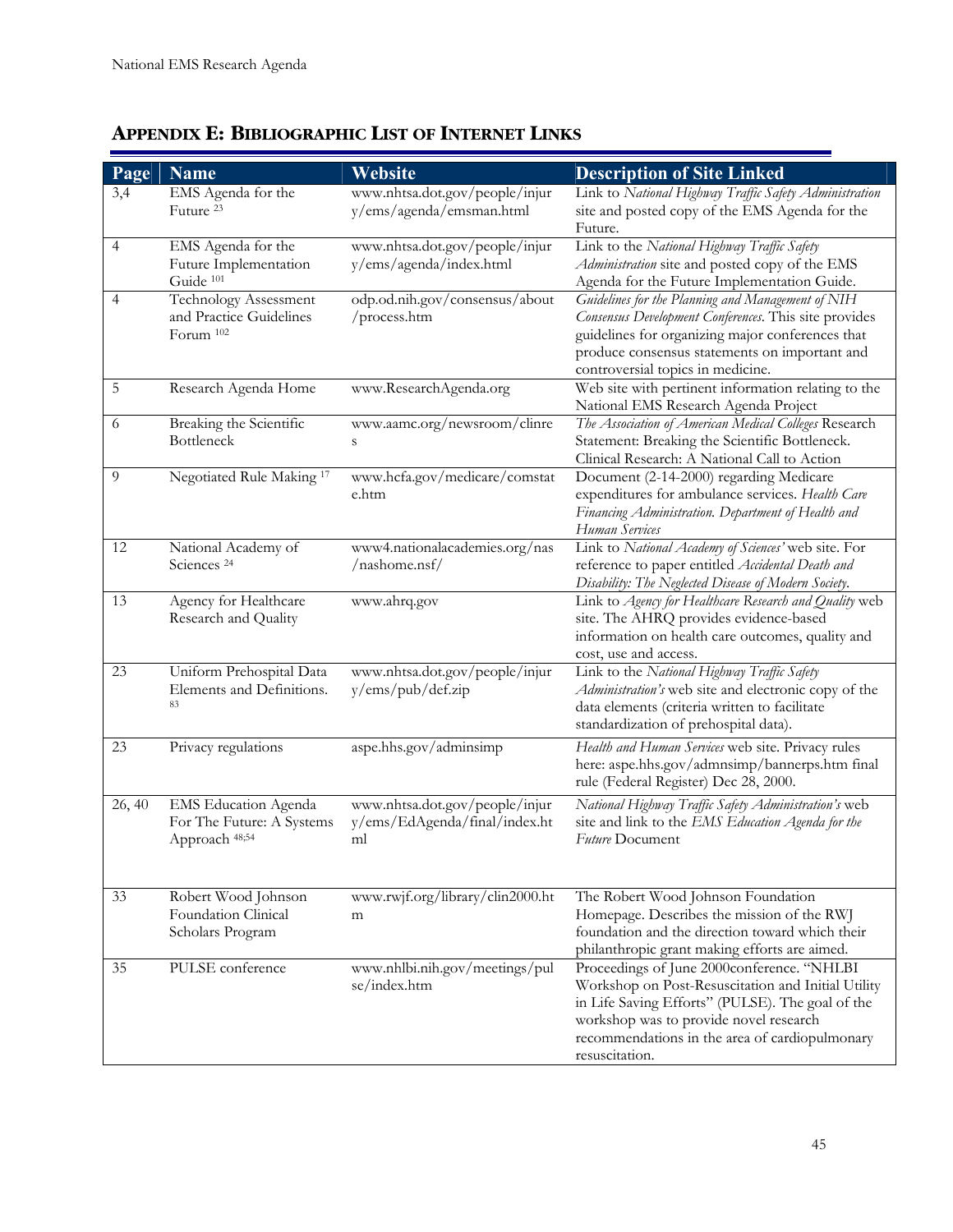| Page | <b>Name</b>                                                                  | Website                                                 | <b>Description of Site Linked</b>                                                                                                                                                                                                                                                          |
|------|------------------------------------------------------------------------------|---------------------------------------------------------|--------------------------------------------------------------------------------------------------------------------------------------------------------------------------------------------------------------------------------------------------------------------------------------------|
| 39   | Curricula                                                                    | www.nhtsa.dot.gov/people/injur<br>y/ems/nsc.htm         | The Curricula developed by the U.S. Department of<br>Transportation National Highway Traffic Safety<br>Administration                                                                                                                                                                      |
|      | First Responders, EMT-<br>Basics, EMT-<br>Intermediates, EMT-<br>Paramedics. | www.nhtsa.dot.gov/people/injur<br>y/ems/pub/emtbnsc.pdf | Individual content for each of the EMT levels.                                                                                                                                                                                                                                             |
| 41   | Outcomes measurement <sup>78</sup>                                           | www.jcaho.org/perfmeas/nextev<br>ol.html                | Facts about ORYX: The Next Evolution in<br>Accreditation. In February 1997, the Joint<br>Commission announced the health care<br>organization requirements for the ORYX initiative,<br>which integrates outcomes and other performance<br>measurement data into the accreditation process. |
| 43   | Prehospital Uniform Data<br>Elements                                         | www.nhtsa.dot.gov/people/injur<br>y/ems/pub/def.zip     | Link to the National Highway Traffic Safety<br>Administration's web site and electronic copy of the<br>Prehospital uniform data elements (criteria written<br>to facilitate standardization of prehospital data).                                                                          |
| 43   | DEEDS <sup>84</sup>                                                          | www.cdc.gov/ncipc/pub-<br>res/deedspage.htm             | Data Elements for Emergency Department<br>Systems.                                                                                                                                                                                                                                         |
| 41   | The NIH web site                                                             | www.drg.nih.gov/review/peerrev<br>.htm                  | Link to NIH Web Site and discussion of the peer<br>review process used to evaluate grant proposals. "A<br>Straightforward Description of What Happens to<br>Your Research Project Grant Application<br>(R01/R21) After it is Received for Peer Review"                                     |
| 43   | Regulations implementing<br>CFR 164.514(i)                                   | www.hhs.gov/ocr/hipaa                                   | HIPAA will require additional security of medical<br>record information including medical records held<br>by EMS agencies.                                                                                                                                                                 |
|      |                                                                              | www.hhs.gov/ocr/regtext.html                            | Research review is permitted under these<br>regulations, but additional requirements are added<br>to previously existing regulations. See CFR<br>164.514(i)                                                                                                                                |
| 48   | <b>Belmont Report</b>                                                        | www.dhhs.gov/progorg/oei/rep<br>orts/a447.pdf           | Text of the report "Protecting the Rights of<br>Research Subjects"                                                                                                                                                                                                                         |
|      | Office of Human Research<br>Protections                                      | ohrp.osophs.dhhs.gov                                    | Link to the Department of Health and Human<br>Services home page.                                                                                                                                                                                                                          |
| 49   | CFR 21 Part 50, section<br>50.24                                             | www.fda.gov/opacom/morechoi<br>ces/fed996.html          | Section of the Federal Register document<br>containing the legislation concerning the process<br>required for exception from informed consent for<br>emergency research.                                                                                                                   |
|      | Exception to informed<br>consent implementation<br>guide draft document      | www.fda.gov/ora/compliance_re<br>f/bimo/err_guide.htm   | Draft document released by the FDA                                                                                                                                                                                                                                                         |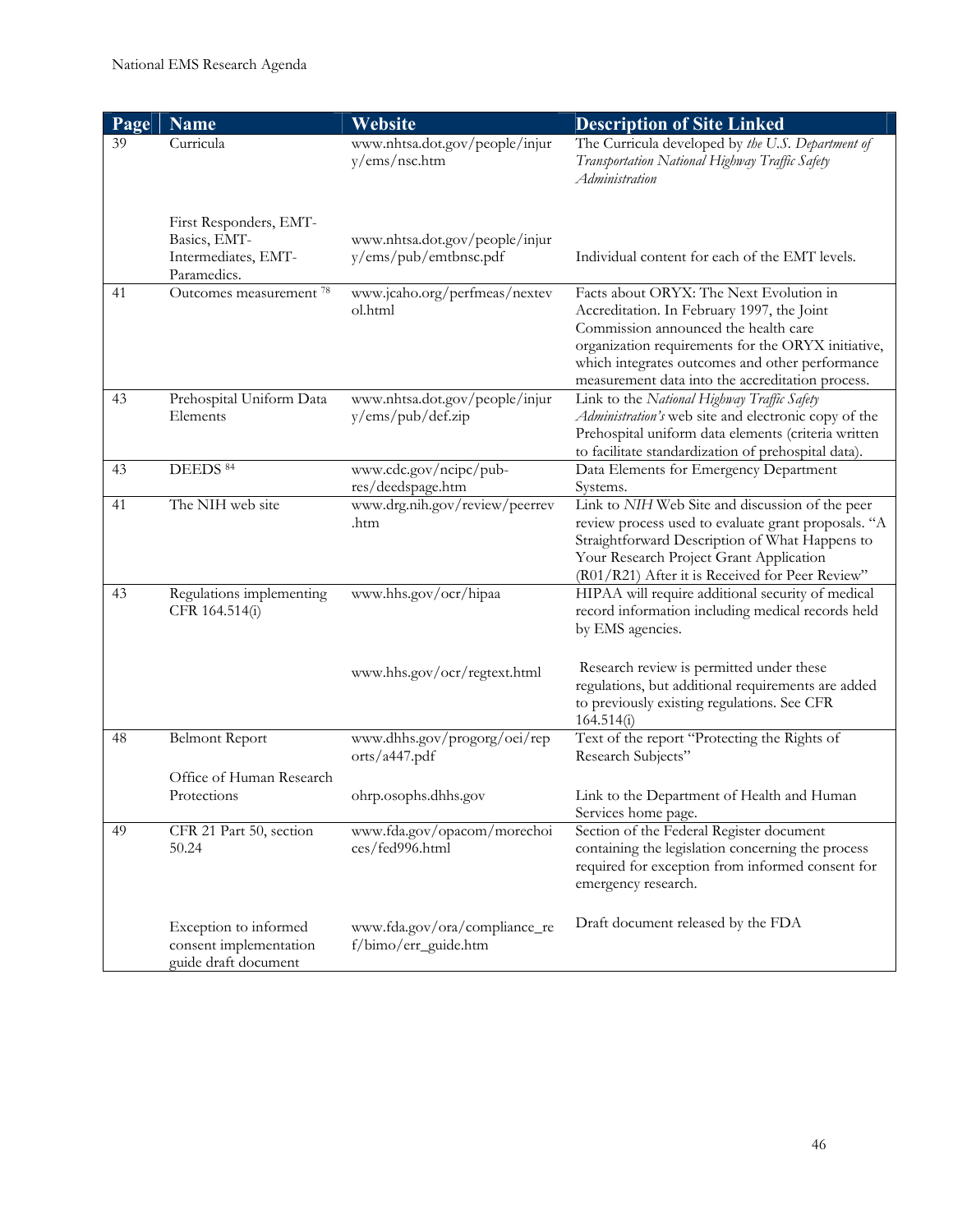# **APPENDIX F: PUBLISHED EMS RANDOMIZED CLINICAL TRIALS**

The following table is a listing of major randomized or pseudo-randomized clinical trials completed in the prehospital setting. It is a modification of a table by Brazier et al.,<sup>59</sup> that is available on the Internet at http://www.rcsi.ie/library/prehospital\_care.html.

| <b>Trial</b>             | <b>Patients</b>                                                                                                                                          | <b>Setting</b>                             | $\mathbf N$ | <b>Intervention</b>                                                                                                                  | <b>Main Result</b>                                                                                              |
|--------------------------|----------------------------------------------------------------------------------------------------------------------------------------------------------|--------------------------------------------|-------------|--------------------------------------------------------------------------------------------------------------------------------------|-----------------------------------------------------------------------------------------------------------------|
| Valentine<br>1974 36     | Adults younger<br>than 70 with high<br>suspicion for acute<br>myocardial<br>infarction                                                                   | Multicenter,<br>Australia                  | 269         | Physician intramuscular<br>injection of (a) lidocaine<br>or (b) placebo                                                              | During first two hours<br>after injection, 5%<br>absolute reduction in<br>mortality ( $p<0.04$ )                |
| Hampton<br>$1978^{37}$   | Adult patients<br>without motor-<br>vehicle trauma                                                                                                       | Nottingham,<br>England                     | 3340        | (a) Transport by mobile<br>coronary care unit or (b)<br>routine transport                                                            | 2% absolute reduction in<br>mortality from heart<br>attacks (NS)                                                |
| Diederich<br>1979 38     | Acute myocardial<br>infarction patients<br>younger than 70                                                                                               | Lubeck, Germany                            |             | Intramuscular injection<br>of (a) lidocaine or $(b)$<br>placebo                                                                      | Mortality lower in<br>lidocaine group.                                                                          |
| Mahoney<br>1983 103      | Cardiac arrest<br>patients older than<br>20                                                                                                              | Minneapolis,<br>Minnesota, USA             | 136         | (a) Pneumatic antishock<br>garments or (b) usual<br>care                                                                             | Survival to hospital<br>discharge was $9\%$ in (a)<br>and $4\%$ in (b) (NS).                                    |
| Mateer 1984<br>104       | Cardiac arrest<br>patients                                                                                                                               | Milwaukee,<br>Wisconsin, USA               | 140         | After endotracheal<br>intubation either (a)<br>interposed abdominal<br>compression CPR (IAC-<br>CPR) or (b) standard<br>CPR is begun | 4% absolute increase in<br>patients admitted to ED<br>with a pulse (NS)                                         |
| <b>Olson 1984</b><br>105 | Ventricular<br>fibrillation<br>persisting after<br>initial shocks                                                                                        | Milwaukee,<br>Wisconsin, USA               | 92          | (a) Bretylium and then,<br>if VF persists, lidocaine<br>or (b) lidocaine and<br>then, if VF persists,<br>bretylium                   | Survival to hospital<br>discharge was 5% in<br>bretylium first group vs<br>10% in lidocaine first<br>group (NS) |
| Paris 1984<br>106        | Cardiac arrest<br>patients with<br>pulseless<br>idioventricular<br>rhythm                                                                                | Pittsburgh,<br>Pennsylvania,<br><b>USA</b> | 86          | (a) Dexamethasone 100<br>mg or (b) saline placebo                                                                                    | No long term survivors in<br>either group                                                                       |
| Stueven<br>1984 107      | Witnessed non-<br>traumatic adult<br>cardiac arrest<br>patients with<br>asystole and not<br>responding to<br>epinephrine,<br>bicarbonate, or<br>atropine | Milwaukee,<br>Wisconsin, USA               | 32          | (a) Calcium chloride or<br>(b) saline placebo                                                                                        | No long term survivors in<br>either group                                                                       |
| Bickell 1985<br>108      | Injured patients<br>with hypotension                                                                                                                     | Houston, Texas,<br><b>USA</b>              | 68          | (a) Pneumatic antishock<br>garments or (b) usual<br>care                                                                             | No difference in<br>presenting emergency<br>department trauma score                                             |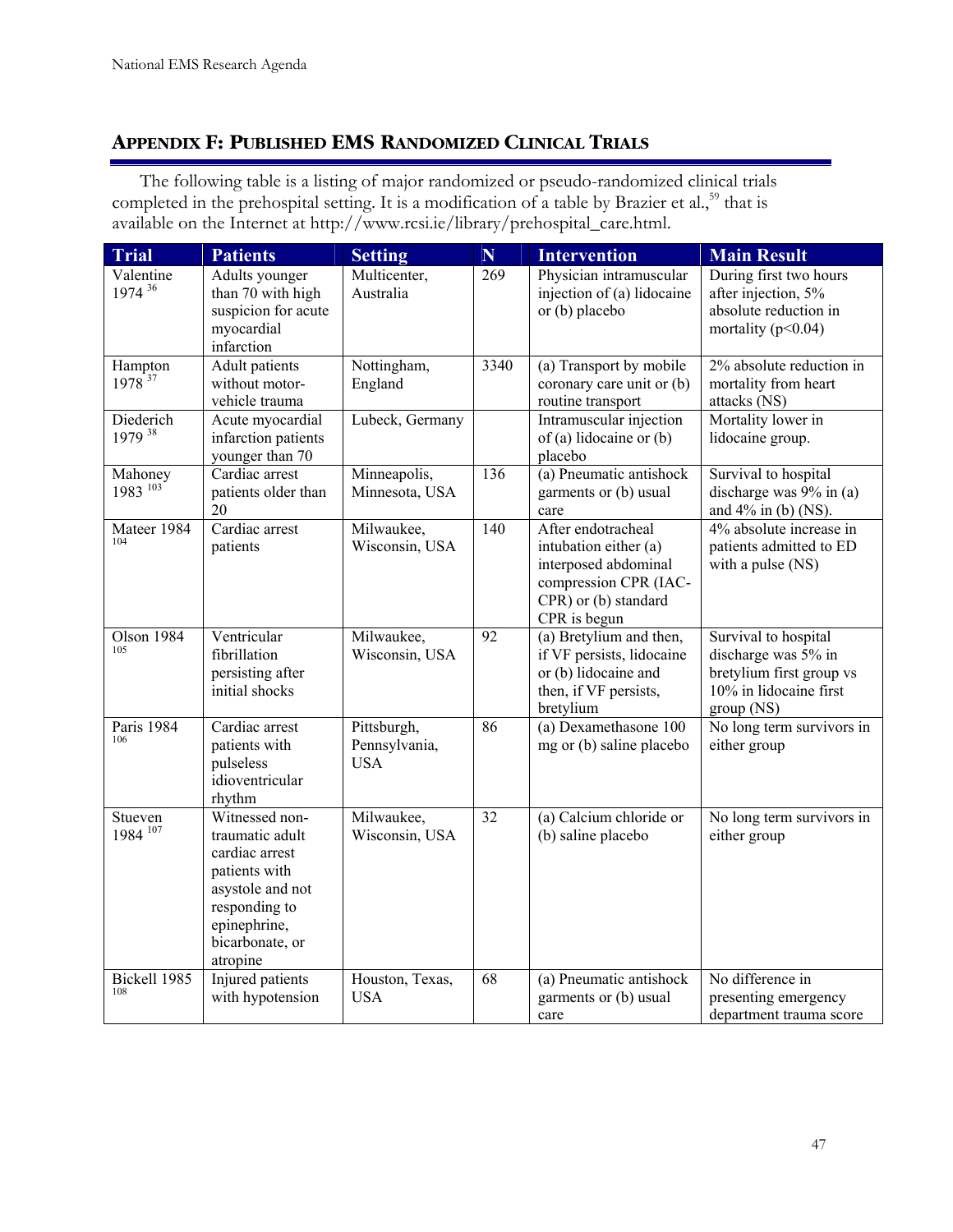| <b>Trial</b>                       | <b>Patients</b>                                                                                                                  | <b>Setting</b>                | N   | <b>Intervention</b>                                                                                                                                                    | <b>Main Result</b>                                                                                                                                                                                                 |
|------------------------------------|----------------------------------------------------------------------------------------------------------------------------------|-------------------------------|-----|------------------------------------------------------------------------------------------------------------------------------------------------------------------------|--------------------------------------------------------------------------------------------------------------------------------------------------------------------------------------------------------------------|
| Mateer 1985<br>109                 | Same as Mateer<br>1984 104                                                                                                       | Milwaukee,<br>Wisconsin, USA  | 291 | After endotracheal<br>intubation either (a)<br>interposed abdominal<br>compression CPR (IAC-<br>CPR) or (b) standard<br>CPR is begun                                   | 3% absolute decrease in<br>patients admitted to ED<br>with a pulse (NS)                                                                                                                                            |
| Silfvast 1985<br>110               | Patients with<br>cardiac arrest                                                                                                  | Helsinki, Finland             | 65  | (a) Phenylephrine 1 mg<br>or (b) epinephrine $0.5$<br>mg intravenously                                                                                                 | 3% absolute increase in<br>patients with "successful"<br>resuscitation (NS)                                                                                                                                        |
| Stueven<br>1985a <sup>111</sup>    | Cardiac arrest<br>patients with<br>asystole as in<br>Stueven 1984 <sup>107</sup>                                                 | Milwaukee,<br>Wisconsin, USA  | 73  | (a) Calcium chloride or<br>(b) saline placebo                                                                                                                          | No long term survivors in<br>either group                                                                                                                                                                          |
| Stueven<br>1985b <sup>112</sup>    | Cardiac arrest<br>patients with<br>electromechanical<br>dissociation who<br>did not respond to<br>epinephrine and<br>bicarbonate | Milwaukee,<br>Wisconsin, USA  | 90  | (a) Calcium chloride or<br>(b) saline placebo                                                                                                                          | 16% of patients receiving<br>calcium were admitted to<br>the emergency department<br>with a pulse vs 5% of<br>controls. Only one patient<br>was a long term survivor.                                              |
| Goldenberg<br>1986 113             | Cardiac arrest<br>patients                                                                                                       | St. Paul,<br>Minnesota, USA   | 175 | Airway managed with<br>either (a) esophageal<br>gastric tube airway<br>$(EGTA)$ or $(b)$<br>endotracheal intubation<br>(ETI)                                           | Training in use of EGTA<br>cost less than ETI.<br>Survival to hospital<br>discharge 12.9% vs<br>$11.1\%$ .                                                                                                         |
| Hargarten<br>1986 <sup>114</sup>   | Stable patients with<br>chest pain                                                                                               | Milwaukee,<br>Wisconsin, USA  | 446 | (a) Lidocaine or $(b)$<br>usual care                                                                                                                                   | 1.4% absolute decrease in<br>hospital mortality (NS).<br>Four patients with sudden<br>death in each group (NS).                                                                                                    |
| Mattox 1986<br>115                 | Injured patients<br>with systolic $BP <$<br>90mm Hg                                                                              | Houston, Texas,<br><b>USA</b> | 352 | (a) Pneumatic antishock<br>garments or (b) usual<br>care                                                                                                               | No difference in mortality<br>(NS).                                                                                                                                                                                |
| <b>Baxt 1987</b><br>116            | Trauma patients<br>requiring<br>resuscitation<br>transported by<br>helicopter                                                    | San Diego,<br>California, USA | 545 | Helicopter staffed by (a)<br>flight nurse and<br>paramedic or (b) flight<br>nurse and physician                                                                        | Mortality of patients<br>treated by flight nurse /<br>physician team was lower<br>than that of patients<br>treated by flight nurse /<br>paramedic ( $p<0.05$ ), and<br>lower than predicted by<br>TRISS $(p<0.05)$ |
| Bickell 1987<br>117                | Victims of gunshot<br>or stab wounds to<br>anterior abdomen<br>with a systolic BP<br>$<$ 90mm Hg                                 | Houston, Texas,<br><b>USA</b> | 201 | (a) Pneumatic antishock<br>garments or (b) usual<br>care                                                                                                               | 8.8% absolute increase in<br>mortality at hospital<br>discharge (NS)                                                                                                                                               |
| Castaigne<br>$1987$ <sup>118</sup> | Patients seen<br>within three hours<br>of symptoms<br>suggesting AMI<br>who had a<br>qualifying ECG                              | Val de Marne,<br>France       | 25  | Administration by non-<br>cardiologist staffed<br>mobile care unit of $(a)$<br>anisoylated plasminogen<br>streptokinase activator<br>complex (APSAC) or<br>(b) placebo | Thrombolytic drug<br>treatment started 56<br>minutes sooner after onset<br>of pain in mobile care unit<br>group than in control<br>group.                                                                          |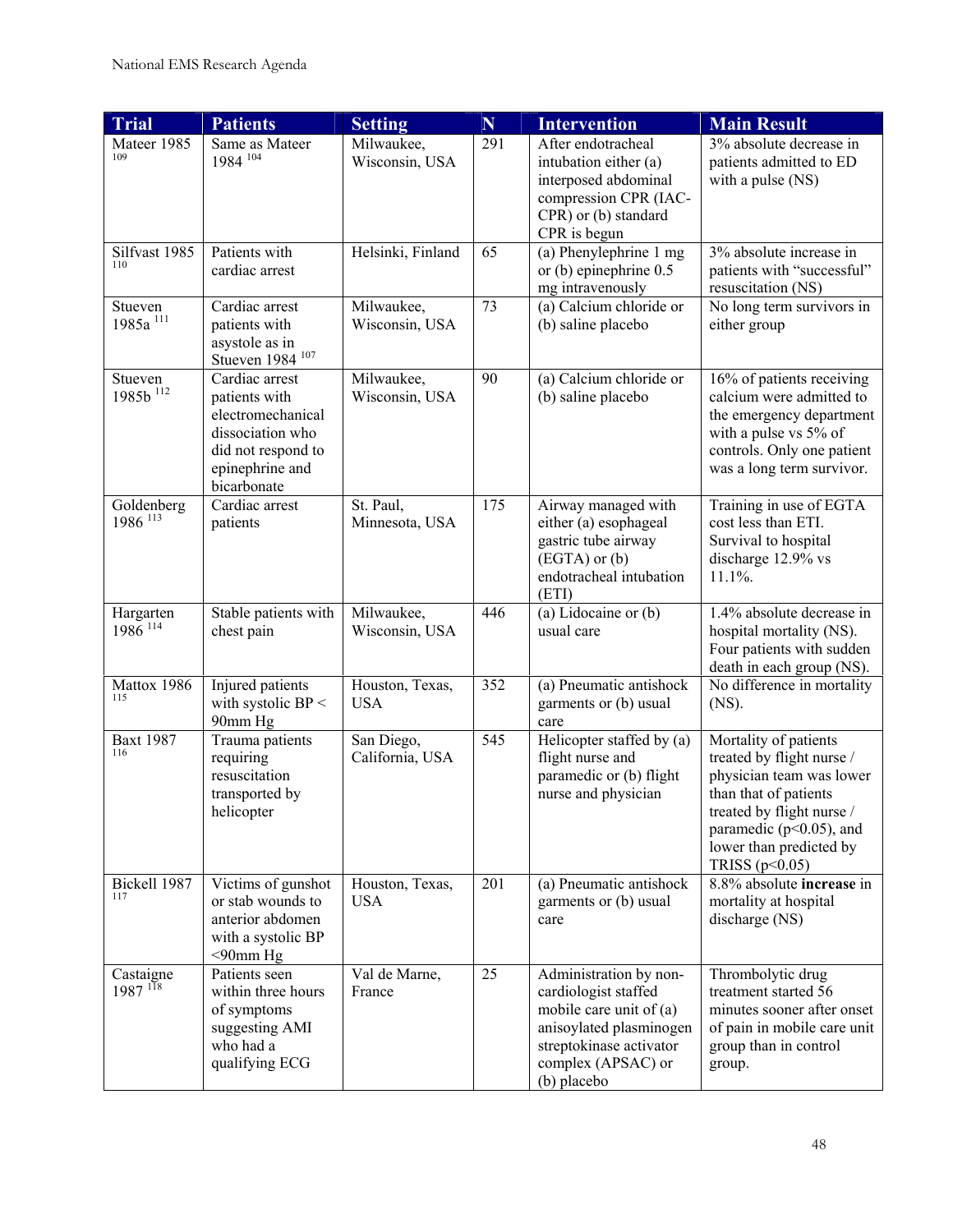| <b>Trial</b>                                                        | <b>Patients</b>                                                                                                                               | <b>Setting</b>                                | N   | <b>Intervention</b>                                                                                                                                                                       | <b>Main Result</b>                                                                                                                               |
|---------------------------------------------------------------------|-----------------------------------------------------------------------------------------------------------------------------------------------|-----------------------------------------------|-----|-------------------------------------------------------------------------------------------------------------------------------------------------------------------------------------------|--------------------------------------------------------------------------------------------------------------------------------------------------|
| Cummins<br>1987 119                                                 | Patients in cardiac<br>arrest                                                                                                                 | Seattle,<br>Washington,<br><b>USA</b>         | 321 | Use by EMT of $(a)$<br>automated external<br>defibrillator (AED) or<br>(b) standard defibrillator                                                                                         | 7% absolute reduction in<br>mortality at hospital<br>discharge (NS). Time<br>from power on to first<br>shock 0.9 minutes faster<br>in AED group. |
| Hedges 1987<br>120                                                  | Patients in asystole<br>or with<br>hemodynamically<br>significant<br>bradycardia                                                              | Thurston County,<br>Washington,<br><b>USA</b> | 202 | (a) Prehospital<br>transcutaneous cardiac<br>pacing or (b) usual care                                                                                                                     | 1.9% absolute reduction<br>in mortality at hospital<br>discharge (NS)                                                                            |
| Hoffman<br>1987 <sup>121</sup>                                      | Patients whose<br>chief complaint<br>was dyspnea and<br>who had a<br>presumed diagnosis<br>of cardiogenic<br>pulmonary edema                  | Los Angeles<br>County, USA                    | 57  | Administration by<br>paramedic of (a) sl<br>nitroglycerin and iv<br>furosemide, or (b) iv<br>morphine and<br>furosemide, or (c) all<br>three, or (d) iv morphine<br>and sl nitroglycerin  | No difference at hospital<br>discharge.                                                                                                          |
| <b>Barthell</b><br>1988 <sup>122</sup>                              | Patients in asystole<br>or with<br>hemodynamically<br>significant<br>bradycardia                                                              | Milwaukee,<br>Wisconsin, USA                  | 239 | (a) External cardiac<br>pacing device or (b)<br>usual care                                                                                                                                | 2.4% absolute reduction<br>in mortality at hospital<br>discharge (NS)                                                                            |
| DuBoise-<br>Rande 1989<br>123<br>Castaigne<br>$1989$ <sup>124</sup> | Patients seen<br>within three hours<br>of symptoms who<br>had a qualifying<br>ECG                                                             | Val de Marne,<br>France                       | 93  | (a) Administration of<br>APSAC by<br>anaesthesiologist staffed<br>mobile care unit or (b)<br>inhospital treatment                                                                         | 0.3% (NS) reduction in<br>mortality in the<br>prehospital group at<br>hospital discharge.                                                        |
| Krischer<br>1989 125                                                | Adults with non-<br>traumatic out of<br>hospital cardiac<br>arrest                                                                            | Florida, USA                                  | 702 | (a) Simultaneous<br>compression-ventilation<br>$(SC-V)$ CPR or $(b)$<br>standard CPR                                                                                                      | 6.8% increase in mortality<br>$(p<0.01)$ at hospital<br>discharge                                                                                |
| Mattox 1989<br>46                                                   | Injured patients<br>with systolic $BP <$<br>90mm Hg                                                                                           | Houston, Texas,<br><b>USA</b>                 | 911 | (a) Pneumatic antishock<br>garment or (b) usual<br>care                                                                                                                                   | 6% absolute increase in<br>mortality at hospital<br>discharge $(p=0.05)$                                                                         |
| <b>Olson 1989</b><br>126                                            | Pulseless,<br>nonbreathing<br>patients with initial<br>cardiac rhythm of<br>ventricular<br>fibrillation                                       | Milwaukee, USA                                | 102 | Administration by<br>paramedic of repeated iv<br>doses of (a) epinephrine<br>or (b) methoxamine                                                                                           | 11.8% (NS) at hospital<br>discharge                                                                                                              |
| Barbash<br>1990 127                                                 | AMI patients seen<br>within four hours<br>of symptoms who<br>had a qualifying<br>ECG and<br>confirmed for<br>inclusion by<br>remote physician | Israel                                        | 87  | (a) Administration of<br>recombinant tissue-type<br>plasminogen activator<br>(rt-PA) by physician and<br>paramedic staffed<br>mobile coronary care<br>unit or (b) inhospital<br>treatment | 4.5% (NS) reduction in<br>mortality in (a) at 60 days.                                                                                           |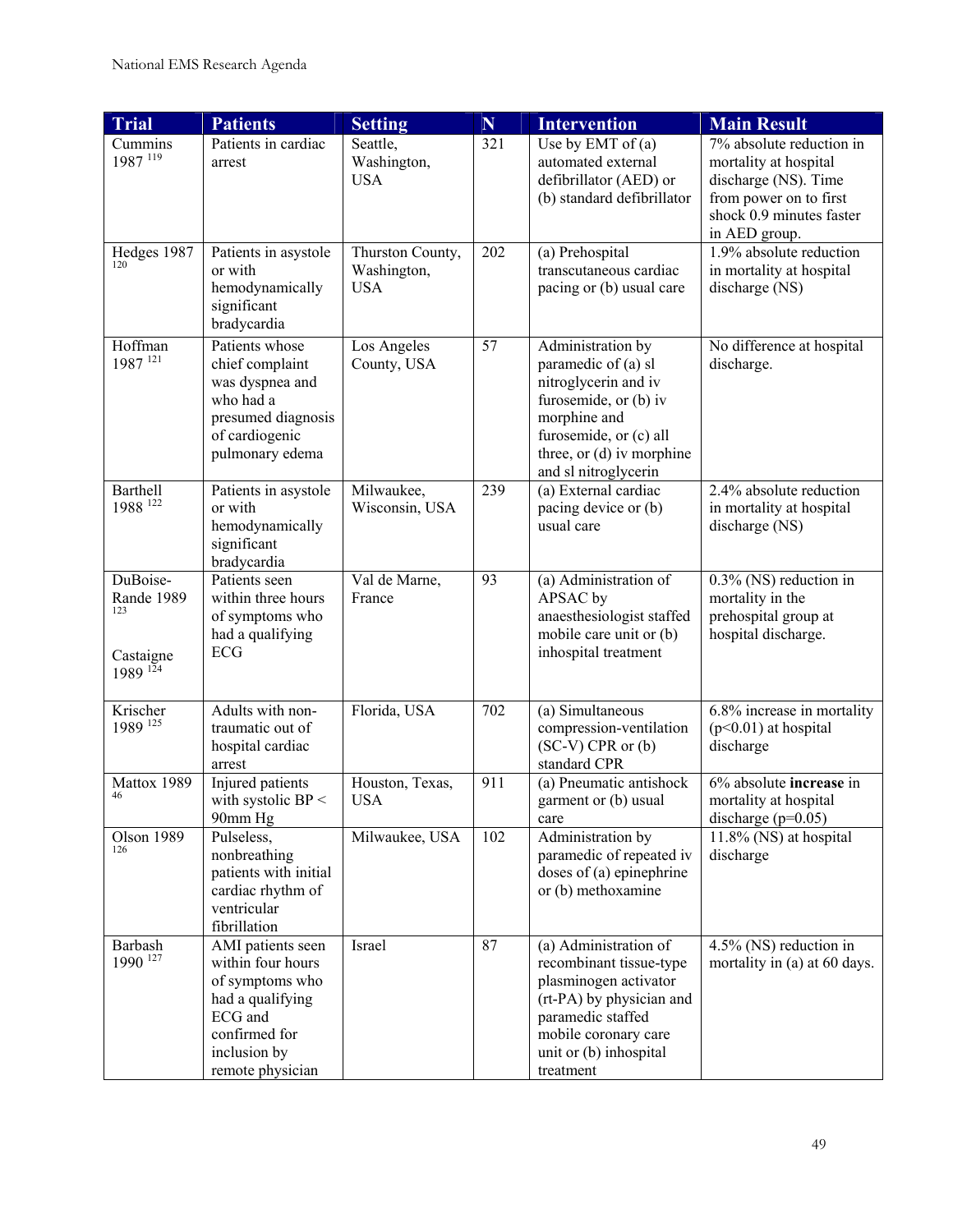| <b>Trial</b>                                     | <b>Patients</b>                                                                                                                  | <b>Setting</b>                | N     | <b>Intervention</b>                                                                                                                                              | <b>Main Result</b>                                                                                              |
|--------------------------------------------------|----------------------------------------------------------------------------------------------------------------------------------|-------------------------------|-------|------------------------------------------------------------------------------------------------------------------------------------------------------------------|-----------------------------------------------------------------------------------------------------------------|
| Hargarten<br>$1990^{128}$                        | Patients seen with<br>symptoms<br>suggestive of AMI<br>and confirmed for<br>inclusion by<br>remote physician<br>after ECG review | Milwaukee, USA                | 1,427 | Administration by<br>paramedic of (a) iv<br>lidocaine bolus and<br>infusion or (b) placebo                                                                       | 1.5% increase in mortality<br>(NS) at hospital discharge                                                        |
| Karagounis<br>$1990$ <sup><math>129</math></sup> | Patients clinically<br>suspected of<br>having an AMI                                                                             | Salt Lake City,<br>Utah, USA  | 71    | (a) Prehospital cellular<br>transmission of 12-lead<br>ECG or $(b)$ no<br>prehospital ECG                                                                        | In-field ECG caused<br>negligible delays in on-<br>scene and transport time                                     |
| Roine 1990<br>130                                | Patients<br>resuscitated from<br>ventricular<br>fibrillation                                                                     | Helsinki, Finland             | 155   | (a) Initiation of IV<br>nimodipine 10 mcg/kg<br>with 24 hour infusion or<br>(b) placebo by physician<br>staffed advance life<br>support unit                     | 4% reduction in mortality<br>at one year in nimodipine<br>group (NS)                                            |
| Schofer<br>1990 131<br>Mathey 1990<br>132        | AMI patients seen<br>within four hours<br>of symptoms who<br>had a qualifying<br>ECG                                             | Hamburg,<br>Germany           | 78    | (a) Administration of iv<br>urokinase by physician<br>and emergency medical<br>technician staffed<br>mobile coronary care<br>unit or (b) inhospital<br>treatment | 2.8% (NS) reduction in<br>mortality in (a) at hospital<br>discharge.                                            |
| Mattox 1991<br>133                               | Trauma patients<br>with systolic BP<br>$<$ 90mm Hg                                                                               | Multicenter, USA              | 359   | Administration of (a)<br>7.5% NaCl with 6%<br>Dextran or (b) lactated<br>Ringers                                                                                 | Absolute reduction in<br>mortality of 3.3% (NS);<br>7.5% NaCl/Dextran<br>significantly increased BP<br>(p<0.05) |
| Risenfors<br>1991 134                            | AMI patients seen<br>within 2.75 hours<br>of symptoms                                                                            | Göteborg,<br>Sweden           | 101   | Administration by<br>cardiologist staffed<br>mobile coronary care<br>unit of (a) $rt$ -PA or (b)<br>placebo                                                      | 8.7% (NS) reduction in<br>mortality in (a) at hospital<br>discharge                                             |
| Vassar 1991<br>135                               | Trauma patients<br>transported by<br>helicopter with<br>systolic BP<br>$\leq 100$ mm Hg                                          | Sacramento<br>California, USA | 166   | Administration of (a)<br>7.5% NaCl with 4.2%<br>Dextran or (b) lactated<br>Ringers                                                                               | Absolute reduction in<br>mortality of 4.8% (NS);<br>7.5% NaCl/Dextran<br>significantly increased BP<br>(p<0.05) |
| Berntsen<br>1992 136                             | Patients seen<br>within six hours of<br>symptoms<br>suggestive of AMI                                                            | Norway                        | 204   | Administration by<br>general practitioner of<br>(a) IV bolus and IM<br>injection of lidocaine or<br>(b) placebo                                                  | 4.8% (NS) at hospital<br>discharge; 0.9% (NS)<br>absolute reduction in<br>ventricular fibrillation              |
| Brown 1992<br>137                                | Adult cardiac arrest<br>patients                                                                                                 | Multicenter, USA              | 1280  | Administration by<br>paramedic of (a) high<br>dose epinephrine or (b)<br>standard dose<br>epinephrine                                                            | 1% absolute reduction in<br>mortality at hospital<br>discharge (NS).                                            |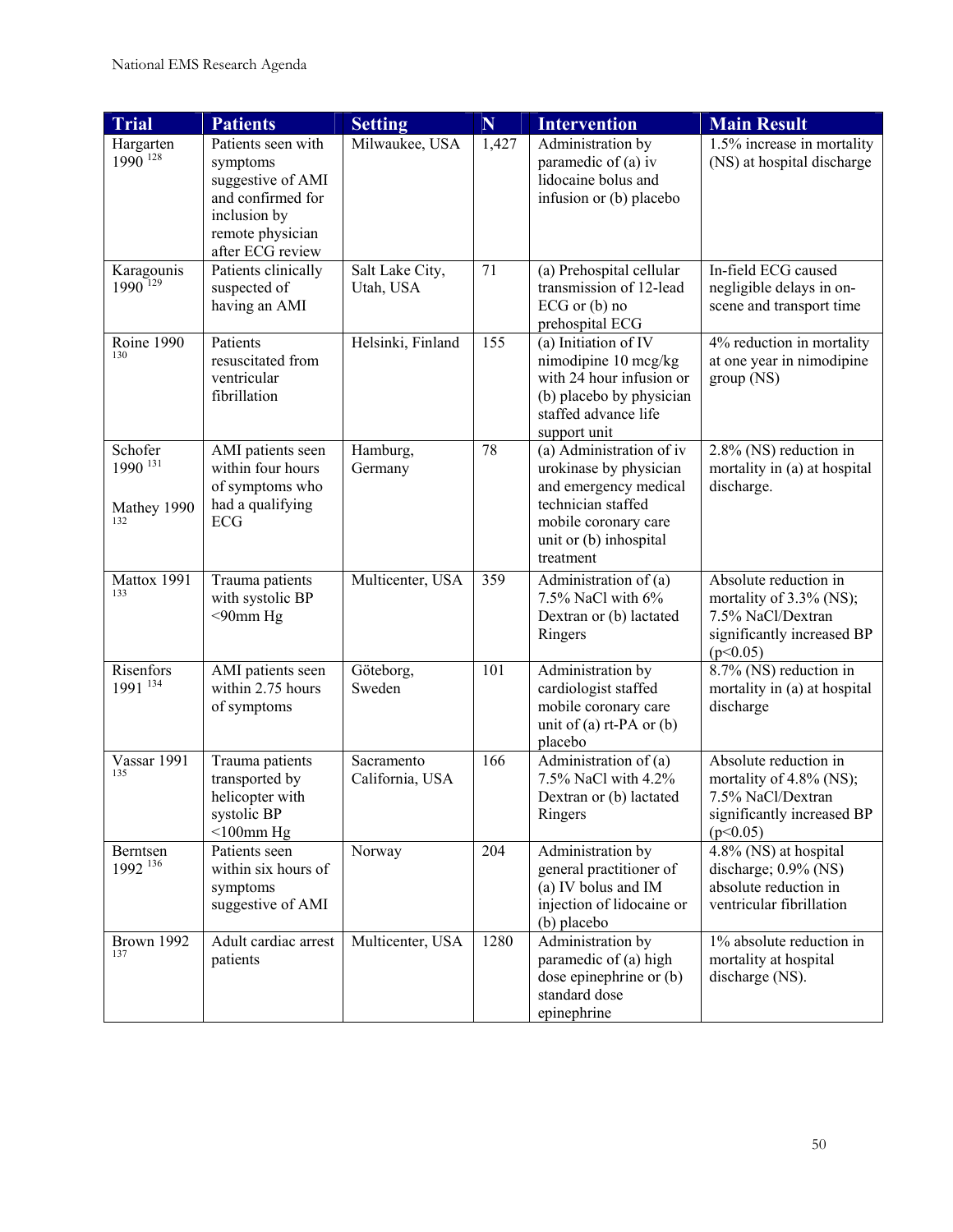| Trial                                                | <b>Patients</b>                                                                                                                 | <b>Setting</b>                        | N     | <b>Intervention</b>                                                                                                                                  | <b>Main Result</b>                                                                                                                                   |
|------------------------------------------------------|---------------------------------------------------------------------------------------------------------------------------------|---------------------------------------|-------|------------------------------------------------------------------------------------------------------------------------------------------------------|------------------------------------------------------------------------------------------------------------------------------------------------------|
| Callaham<br>1992 138                                 | Nontraumatic<br>cardiac arrest<br>patients                                                                                      | San Francisco,<br><b>USA</b>          | 816   | Administration by<br>paramedic of (a) high<br>dose epinephrine or (b)<br>high dose epinephrine<br>bitartrate or (c) standard<br>dose epinephrine     | No difference at hospital<br>discharge                                                                                                               |
| <b>GREAT</b><br>Group 1992                           | Patients with acute<br>myocardial<br>infarction seen at<br>home by general<br>practioners within<br>4 hours of<br>symptom onset | Grampian region,<br>Scotland          | 311   | (a) APSAC 30 units at<br>home and placebo in<br>hospital or (b) placebo<br>at home and APSAC 30<br>units in hospital                                 | 7.6% absolute reduction<br>in 3 month mortality for<br>group with thrombolysis<br>started at home (95%<br>confidence interval 14.7%<br>to $0.4\%$ ). |
| Kereiakes<br>1992 140                                | Patients with AMI<br>confirmed by serial<br>ECGs and enzyme<br>analysis                                                         | Cincinnati, Ohio,<br><b>USA</b>       | 22    | (a) Prehospital cellular<br>transmission of 12-lead<br>ECG or $(b)$ no<br>prehospital ECG                                                            | Significant reduction in<br>hospital delay to initiation<br>of thrombolytic therapy<br>(p<0.005)                                                     |
| Karpov 1992<br>141                                   | Patients with<br>suspected AMI                                                                                                  | Russia                                | 200   | (a) Prehospital<br>administration of iv<br>streptokinase and<br>heparin by cardiologist<br>or (b) inhospital<br>administration or (c)<br>usual care  | $6\%$ (NS) reduction in<br>mortality for $(a)$ vs. $(b)$ at<br>30 days; $10\%$ (p < 0.05) for<br>(a) vs. $(c)$ at 30 days                            |
| McAleer<br>1992 142                                  | AMI patients seen<br>within six hours of<br>symptoms who had<br>a qualifying ECG                                                | Enniskillen,<br>Northern Ireland      | 145   | (a) Administration of iv<br>streptokinase by<br>physician staffed mobile<br>coronary care unit or (b)<br>inhospital treatment                        | 21.5% ( $p<0.05$ ) reduction<br>in mortality in (a) at two<br>years                                                                                  |
| Stiell $19\overline{92}$<br>143                      | Patients with<br>cardiac arrest                                                                                                 | Ottawa, Ontario,<br>Canada            | 335   | Administration of (a)<br>high-dose epinephrine<br>or (b) standard dose<br>epinephrine                                                                | 2% absolute increase in<br>mortality at hospital<br>discharge (NS)                                                                                   |
| Bertini 1993<br>144                                  | Patients seen<br>within six hours of<br>symptoms<br>suggestive of AMI<br>who had a<br>qualifying ECG                            | Florence, Italy                       | 60    | Administration by<br>cardiologist and<br>paramedic staffed<br>mobile coronary care<br>unit of (a) lidocaine<br>bolus and infusion or (b)<br>placebo  | 4.1% (NS) at hospital<br>discharge; 15.2%<br>$(p<0.05)$ absolute<br>reduction in ventricular<br>fibrillation                                         |
| <b>EMIP Group</b><br>1993 145<br>Boissel 1995<br>146 | Patients seen<br>within six hours of<br>symptoms who had<br>a qualifying ECG                                                    | Europe and<br>Canada                  | 5,469 | Administration by<br>emergency medical<br>personnel of (a) iv<br>anistreplase or (b)<br>placebo                                                      | $1.4\%$ (NS) reduction in<br>mortality in (a) at 30 days                                                                                             |
| Longstreth<br>$1993^{147}$                           | Cardiac arrest<br>patients                                                                                                      | Seattle,<br>Washington,<br><b>USA</b> | 748   | Administration of<br>intravenous<br>maintenance solutions<br>containing either (a) 5%<br>dextrose in water<br>$(D5W)$ or $(b)$ half<br>normal saline | 1.8% reduction in<br>mortality in the D5W<br>group at hospital<br>discharge (NS)                                                                     |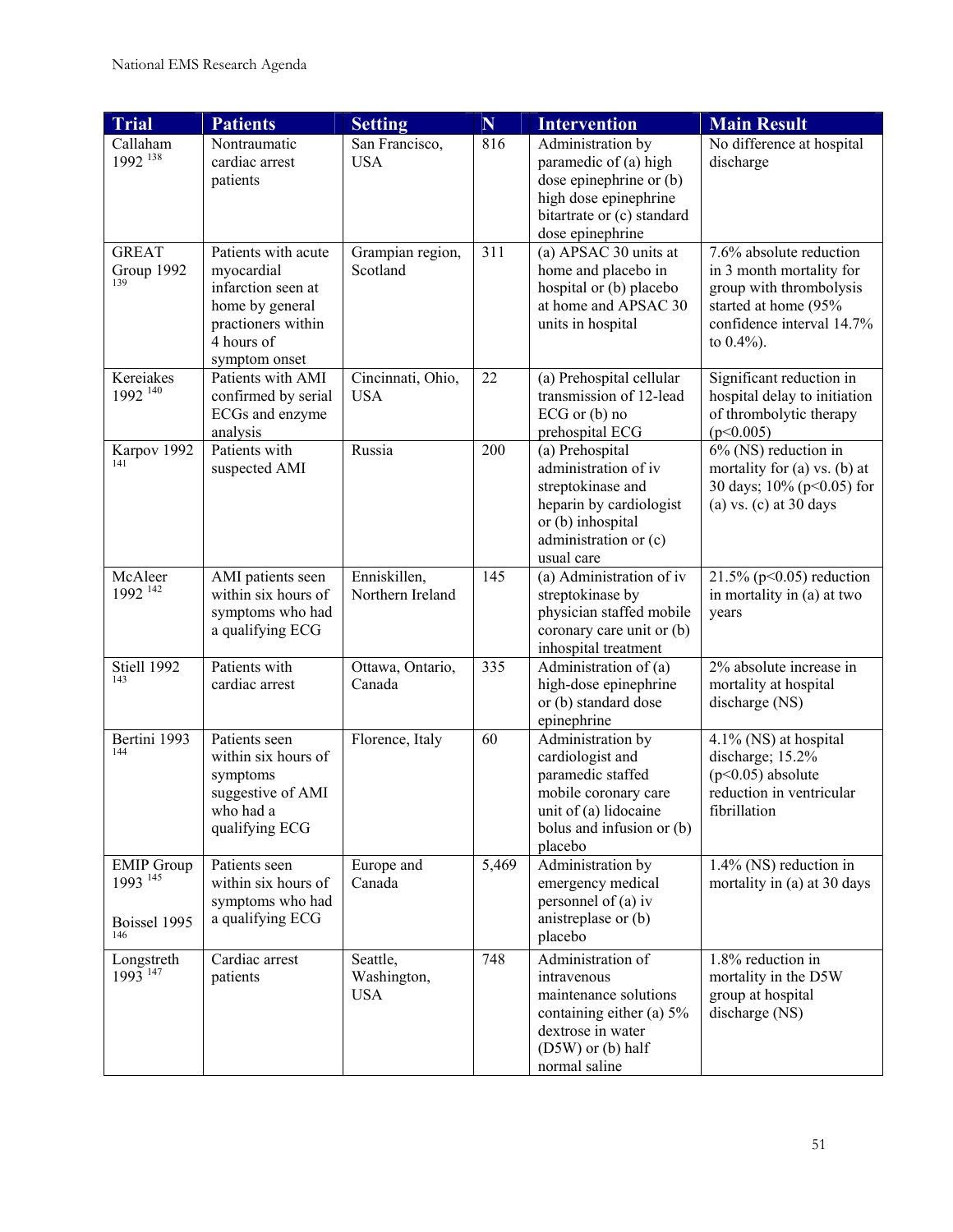| <b>Trial</b>                        | <b>Patients</b>                                                                                                                       | <b>Setting</b>                        | N   | <b>Intervention</b>                                                                                                                               | <b>Main Result</b>                                                                                                                                                                            |
|-------------------------------------|---------------------------------------------------------------------------------------------------------------------------------------|---------------------------------------|-----|---------------------------------------------------------------------------------------------------------------------------------------------------|-----------------------------------------------------------------------------------------------------------------------------------------------------------------------------------------------|
| Vassar 1993<br>148                  | Trauma patients<br>transported by<br>helicopter, with<br>systolic BP <90<br>mm Hg                                                     | Multicenter, USA                      | 194 | Administration of (a)<br>lactated Ringers or (b)<br>7.5% NaCl or (c) 7.5%<br>NaCl with 6% Dextran<br>or (d) $7.5\%$ NaCl with<br>12% Dextran      | Mortality in the $\overline{7.5\%}$<br>NaCl group was<br>significantly lower than<br>predicted by TRISS<br>$(p<0.001)$ ; adding<br>Dextran made no<br>difference.                             |
| Vassar 1993<br>149                  | Trauma patients<br>with systolic BP<br>$<$ 90 mm Hg                                                                                   | Sacramento<br>California, USA         | 258 | Administration of (a)<br>normal saline or (b)<br>7.5% NaCl or (c) 7.5%<br>NaCl with 6% Dextran                                                    | Mortality in the 7.5%<br>NaCl group was<br>significantly lower than<br>predicted by TRISS<br>$(p<0.025)$ ; adding<br>Dextran made no<br>difference.                                           |
| Weaver<br>1993 150                  | Patients seen<br>within six hours of<br>symptoms who had<br>a qualifying ECG<br>and confirmed for<br>inclusion by<br>remote physician | Seattle,<br>Washington,<br><b>USA</b> | 360 | (a) Administration of<br>aspirin and alteplase by<br>paramedic or (b)<br>inhospital treatment                                                     | 2.4% (NS) reduction in<br>mortality in (a) at 30 days                                                                                                                                         |
| Bickell 1994<br>151                 | Adults with<br>penetrating torso<br>injuries and<br>systolic $BP <$<br>90mm Hg                                                        | Houston, Texas,<br><b>USA</b>         | 598 | (a) Immediate fluid<br>resuscitation in field or<br>(b) delayed fluid<br>resuscitation in<br>operating suite                                      | 8% absolute reduction in<br>mortality at hospital<br>discharge for the group<br>receiving delayed fluid<br>resuscitation (OR 0.70,<br>95% confidence interval<br>$0.50 - 0.99$ , $P = 0.04$ ) |
| Ellinger<br>1994 <sup>152</sup>     | Patients in cardiac<br>arrest                                                                                                         | Mannheim,<br>Germany                  | 56  | (a) Active compression<br>decompression CPR<br>$(ACD-CPR)$ or $(b)$<br>standard CPR                                                               | 1.8% increase in mortality<br>in ACD-CPR group at<br>hospital discharge (NS).                                                                                                                 |
| <b>EMIP-BB</b><br>Group 1994<br>153 | Patients seen<br>within two hours of<br>symptoms<br>suggestive of AMI<br>who had a<br>qualifying ECG                                  | Lyon, France                          | 77  | Administration by<br>emergency medical<br>personnel of (a) IV<br>atenolol or (b) placebo                                                          | 0.7% difference in<br>mortality at hospital<br>discharge (NS)                                                                                                                                 |
| <b>Rhee 1994</b><br>154             | Injured adults with<br>GCS < 8<br>transported by<br>helicopter                                                                        | Sacramento,<br>California, USA        | 77  | Performance by flight<br>nurses of $(a)$<br>nasotracheal intubation<br>or (b) neuromuscular<br>blockade-assisted oral<br>intubation               | No difference in success<br>rate; nasotracheal<br>intubation required<br>significantly less time to<br>perform $(p<0.01)$                                                                     |
| Staudinger<br>$1994^{155}$          | Out of hospital<br>cardiac arrests                                                                                                    | Valparaiso, USA                       | 80  | Intubation with (a)<br>'Combitube' combined<br>endotracheal and<br>esophageal obturator<br>airway adjunct or (b)<br>standard endotracheal<br>tube | 0.5% absolute reduction<br>in mortality at hospital<br>discharge (NS)                                                                                                                         |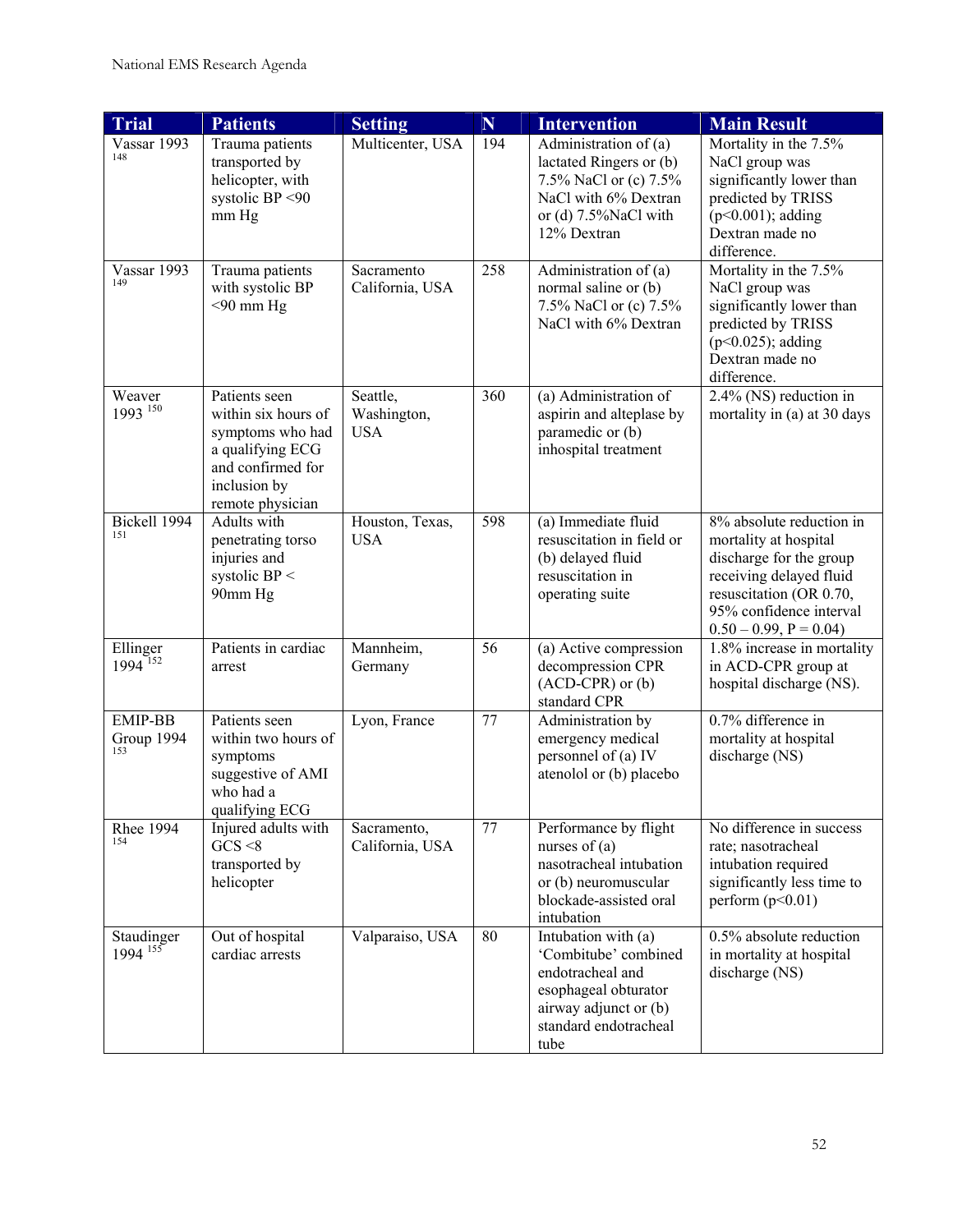| <b>Trial</b>                              | <b>Patients</b>                                                                                                                               | <b>Setting</b>                                  | $\mathbf N$      | <b>Intervention</b>                                                                                                                                        | <b>Main Result</b>                                                                                                                        |
|-------------------------------------------|-----------------------------------------------------------------------------------------------------------------------------------------------|-------------------------------------------------|------------------|------------------------------------------------------------------------------------------------------------------------------------------------------------|-------------------------------------------------------------------------------------------------------------------------------------------|
| <b>Choux 1995</b><br>156                  | Prehospital cardiac<br>arrest patients                                                                                                        | Paris, France                                   | 536              | (a) High-dose<br>epinephrine or (b)<br>standard dose<br>epinephrine                                                                                        | $3.6\%$ increase in<br>admission to hospital in<br>(a) and $3.7\%$ increase in<br>survival at 6 months in (a)<br>(NS).                    |
| Dybvik 1995<br>Dybvik 1996<br>$15\bar{8}$ | Adult cardiac arrest<br>patients with<br>asystole or<br>ventricular<br>fibrillation<br>persisting after one<br>shock                          | Oslo, Norway                                    | 502              | $(a)$ 250 ml of sodium<br>bicarbonate-trometamol-<br>phosphate mixture with<br>buffering capacity 500<br>mmol/l or (b) 250 ml of<br>$0.9\%$ saline         | 4% decrease in survival<br>to hospital discharge in<br>buffer therapy group<br>(NS).                                                      |
| Quadrel<br>1995 159                       | Known adult<br>asthmatics with<br>wheeze                                                                                                      | New Jersey, USA                                 | 154              | Administration by<br>paramedic of (a) sc<br>epinephrine, or (b)<br>nebulized<br>metaproterenol or (c) sc<br>epinephrine and<br>nebulized<br>metaproterenol | Nebulized metaproterenol<br>is as effective as sc<br>epinephrine; the<br>combination of the two<br>drugs offered no<br>additional benefit |
| Schwab<br>1995 160                        | Normothermic<br>adult victims of<br>out-of-hospital,<br>nontraumatic<br>cardiac arrest on<br>whom CPR was<br>performed by first<br>responders | San Francisco<br>and Fresno,<br>California, USA | 860              | First responders did<br>either (a) active<br>compression-<br>decompression CPR<br>$(ACD-CPR)$ or $(b)$<br>standard CPR                                     | 1% decrease in survival to<br>hospital discharge in<br>ACD-CPR group (NS).                                                                |
| <b>Weiss 1995</b><br>161                  | Patients transported<br>by paramedical<br>ambulance service                                                                                   | New Orleans,<br>Louisiana, USA                  | 182              | (a) Tympanic membrane<br>thermometry or (b)<br>usual care                                                                                                  | Acceptable correlation<br>with gold standard                                                                                              |
| Zehner 1995                               | <b>Adults</b> with<br>respiratory distress                                                                                                    | Syracuse, New<br>York, USA                      | 83               | Paramedics<br>administered either (a)<br>albuterol aerosol and<br>saline injection or (b)<br>saline aerosol and<br>terbutaline injection                   | Albuterol group had<br>greater improvement in<br>respiratory distress score<br>by hospital arrival.                                       |
| <b>Brouwer</b><br>1996 162                | 150<br>As in Weaver                                                                                                                           | Seattle, USA                                    | 360              | 150<br>As in Weaver                                                                                                                                        | $2\%$ increase in mortality<br>(NS) at two years.                                                                                         |
| Luiz 1996 <sup>163</sup>                  | Out of hospital<br>cardiac arrests                                                                                                            | Mannheim,<br>Germany                            | 56               | (a) Active compression-<br>decompression (ACD)<br>or (b) standard CPR                                                                                      | 1.8% increase in mortality<br>(NS) at hospital discharge                                                                                  |
| Mauer D<br>1996 164                       | Out of hospital<br>cardiac arrest<br>patients                                                                                                 | Mainz, Germany                                  | $\overline{220}$ | (a) Active compression-<br>decompression CPR<br>$(ACD-CPR)$ or $(b)$<br>standard CPR                                                                       | 2% decrease in mortality<br>(NS) at hospital discharge                                                                                    |
| Sayre 1996<br>165                         | Helicopter<br>transported and<br>intubated patients<br>with a head injury                                                                     | Cincinnati, Ohio,<br><b>USA</b>                 | 41               | Administration by<br>emergency physician of<br>(a) iv $20\%$ mannitol or<br>(b) $0.9\%$ saline                                                             | No change in systolic BP<br>over a 2-hour period                                                                                          |
| Stiell 1996<br>166                        | Out of hospital<br>cardiac arrests                                                                                                            | Ontario, Canada                                 | 1,011            | (a) ACD or (b) standard<br><b>CPR</b>                                                                                                                      | 1.7% (NS) absolute<br>reduction in mortality in<br>(a) at 1 hour; $0.9\%$ (NS)<br>at hospital discharge                                   |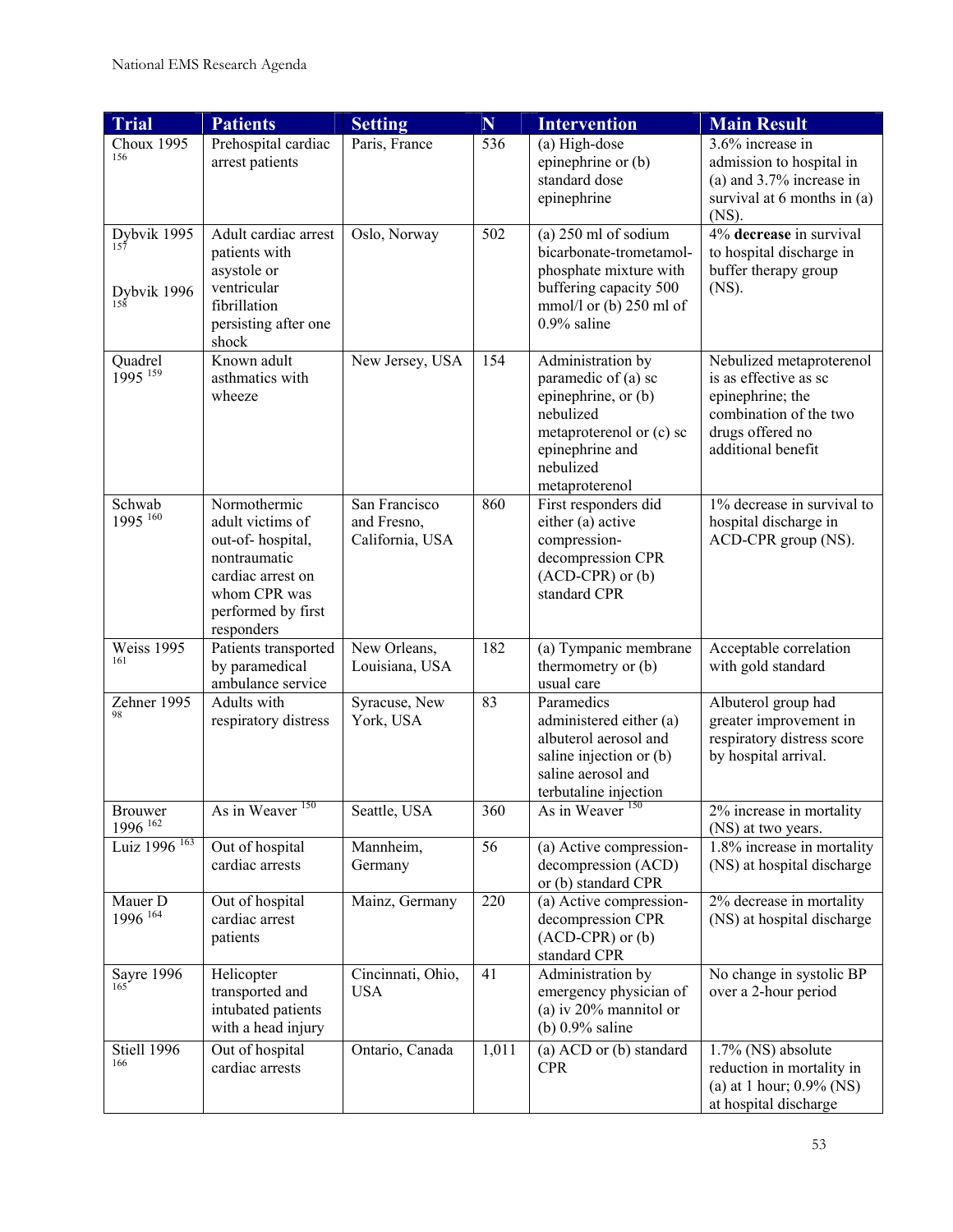| <b>Trial</b>             | <b>Patients</b>                                                                                     | <b>Setting</b>                               | N    | <b>Intervention</b>                                                                                                                                         | <b>Main Result</b>                                                                                                                               |
|--------------------------|-----------------------------------------------------------------------------------------------------|----------------------------------------------|------|-------------------------------------------------------------------------------------------------------------------------------------------------------------|--------------------------------------------------------------------------------------------------------------------------------------------------|
| Lindner<br>1997 167      | Cardiac arrest<br>patients in<br>ventricular<br>fibrillation<br>unresponsive to<br>defibrillation   | Ulm, Germany                                 | 40   | (a) epinephrine or $\overline{(b)}$<br>vasopressin                                                                                                          | At 24 hours, 40%<br>absolute reduction in<br>mortality ( $P < 0.02$ ); at<br>hospital discharge, 25%<br>absolute reduction in<br>mortality (NS). |
| Mader 1997<br>168        | Nontraumatic,<br>asystolic cardiac<br>arrest patients                                               | Springfield,<br>Massachusetts,<br><b>USA</b> | 22   | (a) aminophylline or (b)<br>placebo                                                                                                                         | Half of aminophylline<br>patients had organized<br>rhythm compared with<br>none of the placebo<br>patients ( $P=0.02$ ).                         |
| Plaisance<br>1997 169    | Out of hospital<br>cardiac arrests<br>confirmed by ECG                                              | France                                       | 512  | (a) ACD or (b) standard<br><b>CPR</b>                                                                                                                       | 12.4% ( $p<0.005$ ) absolute<br>reduction in mortality (a)<br>at 24 hours; $3.2\%$ (NS) at<br>1 month                                            |
| <b>Rosen 1997</b><br>170 | Male combative<br>patients                                                                          | Denver,<br>Colorado, USA                     | 46   | Administration by<br>paramedics of (a) IV<br>droperidol or (b)<br>placebo                                                                                   | Patients significantly less<br>agitated ( $p<0.001$ ) after<br>10 minutes                                                                        |
| Rumball<br>1997 171      | Patients requiring<br>advanced airway<br>management                                                 | Canada                                       | 470  | Three different airway<br>management techniques<br>- pharyngeal tracheal<br>lumen airway (PTL);<br>combitube (Combi), and<br>laryngeal mask airway<br>(LMA) | Successful insertion and<br>ventilation: Combi, 86%;<br>PTL, 82%; LMA, 73% (p<br>$= 0.048$                                                       |
| Gueugniaud<br>1998 172   | Adult cardiac arrest<br>patients                                                                    | Multicenter,<br>Europe                       | 3327 | (a) High dose<br>epinephrine or (b)<br>standard dose<br>epinephrine                                                                                         | 0.5% absolute increase in<br>mortality at hospital<br>discharge (NS).                                                                            |
| Gardtman<br>1999 173     | Suspected acute<br>myocardial<br>infarction patients<br>with ongoing chest<br>pain                  | Göteborg,<br>Sweden                          | 262  | Morphine 5 mg IV<br>followed by (a)<br>metoprolol 5 mg IV x 3<br>with 2 minute intervals<br>or (b) placebo IV x 3                                           | Arbitrary 10 point chest<br>pain score decreased by 3<br>units in (a) and $2.6$ units<br>in $(b)$ (NS).                                          |
| Kudenchuk<br>1999 174    | Cardiac arrest<br>patients with<br>ventricular<br>fibrillation not<br>responding to three<br>shocks | Seattle,<br>Washington,<br>USA               | 504  | (a) IV amiodarone or $(b)$<br>placebo                                                                                                                       | 10% absolute decrease in<br>mortality at hospital<br>admission ( $P=0.03$ ); no<br>difference at hospital<br>discharge (NS).                     |
| Mader 1999<br>175        | Nontraumatic,<br>asystolic cardiac<br>arrest                                                        | Springfield,<br>Massachusetts,<br><b>USA</b> | 82   | (a) aminophylline or (b)<br>placebo                                                                                                                         | 7% increase in return of<br>spontaneous circulation<br>(NS).                                                                                     |
| Plaisance<br>1999 77     | Cardiac arrest<br>patients                                                                          | Paris and<br>Thionville,<br>France           | 750  | (a) ACD-CPR or $(b)$<br>standard CPR                                                                                                                        | 4% absolute decrease in<br>mortality at hospital<br>discharge $(P=0.01)$ and<br>3% absolute decrease in<br>mortality at one year<br>$(P=0.03)$ . |
| Skogvoll<br>1999 176     | Cardiac arrest<br>patients of<br>presumed cardiac<br>origin                                         | Trondheim,<br>Norway                         | 302  | (a) ACD-CPR or $(b)$<br>standard CPR                                                                                                                        | 1% absolute decrease in<br>mortality at hospital<br>discharge (NS).                                                                              |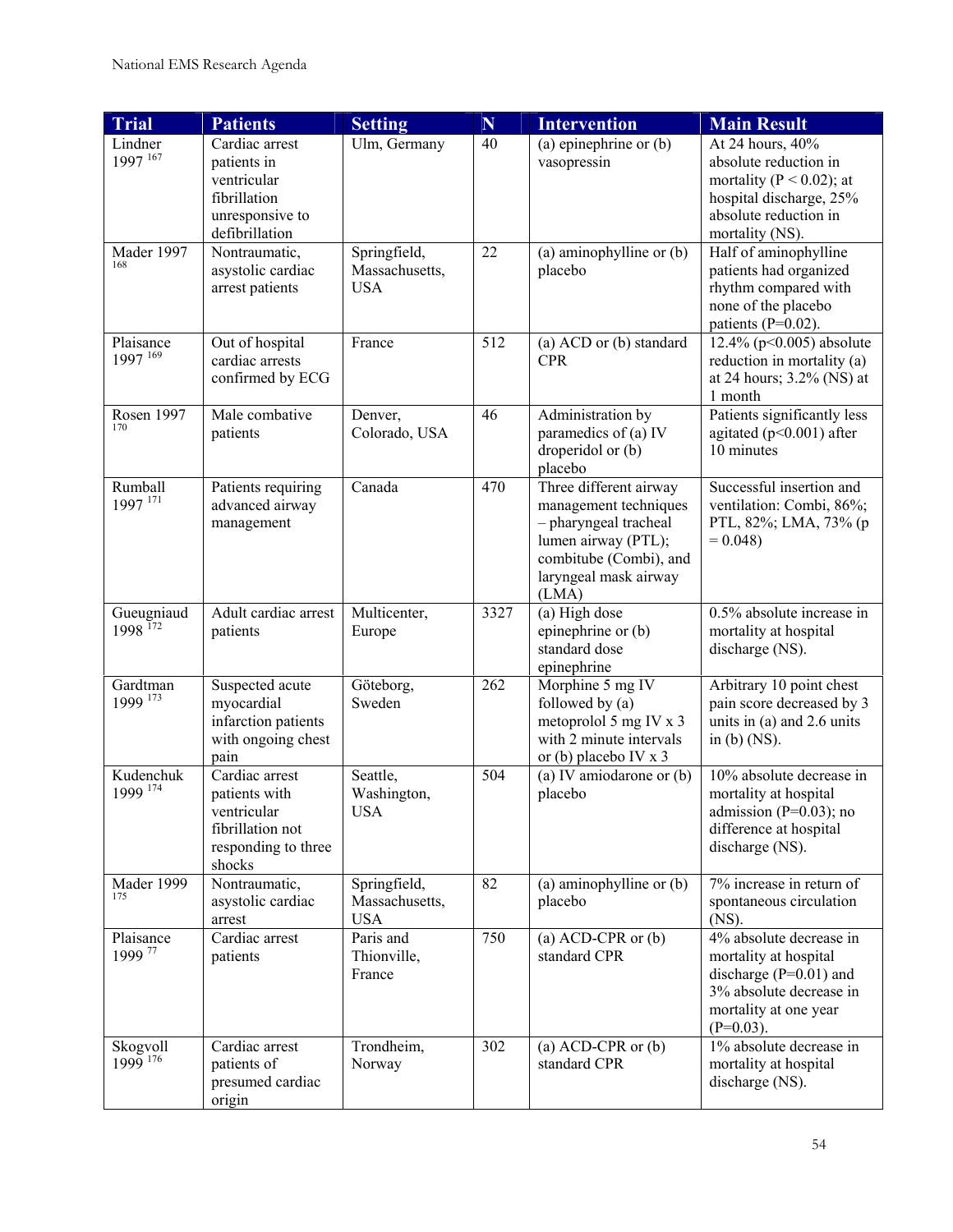| <b>Trial</b>                       | <b>Patients</b>                                                                                                      | <b>Setting</b>                                         | N    | <b>Intervention</b>                                                                                                                                            | <b>Main Result</b>                                                                                                                           |
|------------------------------------|----------------------------------------------------------------------------------------------------------------------|--------------------------------------------------------|------|----------------------------------------------------------------------------------------------------------------------------------------------------------------|----------------------------------------------------------------------------------------------------------------------------------------------|
| Gausche<br>$2000$ <sup>12</sup>    | Pediatric patients $\leq$<br>12 years of age or<br>40 kg bodyweight<br>requiring<br>prehospital airway<br>management | Los Angeles and<br>Orange Counties,<br>California, USA | 830  | Scope of paramedic<br>practice alternates<br>between (a) bag-mask<br>ventilation with<br>endotracheal intubation<br>(ETI) or (b) bag-mask<br>ventilation alone | Absolute mortality in ETI<br>group was 4% higher than<br>bag-mask ventilation<br>alone group (NS).                                           |
| Plaisance<br>$2000$ $^{177}$       | Nontraumatic<br>cardiac arrest<br>patients                                                                           | Paris, France                                          | 21   | (a) ACD-CPR with an<br>impedance threshold<br>valve or (b) ACD-CPR                                                                                             | Maximal end-tidal $CO2$ ,<br>coronary perfusion<br>pressure, and diastolic<br>blood pressure were all<br>higher in group (a)<br>$(P<0.01)$ . |
| Schneider<br>$2000$ <sup>178</sup> | Ventricular<br>fibrillation patients<br>with an AED used                                                             | Multicenter,<br>Europe                                 | 115  | (a) AED using $150j$<br>biphasic waveform or<br>(b) 200 $\frac{1}{2}$ to 260 $\frac{1}{2}$<br>monophasic waveform                                              | 98% defibrillated in first<br>three shocks using<br>biphasic waveform vs<br>69% using monophasic<br>waveform (P<0.0001).                     |
| Turner 2000<br>179                 | Adult trauma<br>patients                                                                                             | Multicenter,<br>England                                | 1309 | (a) IV fluids started at<br>scene or $(b)$ no<br>prehospital IV fluids                                                                                         | Absolute mortality was<br>$0.4\%$ lower in the group<br>not getting prehospital IV<br>fluids (NS).                                           |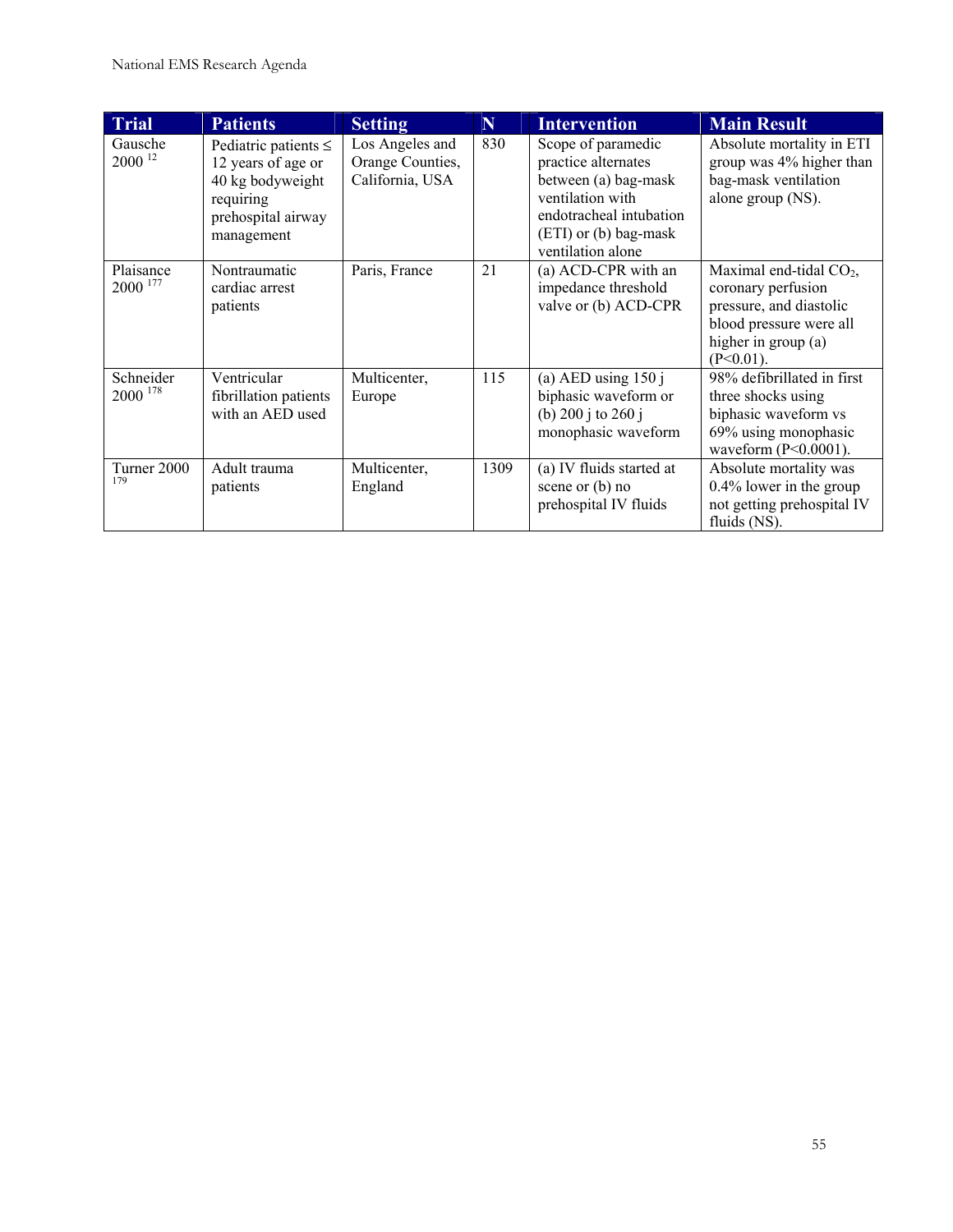# **REFERENCE LIST**

- 1. Murphy S. National Center for Health Statistics, Centers for Disease Control and Prevention, editors: *Deaths: Final Data for 1998*. Public Health Service 2000. Volume 48, Number 11 :1- 106. http://www.cdc.gov/nchs/releases/00news/finaldeath98.htm.
- 2. Eisenberg MS, Bergner L, Hallstrom A. Out-of-hospital cardiac arrest: improved survival with paramedic services. *Lancet* 1980; 1(8172):812-815.
- 3. Becker LB, Smith DW, Rhodes KV. Incidence of cardiac arrest: a neglected factor in evaluating survival rates. *Ann Emerg Med* 1993; 22(1):86-91.
- 4. Young KD, Seidel JS. Pediatric cardiopulmonary resuscitation: a collective review [see comments]. *Ann Emerg Med* 1999; 33(2):195-205.
- 5. Mullins RJ, Mann NC. Population-based research assessing the effectiveness of trauma systems [see comments]. *J Trauma* 1999; 47(3 Suppl):S59-S66.
- 6. Alonso-Serra H, Blanton D, O'Connor RE. Physician medical direction in EMS. National Association of EMS Physicians. *Prehosp Emerg Care* 1998; 2(2):153-157.
- 7. Weaver WD, Hill D, Fahrenbruch CE, Copass MK, Martin JS, Cobb LA et al. Use of the automatic external defibrillator in the management of out-of- hospital cardiac arrest. *N Engl J Med* 1988; 319(11):661-666.
- 8. Wuerz RC, Meador SA. Effects of prehospital medications on mortality and length of stay in congestive heart failure. *Ann Emerg Med* 1992; 21(6):669-674.
- 9. Bertini G, Giglioli C, Biggeri A, Margheri M, Simonetti I, Sica ML et al. Intravenous nitrates in the prehospital management of acute pulmonary edema [see comments]. *Ann Emerg Med* 1997; 30(4):493-499.
- 10. Morrison LJ, Verbeek PR, McDonald AC, Sawadsky BV, Cook DJ. Mortality and prehospital thrombolysis for acute myocardial infarction: A meta-analysis. *JAMA* 2000; 283(20):2686- 2692.
- 11. O'Connor RE, Domeier RM. An evaluation of the pneumatic anti-shock garment (PASG) in various clinical settings [see comments]. *Prehosp Emerg Care* 1997; 1(1):36-44.
- 12. Gausche M, Lewis RJ, Stratton SJ, Haynes BE, Gunter CS, Goodrich SM et al. Effect of outof-hospital pediatric endotracheal intubation on survival and neurological outcome: a controlled clinical trial [see comments] [published erratum appears in JAMA 2000 Jun 28;283(24):3204]. *JAMA* 2000; 283(6):783-790.
- 13. Olsen JC, Johnson BC, Brown AM, Levinson SR. Patient perceptions of the specialty of emergency medicine. *Am J Emerg Med* 2000; 18(3):278-281.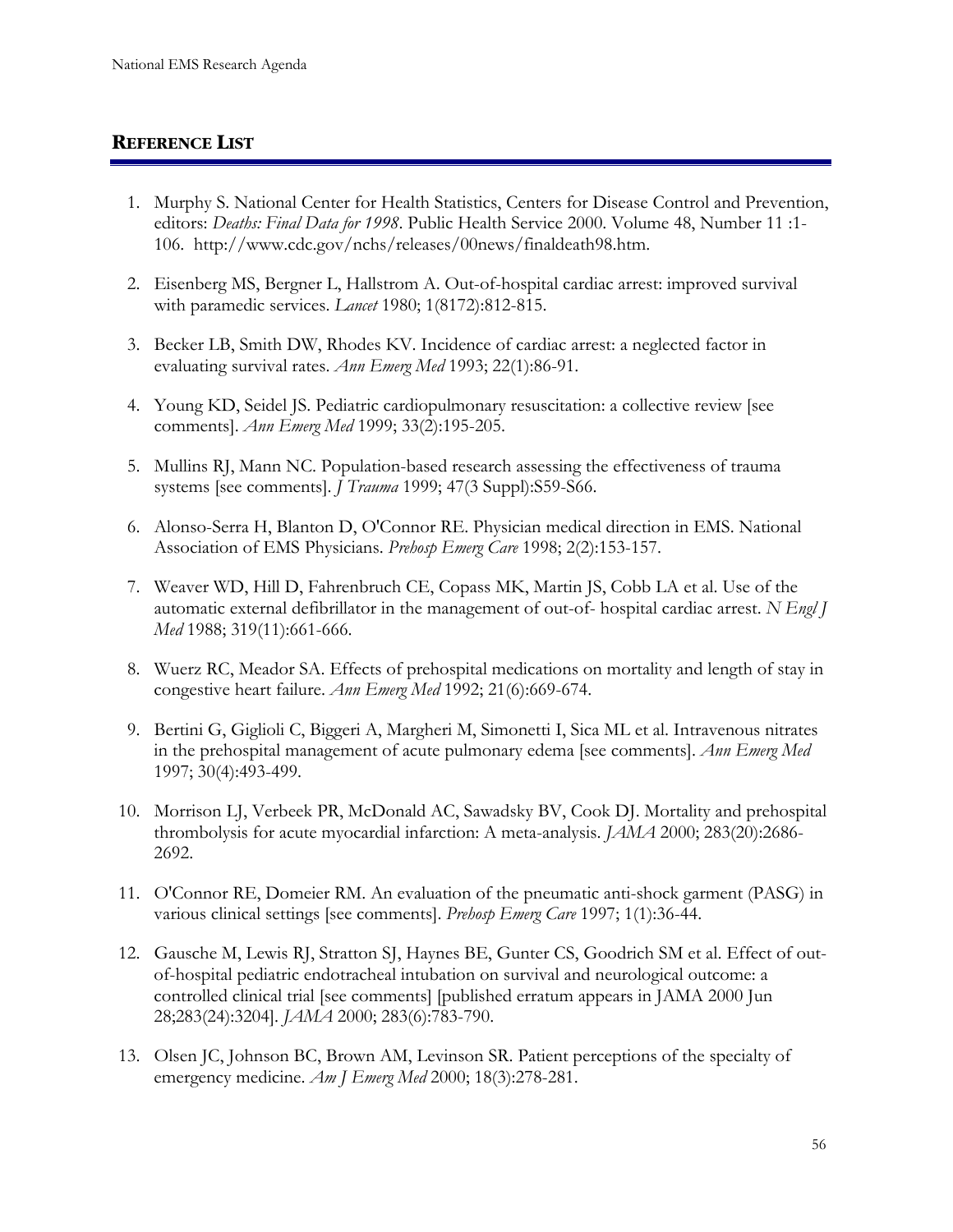- 14. Diem SJ, Lantos JD, Tulsky JA. Cardiopulmonary resuscitation on television. Miracles and misinformation [see comments]. *N Engl J Med* 1996; 334(24):1578-1582.
- 15. Ho J, Casey B. Time saved with use of emergency warning lights and sirens during response to requests for emergency medical aid in an urban environment. *Ann Emerg Med* 1998; 32(5):585-588.
- 16. Brown LH, Whitney CL, Hunt RC, Addario M, Hogue T. Do warning lights and sirens reduce ambulance response times? *Prehosp Emerg Care* 2000; 4(1):70-74.
- 17. Health Care Financing Administration. Negotiated Rulemaking Committee on Medicare Ambulance Fee Schedule. http://www hcfa gov/medicare/comstate.htm 2000.
- 18. Bergner L, Eisenberg M, Hallstrom A. Evaluating emergency medical services: Quasiexperimental outcome studies. *Eval Health Prof* 1979; 2(1):3-19.
- 19. Stiell IG, Wells GA, Spaite DW, Lyver MB, Munkley DP, Field BJ et al. The Ontario Prehospital Advanced Life Support (OPALS) Study: rationale and methodology for cardiac arrest patients [see comments]. *Ann Emerg Med* 1998; 32(2):180-190.
- 20. Stiell IG, Wells GA, Field BJ, Spaite DW, De Maio VJ, Ward R et al. Improved out-ofhospital cardiac arrest survival through the inexpensive optimization of an existing defibrillation program: OPALS study phase II. Ontario Prehospital Advanced Life Support [see comments]. *JAMA* 1999; 281(13):1175-1181.
- 21. Callaham M. Quantifying the scanty science of prehospital emergency care [comment] [see comments]. *Ann Emerg Med* 1997; 30(6):785-790.
- 22. Cornwell EE, III, Belzberg H, Hennigan K, Maxson C, Montoya G, Rosenbluth A et al. Emergency medical services (EMS) vs non-EMS transport of critically injured patients: a prospective evaluation. *Arch Surg* 2000; 135(3):315-319.
- 23. Delbridge TR, Bailey B, Chew JL, Jr., Conn AK, Krakeel JJ, Manz D et al. EMS agenda for the future: where we are ... where we want to be. EMS Agenda for the Future Steering Committee. *Ann Emerg Med* 1998; 31(2):251-263.
- 24. Accidental Death and Disability: The Neglected Disease of Modern Society. *National Academy of Sciences, National Research Council* 1966.
- 25. Pantridge JF, Geddes JS. A mobile intensive-care unit in the management of myocardial infarction. *Lancet* 1967; 2(7510):271-273.
- 26. Nagel EL, Hirschman JC, Mayer PW, Dennis F. Telemetry of physiologic data: an aid to firerescue personnel in a metropolitan area. *South Med J* 1968; 61(6):598-601.
- 27. Baum RS, Alvarez H, III, Cobb LA. Survival after resuscitation from out-of-hospital ventricular fibrillation. *Circulation* 1974; 50(6):1231-1235.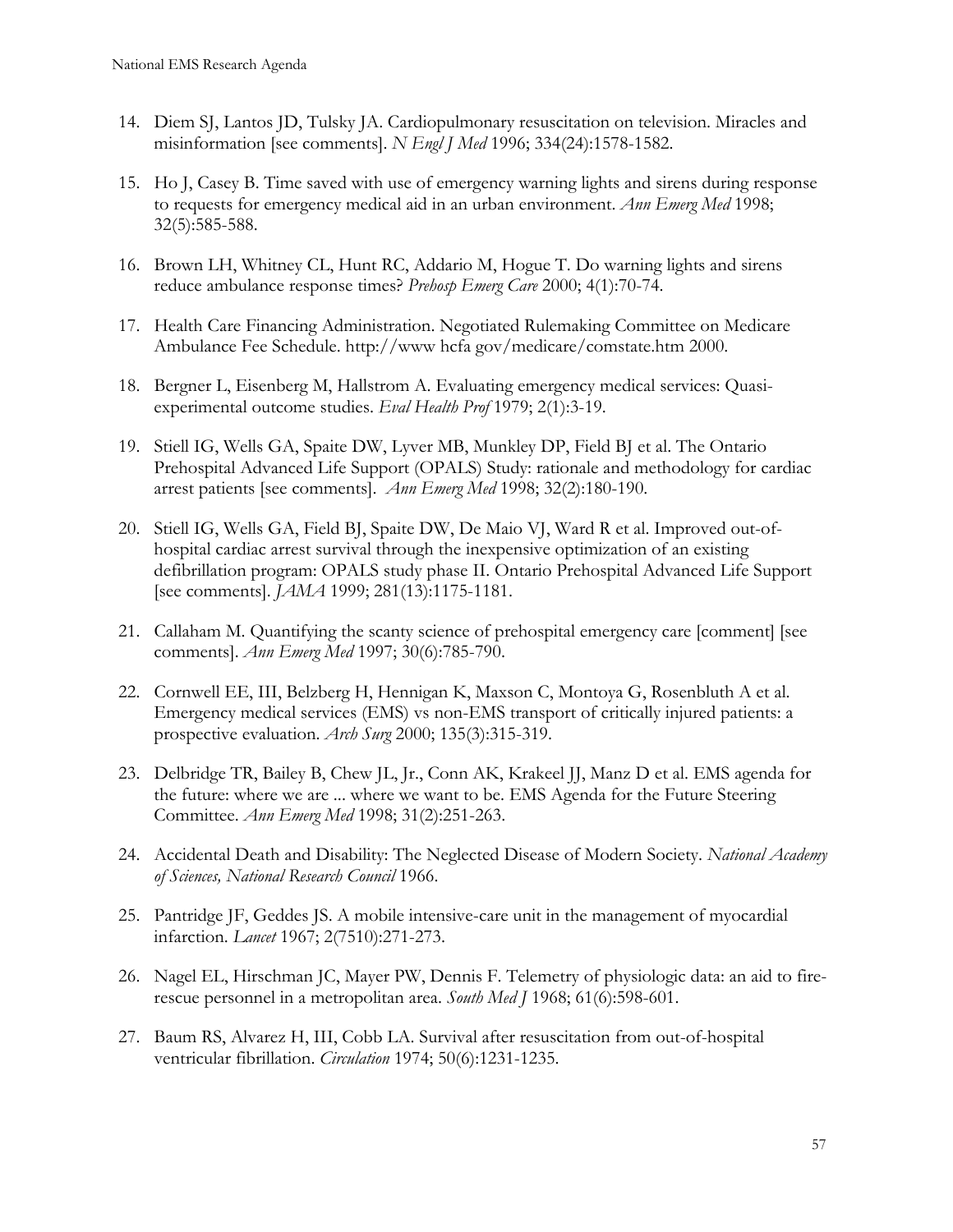- 28. Jane S. Durch and Kathleen N. Lohr, editors: *Emergency Medical Services for Children: Summary*. National Academy Press 1993. www.ems-c.org.
- 29. Seidel JS, Henderson D, Tittle S, Jaffe DM, Spaite D, Dean JM et al. Priorities for research in emergency medical services for children: results of a consensus conference [see comments]. *Ann Emerg Med* 1999; 33(2):206-210.
- 30. Ambulances and the injured. *Br Med J* 1966; 5489:691-692.
- 31. Hazards of ambulance journeys. *Br Med J* 1967; 4(516):373-374.
- 32. Ambulance service in New York City. Report by the Committee on Public Health; the New York Academy of Medicine. *Bull N Y Acad Med* 1967; 43(4):336-345.
- 33. Community-wide emergency medical services. Recommendations by the Committee on Acute Medicine of the American Society of Anesthesiologists. *JAMA* 1968; 204(7):595-602.
- 34. Resuscitation and survival in motor vehicle accidents. *J Trauma* 1969; 9(4):356.
- 35. Gibler WB, Kereiakes DJ, Dean EN, Martin L, Anderson L, Abbottsmith CW et al. Prehospital diagnosis and treatment of acute myocardial infarction: a north-south perspective. The Cincinnati Heart Project and the Nashville Prehospital TPA Trial. *Am Heart J* 1991; 121(1 Pt 1):1-11.
- 36. Valentine PA, Frew JL, Mashford ML, Sloman JG. Lidocaine in the prevention of sudden death in the pre-hospital phase of acute infarction. A double-blind study. *N Engl J Med* 1974; 291(25):1327-1331.
- 37. Hampton JR, Nicholas C. Randomised trial of a mobile coronary care unit for emergency calls. *Br Med J* 1978; 1(6120):1118-1121.
- 38. Diederich KW, Fassl H, Djonlagic H, Oltmanns D, Floor-Wieringa A. [Lidocaine prophylaxis in the pre-hospital phase of acute myocardial infarction (author's transl)]. *Dtsch Med Wochenschr* 1979; 104(28):1006-1008.
- 39. Rose LB, Press E. Cardiac defibrillation by ambulance attendants. *JAMA* 1972; 219(1):63-68.
- 40. Kaplan BC, Civetta JM, Nagel EL, Nussenfeld SR, Hirschman JC. The military anti-shock trouser in civilian pre-hospital emergency care. *J Trauma* 1973; 13(10):843-848.
- 41. Diamond NJ, Schofferman J, Elliott JW. Factors in successful resuscitation by paramedics. *JACEP* 1977; 6(2):42-46.
- 42. Stewart RD. Advances in prehospital immediate care. *Resuscitation* 1989; 18 Suppl:S13-S20.
- 43. Civetta JM, Nussenfeld SR, Rowe TR, Hirschman JC, McCullough KE, Nagel EL et al. Prehospital use of the military anti-shock trouser (MAST). *JACEP* 1976; 5(8):581-587.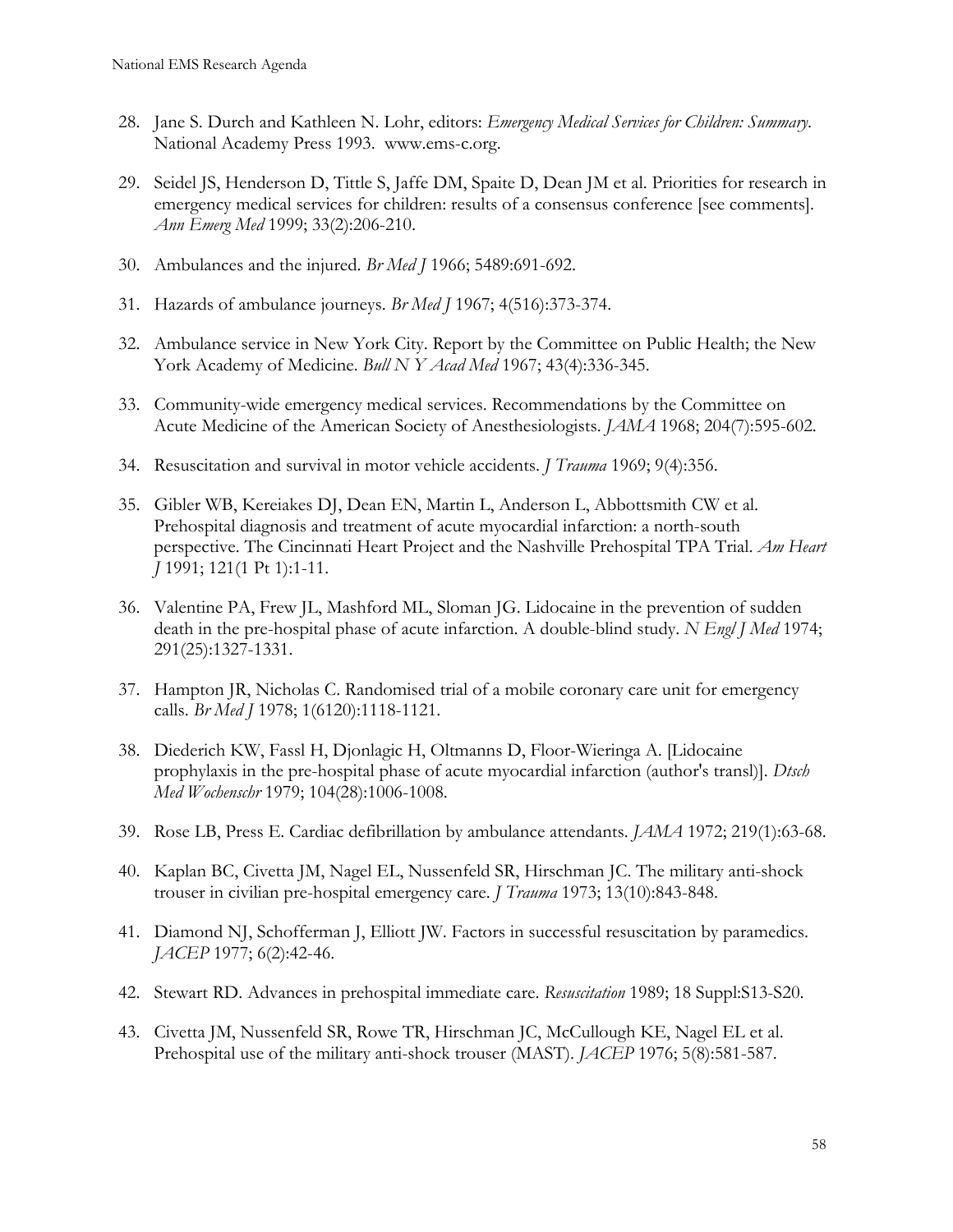- 44. Hoffman JR. External counterpressure and the MAST suit: current and future roles. *Ann Emerg Med* 1980; 9(8):419-421.
- 45. Mackersie RC, Christensen JM, Lewis FR. The prehospital use of external counterpressure: does MAST make a difference? *J Trauma* 1984; 24(10):882-888.
- 46. Mattox KL, Bickell W, Pepe PE, Burch J, Feliciano D. Prospective MAST study in 911 patients. *J Trauma* 1989; 29(8):1104-1111.
- 47. Kudenchuk PJ. Intravenous antiarrhythmic drug therapy in the resuscitation from refractory ventricular arrhythmias. *Am J Cardiol* 1999; 84(9A):52R-55R.
- 48. O'Connor RE, Cone DC, De Lorenzo RA, Domeier RM, Moore WE, Taillac PP et al. EMS systems: foundations for the future. *Acad Emerg Med* 1999; 6(1):46-53.
- 49. Biros MH, Barsan WG, Lewis RJ, Sanders AB. Supporting emergency medicine research: developing the infrastructure. *Acad Emerg Med* 1998; 5(2):177-184.
- 50. Ling LJ. Proceedings of the Future of Emergency Medicine Research Conference, part I: executive summary. *Acad Emerg Med* 1998; 5(2):147-151.
- 51. Maio RF, Garrison HG, Spaite DW, Desmond JS, Gregor MA, Cayten CG et al. Emergency medical services outcomes project I (EMSOP I): prioritizing conditions for outcomes research. *Ann Emerg Med* 1999; 33(4):423-432.
- 52. Jones SE, Brenneis AT. Study design in prehospital trauma advanced life support-basic life support research: a critical review. *Ann Emerg Med* 1991; 20(8):857-860.
- 53. Spaite DW, Criss EA, Valenzuela TD, Meislin HW. Prehospital advanced life support for major trauma: critical need for clinical trials. *Ann Emerg Med* 1998; 32(4):480-489.
- 54. Moore L. Measuring quality and effectiveness of prehospital EMS. *Prehosp Emerg Care* 1999; 3(4):325-331.
- 55. Brice JH, Garrison HG, Evans AT. Study design and outcomes in out-of-hospital emergency medicine research: a ten-year analysis. *Prehosp Emerg Care* 2000; 4(2):144-150.
- 56. Levine M, Walter S, Lee H, Haines T, Holbrook A, Moyer V. Users' guides to the medical literature. IV. How to use an article about harm. Evidence-Based Medicine Working Group. *JAMA* 1994; 271(20):1615-1619.
- 57. Jaeschke R, Guyatt G, Sackett DL. Users' guides to the medical literature. III. How to use an article about a diagnostic test. A. Are the results of the study valid? Evidence-Based Medicine Working Group. *JAMA* 1994; 271(5):389-391.
- 58. Jayawickramarajah PT. How to evaluate educational programmes in the health professions. *Med Teach* 1992; 14(2-3):159-166.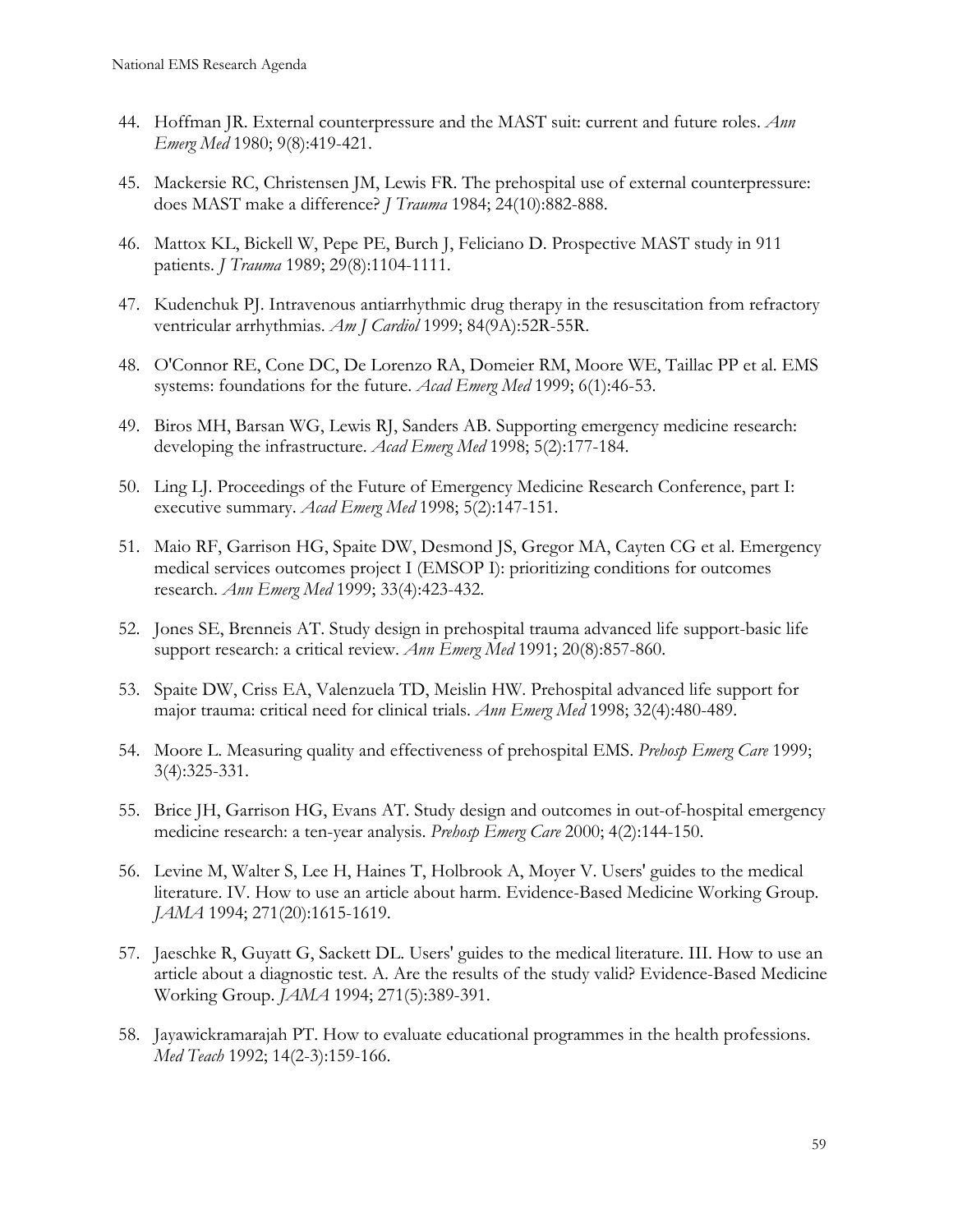- 59. Brazier H, Murphy AW, Lynch C, Bury G. Searching for the evidence in pre-hospital care: a review of randomised controlled trials. On behalf of the Ambulance Response Time Sub-Group of the National Ambulance Advisory Committee. *J Accid Emerg Med* 1999; 16(1):18- 23.
- 60. Singer AJ, Homan CS, Stark MJ, Werblud MC, Thode HC, Jr., Hollander JE. Comparison of types of research articles published in emergency medicine and non-emergency medicine journals. *Acad Emerg Med* 1997; 4(12):1153-1158.
- 61. Singer AJ, Homan CS, Brody M, Thode HC, Jr., Hollander JE. Evolution of abstracts presented at the annual scientific meetings of academic emergency medicine. *Am J Emerg Med* 1999; 17(6):540-543.
- 62. Stiell IG, Wells GA, Spaite DW, Nichol G, O'Brien B, Munkley DP et al. The Ontario Prehospital Advanced Life Support (OPALS) study Part II: Rationale and methodology for trauma and respiratory distress patients. OPALS Study Group. *Ann Emerg Med* 1999; 34(2):256-262.
- 63. Brown CG, Martin DR, Pepe PE, Stueven H, Cummins RO, Gonzalez E et al. A comparison of standard-dose and high-dose epinephrine in cardiac arrest outside the hospital. The Multicenter High-Dose Epinephrine Study Group. *N Engl J Med* 1992; 327(15):1051-1055.
- 64. Spaite DW, Criss EA, Valenzuela TD, Guisto J. Emergency medical service systems research: problems of the past, challenges of the future [see comments]. *Ann Emerg Med* 1995; 26(2):146-152.
- 65. Kohli R, Tan JK, Piontek FA, Ziege DE, Groot H. Integrating cost information with health management support system: an enhanced methodology to assess health care quality drivers. *Top Health Inf Manage* 1999; 20(1):80-95.
- 66. Fox J, Thomson R. Decision support and disease management: a logic engineering approach. *IEEE Trans Inf Technol Biomed* 1998; 2(4):217-228.
- 67. Mosesso VN, Jr., Davis EA, Auble TE, Paris PM, Yealy DM. Use of automated external defibrillators by police officers for treatment of out-of-hospital cardiac arrest. *Ann Emerg Med* 1998; 32(2):200-207.
- 68. White RD, Hankins DG, Bugliosi TF. Seven years' experience with early defibrillation by police and paramedics in an emergency medical services system. *Resuscitation* 1998; 39(3):145- 151.
- 69. White LJ, Cooper JD, Chambers RM, Gradisek R. Prehospital use of analgesia for suspected extremity fractures. *Prehosp Emerg Care* 2000; 4:205-208.
- 70. Johnson DR, Macias D, Dunlap A, Hauswald M, Doezema D. A new approach to teaching prehospital trauma care to paramedic students. *Ann Emerg Med* 1999; 33(1):51-55.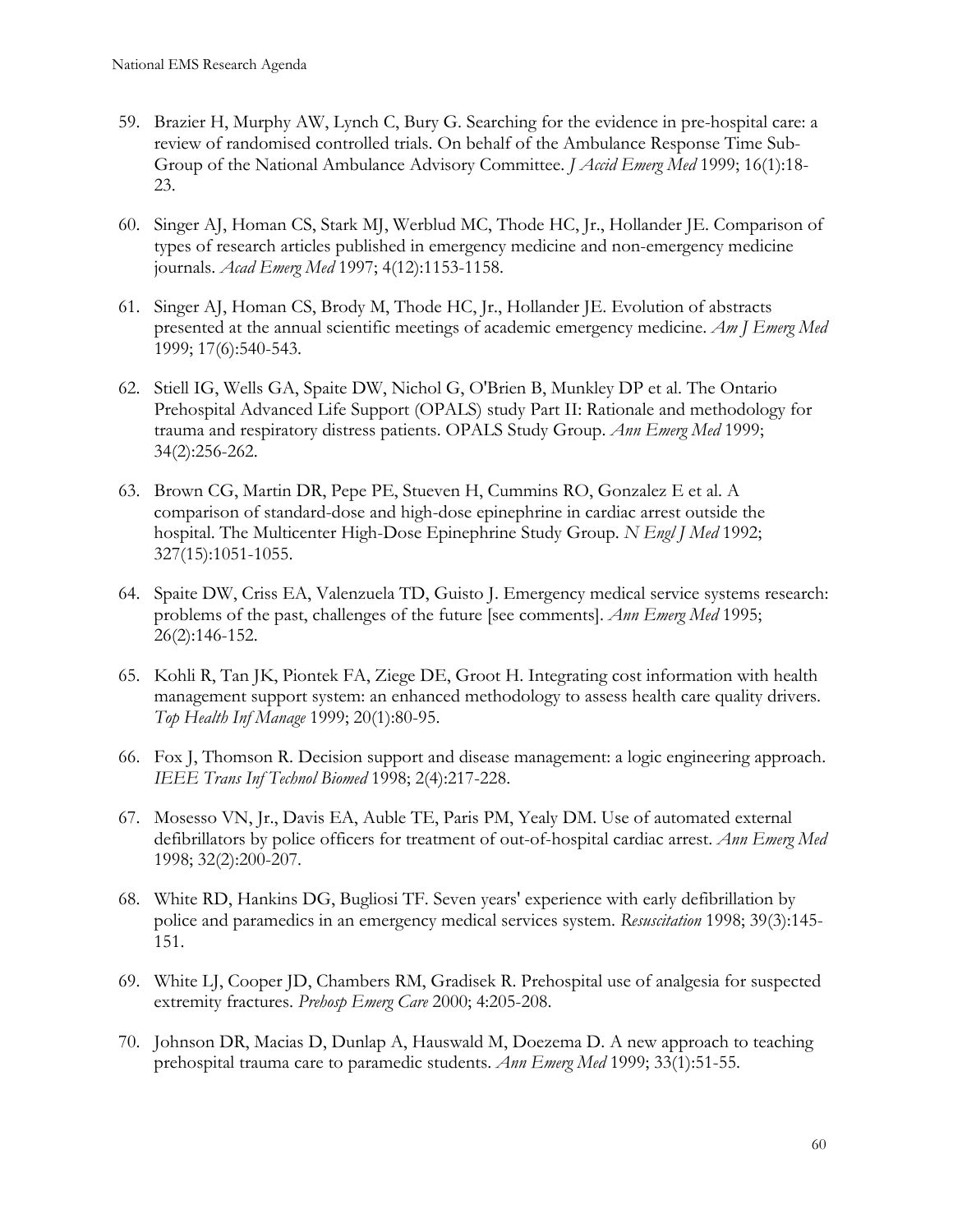- 71. Brown LH, Fowler NH. An evaluation of EMS educational programs in North Carolina. North Carolina Community College System Emergency Medical Science Curriculum Improvement Project Advisory and Steering Committees. *Prehosp Emerg Care* 1999; 3(2):157- 162.
- 72. Michael J, French A, King JA. National Highway Traffic Safety Administration (NHTSA) notes: EMS education agenda for the future: a vision for the future of EMS education. *Ann Emerg Med* 2000; 35(6):623-625.
- 73. Herman LL, Willoughby PJ, Koenigsberg MD, Ward S, McDonald CC. A comparison of EMS continuing education for paramedics in the United States. *Prehospital Disaster Med* 1996; 11(4):292-295.
- 74. Moshinskie JF. Reader attitudes toward journal-based continuing education for EMS personnel. *Prehospital Disaster Med* 1997; 12(4):258-263.
- 75. Sayre MR, Sakles JC, Mistler AF, Evans JL, Kramer AT, Pancioli AM. Field trial of endotracheal intubation by basic EMTs [see comments]. *Ann Emerg Med* 1998; 31(2):228-233.
- 76. Bradley JS, Billows GL, Olinger ML, Boha SP, Cordell WH, Nelson DR. Prehospital oral endotracheal intubation by rural basic emergency medical technicians. *Ann Emerg Med* 1998; 32(1):26-32.
- 77. Plaisance P, Lurie KG, Vicaut E, Adnet F, Petit JL, Epain D et al. A comparison of standard cardiopulmonary resuscitation and active compression-decompression resuscitation for outof-hospital cardiac arrest. French Active Compression-Decompression Cardiopulmonary Resuscitation Study Group [see comments]. *N Engl J Med* 1999; 341(8):569-575.
- 78. Green J, Wintfeld N. Report cards on cardiac surgeons. Assessing New York State's approach [see comments]. *N Engl J Med* 1995; 332(18):1229-1232.
- 79. Mann NC, Mullins RJ. Research recommendations and proposed action items to facilitate trauma system implementation and evaluation. *J Trauma* 1999; 47(3 Suppl):S75-S78.
- 80. Cummins RO, Chamberlain DA, Abramson NS, Allen M, Baskett P, Becker L et al. Recommended guidelines for uniform reporting of data from out-of- hospital cardiac arrest: the Utstein Style. Task Force of the American Heart Association, the European Resuscitation Council, the Heart and Stroke Foundation of Canada, and the Australian Resuscitation Council [see comments]. *Ann Emerg Med* 1991; 20(8):861-874.
- 81. Kuisma M, Suominen P, Korpela R. Paediatric out-of-hospital cardiac arrests--epidemiology and outcome. *Resuscitation* 1995; 30(2):141-150.
- 82. Dick WF, Baskett PJ, Grande C, Delooz H, Kloeck W, Lackner C et al. "Recommendations for uniform reporting of data following major trauma-- the Utstein style" (as of July 17, 1999). An International Trauma Anaesthesia and Critical Care Society (ITACCS). *Acta Anaesthesiol Belg* 2000; 51(1):18-38.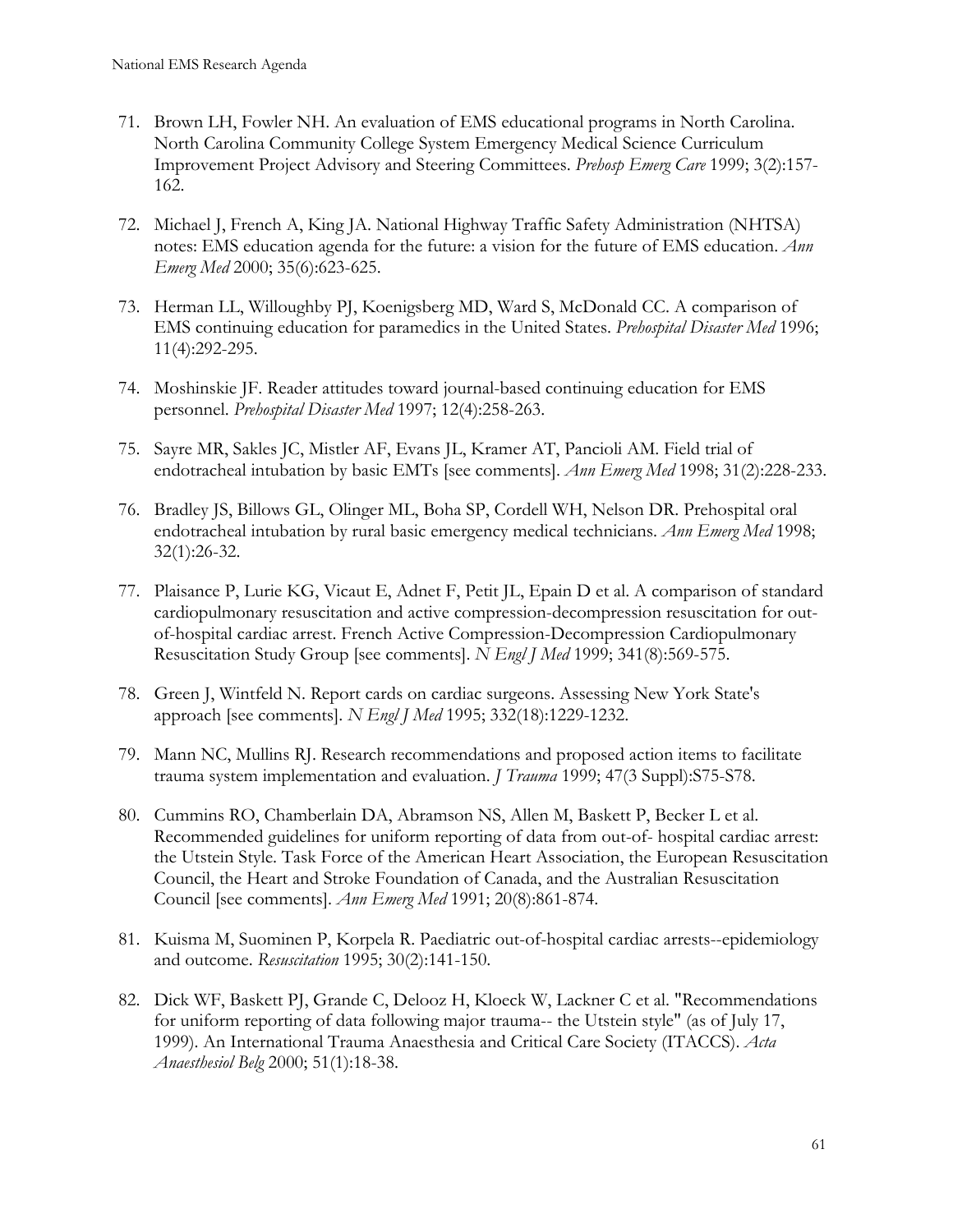- 83. Spaite D, Benoit R, Brown D, Cales R, Dawson D, Glass C et al. Uniform prehospital data elements and definitions: a report from the uniform prehospital emergency medical services data conference. *Ann Emerg Med* 1995; 25(4):525-534.
- 84. Data Elements for Emergency Department Systems; release 1.0. http://www.cdc.gov/ncipc/pub-res/deedspage.htm 1997.
- 85. Cone DC, Jaslow DS, Brabson TA. Now that we have the Utstein style, are we using it? [see comments]. *Acad Emerg Med* 1999; 6(9):923-928.
- 86. Higginbotham EL. In and out of hospital DNR. *Tex Nurs* 1997; 71(7):8-9, 11, 15.
- 87. Cooper A. *About face: the essentials of user interface design*. IDG Books Worldwide. 1995.
- 88. Dean JM, Vernon DD, Cook L, Nechodom P, Reading J, Suruda A. Probabilistic linkage of computerized ambulance and inpatient hospital discharge records: a potential tool for evaluation of emergency medical services. *Ann Emerg Med* 2001; 37(6):616-626.
- 89. Victor TW, Mera RM. Record linkage of health care insurance claims. *J Am Med Inform Assoc* 2001; 8(3):281-288.
- 90. Spaite DW, Conroy C, Tibbitts M, Karriker KJ, Seng M, Battaglia N et al. Use of emergency medical services by children with special health care needs. *Prehosp Emerg Care* 2000; 4(1):19- 23.
- 91. Clark DE, Hahn DR. Hospital trauma registries linked with population-based data. *J Trauma* 1999; 47(3):448-454.
- 92. Institute of Medicine. Protecting Voluntary Reporting Systems From Legal Discovery.Kohn L, Corrigan J, Donaldson M, editors: To Err Is Human: Building A Safer Health System. 2000.(6):109-127.
- 93. Rosman DL. The western Australian road injury database (1987-1996): ten years of linked police, hospital and death records of road crashes and injuries. *Accid Anal Prev* 2001; 33(1):81- 88.
- 94. Biros MH, Fish SS, Lewis RJ. Implementing the Food and Drug Administration's final rule for waiver of informed consent in certain emergency research circumstances [see comments]. *Acad Emerg Med* 1999; 6(12):1272-1282.
- 95. Smithline HA, Mader TJ, Crenshaw BJ. Do patients with acute medical conditions have the capacity to give informed consent for emergency medicine research? [see comments]. *Acad Emerg Med* 1999; 6(8):776-780.
- 96. Biros MH, Runge JW, Lewis RJ, Doherty C. Emergency medicine and the development of the Food and Drug Administration's final rule on informed consent and waiver of informed consent in emergency research circumstances. *Acad Emerg Med* 1998; 5(4):359-368.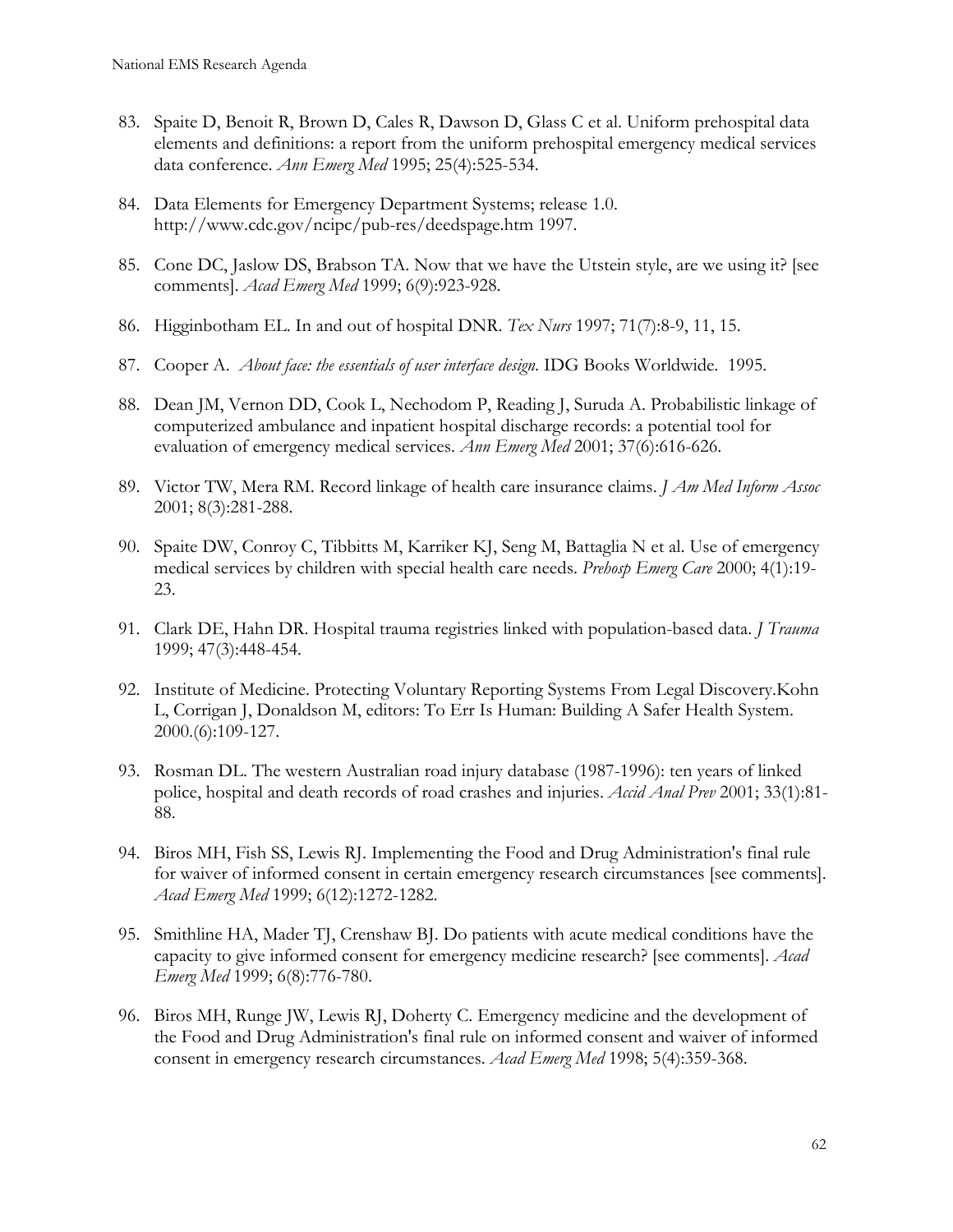- 97. Grim PS, Singer PA, Gramelspacher GP, Feldman T, Childers RW, Siegler M. Informed consent in emergency research. Prehospital thrombolytic therapy for acute myocardial infarction [see comments]. *JAMA* 1989; 262(2):252-255.
- 98. Zehner WJ, Jr., Scott JM, Iannolo PM, Ungaro A, Terndrup TE. Terbutaline vs albuterol for out-of-hospital respiratory distress: randomized, double-blind trial. *Acad Emerg Med* 1995; 2(8):686-691.
- 99. Brokaw J, Olson L, Fullerton L, Tandberg D, Sklar D. Repeated ambulance use by patients with acute alcohol intoxication, seizure disorder, and respiratory illness. *Am J Emerg Med* 1998; 16(2):141-144.
- 100. Whitehead J. On being the statistician on a Data and Safety Monitoring Board. *Stat Med* 1999; 18(24):3425-3434.
- 101. EMS Agenda for the Future Implementation Guide. http://www.nhtsa.dot.gov/people/injury/ems/agenda/index.html 1998.
- 102. Perry S, Wilkinson SL. The technology assessment and practice guidelines forum. A modified group judgment method. *Int J Technol Assess Health Care* 1992; 8(2):289-300.
- 103. Mahoney BD, Mirick MJ. Efficacy of pneumatic trousers in refractory prehospital cardiopulmonary arrest. *Ann Emerg Med* 1983; 12(1):8-12.
- 104. Mateer JR, Stueven HA, Thompson BM, Aprahamian C, Darin JC. Interposed abdominal compression CPR versus standard CPR in prehospital cardiopulmonary arrest: preliminary results. *Ann Emerg Med* 1984; 13(9 Pt 2):764-766.
- 105. Olson DW, Thompson BM, Darin JC, Milbrath MH. A randomized comparison study of bretylium tosylate and lidocaine in resuscitation of patients from out-of-hospital ventricular fibrillation in a paramedic system. *Ann Emerg Med* 1984; 13(9 Pt 2):807-810.
- 106. Paris PM, Stewart RD, Deggler F. Prehospital use of dexamethasone in pulseless idioventricular rhythm. *Ann Emerg Med* 1984; 13(11):1008-1010.
- 107. Stueven HA, Thompson BM, Aprahamian C, Tonsfeldt DJ. Calcium chloride: reassessment of use in asystole. *Ann Emerg Med* 1984; 13(9 Pt 2):820-822.
- 108. Bickell WH, Pepe PE, Wyatt CH, Dedo WR, Applebaum DJ, Black CT et al. Effect of antishock trousers on the trauma score: a prospective analysis in the urban setting. *Ann Emerg Med* 1985; 14(3):218-222.
- 109. Mateer JR, Stueven HA, Thompson BM, Aprahamian C, Darin JC. Pre-hospital IAC-CPR versus standard CPR: paramedic resuscitation of cardiac arrests. *Am J Emerg Med* 1985; 3(2):143-146.
- 110. Silfvast T, Saarnivaara L, Kinnunen A, Erosuo J, Nick L, Pesonen P et al. Comparison of adrenaline and phenylephrine in out-of-hospital cardiopulmonary resuscitation. A doubleblind study. *Acta Anaesthesiol Scand* 1985; 29(6):610-613.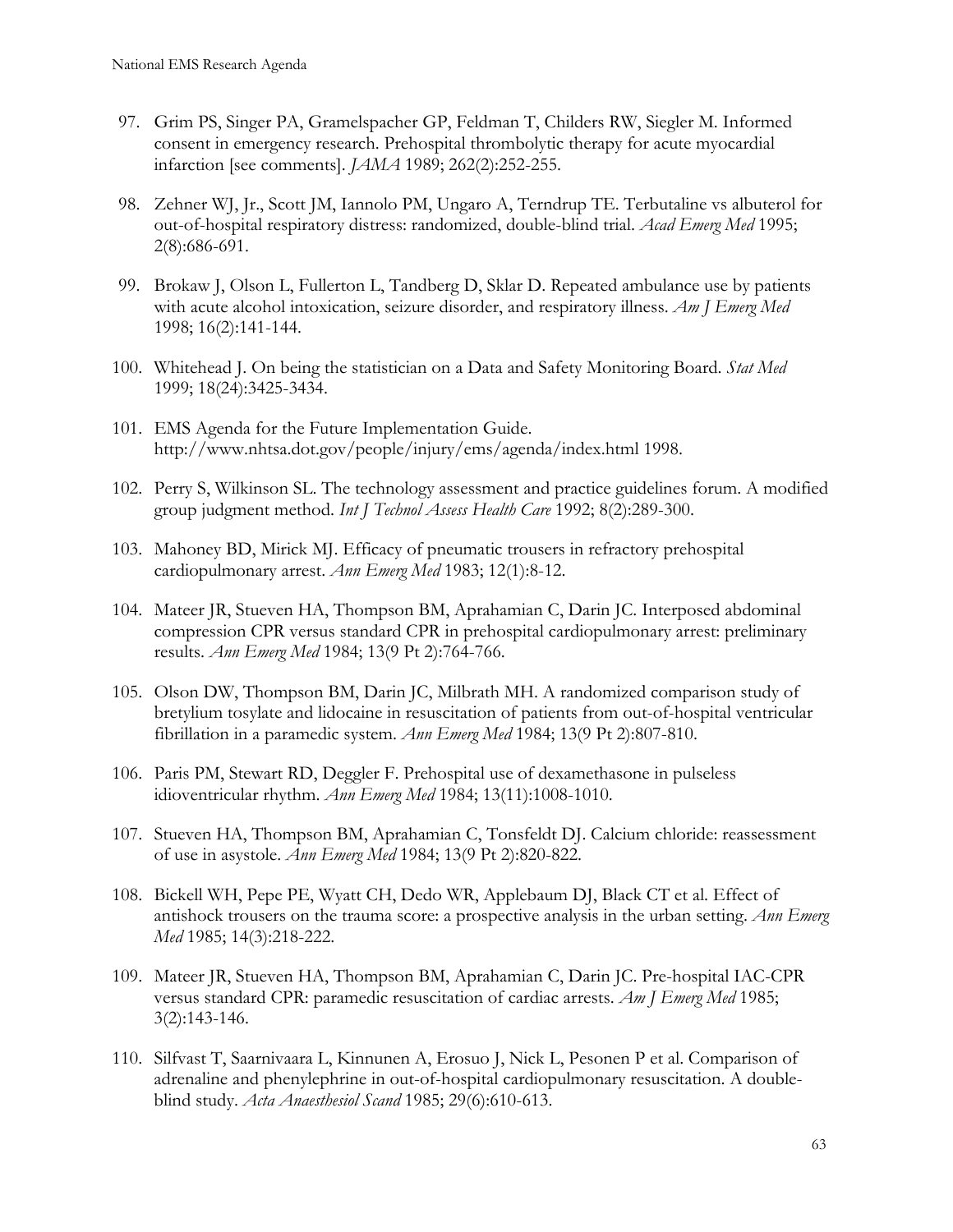- 111. Stueven HA, Thompson B, Aprahamian C, Tonsfeldt DJ, Kastenson EH. Lack of effectiveness of calcium chloride in refractory asystole. *Ann Emerg Med* 1985; 14(7):630-632.
- 112. Stueven HA, Thompson B, Aprahamian C, Tonsfeldt DJ, Kastenson EH. The effectiveness of calcium chloride in refractory electromechanical dissociation. *Ann Emerg Med* 1985; 14(7):626-629.
- 113. Goldenberg IF, Campion BC, Siebold CM, McBride JW, Long LA. Esophageal gastric tube airway vs endotracheal tube in prehospital cardiopulmonary arrest. *Chest* 1986; 90(1):90-96.
- 114. Hargarten KM, Aprahamian C, Stueven HA, Thompson BM, Mateer JR, Darin J. Prophylactic lidocaine in the prehospital patient with chest pain of suspected cardiac origin. *Ann Emerg Med* 1986; 15(8):881-885.
- 115. Mattox KL, Bickell WH, Pepe PE, Mangelsdorff AD. Prospective randomized evaluation of antishock MAST in post-traumatic hypotension. *J Trauma* 1986; 26(9):779-786.
- 116. Baxt WG, Moody P. The differential survival of trauma patients. *J Trauma* 1987; 27(6):602- 606.
- 117. Bickell WH, Pepe PE, Bailey ML, Wyatt CH, Mattox KL. Randomized trial of pneumatic antishock garments in the prehospital management of penetrating abdominal injuries. *Ann Emerg Med* 1987; 16(6):653-658.
- 118. Castaigne AD, Duval AM, Dubois-Rande JL, Herve C, Jan F, Louvard Y. Prehospital administration of anisoylated plasminogen streptokinase activator complex in acute myocardial infarction. *Drugs* 1987; 33 Suppl 3:231-234.
- 119. Cummins RO, Eisenberg MS, Litwin PE, Graves JR, Hearne TR, Hallstrom AP. Automatic external defibrillators used by emergency medical technicians. A controlled clinical trial. *JAMA* 1987; 257(12):1605-1610.
- 120. Hedges JR, Syverud SA, Dalsey WC, Feero S, Easter R, Shultz B. Prehospital trial of emergency transcutaneous cardiac pacing. *Circulation* 1987; 76(6):1337-1343.
- 121. Hoffman JR, Reynolds S. Comparison of nitroglycerin, morphine and furosemide in treatment of presumed pre-hospital pulmonary edema. *Chest* 1987; 92(4):586-593.
- 122. Barthell E, Troiano P, Olson D, Stueven HA, Hendley G. Prehospital external cardiac pacing: a prospective, controlled clinical trial [see comments]. *Ann Emerg Med* 1988; 17(11):1221-1226.
- 123. Dubois-Rande JL, Herve C, Duval-Moulin AM, Gaillard M, Boesch C, Louvard Y et al. [Prehospital thrombolysis. Evaluation of preliminary experiences at Val- de-Marne]. *Arch Mal Coeur Vaiss* 1989; 82(12):1963-1966.
- 124. Castaigne AD, Herve C, Duval-Moulin AM, Gaillard M, Dubois-Rande JL, Boesch C et al. Prehospital use of APSAC: results of a placebo-controlled study. *Am J Cardiol* 1989; 64(2):30A-33A.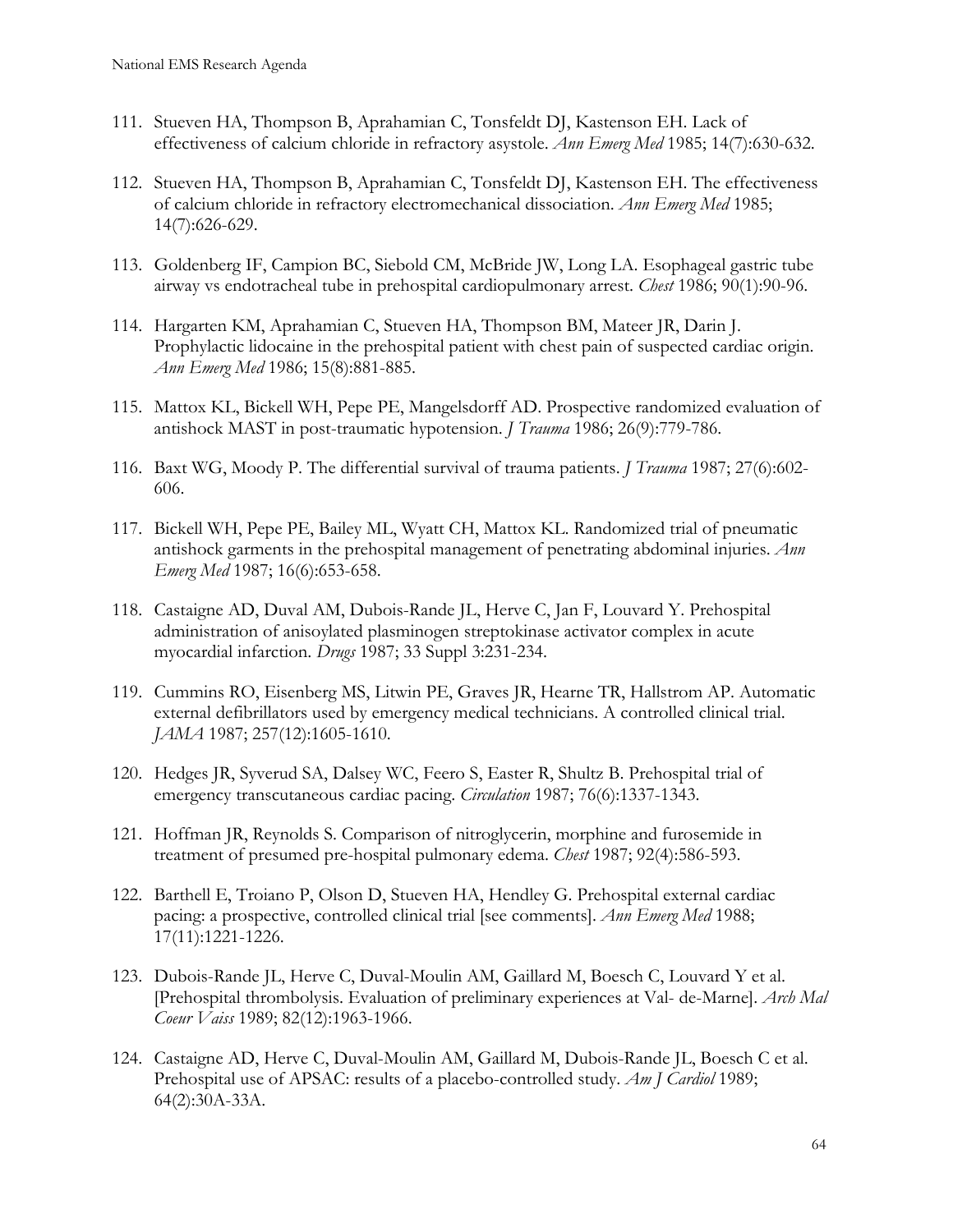- 125. Krischer JP, Fine EG, Weisfeldt ML, Guerci AD, Nagel E, Chandra N. Comparison of prehospital conventional and simultaneous compression- ventilation cardiopulmonary resuscitation. *Crit Care Med* 1989; 17(12):1263-1269.
- 126. Olson DW, Thakur R, Stueven HA, Thompson B, Gruchow H, Hendley GE et al. Randomized study of epinephrine versus methoxamine in prehospital ventricular fibrillation [see comments]. *Ann Emerg Med* 1989; 18(3):250-253.
- 127. Barbash GI, Roth A, Hod H, Miller HI, Modan M, Rath S et al. Improved survival but not left ventricular function with early and prehospital treatment with tissue plasminogen activator in acute myocardial infarction. *Am J Cardiol* 1990; 66(3):261-266.
- 128. Hargarten KM, Stueven HA, Waite EM, Olson DW, Mateer JR, Aufderheide TP et al. Prehospital experience with defibrillation of coarse ventricular fibrillation: a ten-year review. *Ann Emerg Med* 1990; 19(2):157-162.
- 129. Karagounis L, Ipsen SK, Jessop MR, Gilmore KM, Valenti DA, Clawson JJ et al. Impact of field-transmitted electrocardiography on time to in-hospital thrombolytic therapy in acute myocardial infarction. *Am J Cardiol* 1990; 66(10):786-791.
- 130. Roine RO, Kaste M, Kinnunen A, Nikki P, Sarna S, Kajaste S. Nimodipine after resuscitation from out-of-hospital ventricular fibrillation. A placebo-controlled, double-blind, randomized trial. *JAMA* 1990; 264(24):3171-3177.
- 131. Schofer J, Buttner J, Geng G, Gutschmidt K, Herden HN, Mathey DG et al. Prehospital thrombolysis in acute myocardial infarction. *Am J Cardiol* 1990; 66(20):1429-1433.
- 132. Mathey DG, Buttner J, Geng G, Gutschmidt HJ, Herden HN, Moecke H et al. [The thrombolysis treatment of acute myocardial infarct at the site of the emergency. A randomized double-blind study]. *Dtsch Med Wochenschr* 1990; 115(21):803-808.
- 133. Mattox KL, Maningas PA, Moore EE, Mateer JR, Marx JA, Aprahamian C et al. Prehospital hypertonic saline/dextran infusion for post-traumatic hypotension. The U.S.A. Multicenter Trial. *Ann Surg* 1991; 213(5):482-491.
- 134. Risenfors M, Gustavsson G, Ekstrom L, Hartford M, Herlitz J, Karlson BW et al. Prehospital thrombolysis in suspected acute myocardial infarction: results from the TEAHAT Study. *J Intern Med Suppl* 1991; 734:3-10.
- 135. Vassar MJ, Perry CA, Gannaway WL, Holcroft JW. 7.5% sodium chloride/dextran for resuscitation of trauma patients undergoing helicopter transport. *Arch Surg* 1991; 126(9):1065-1072.
- 136. Berntsen RF, Rasmussen K. Lidocaine to prevent ventricular fibrillation in the prehospital phase of suspected acute myocardial infarction: the North-Norwegian Lidocaine Intervention Trial. *Am Heart J* 1992; 124(6):1478-1483.
- 137. Brown CG, Martin DR, Pepe PE, Stueven H, Cummins RO, Gonzalez E et al. A comparison of standard-dose and high-dose epinephrine in cardiac arrest outside the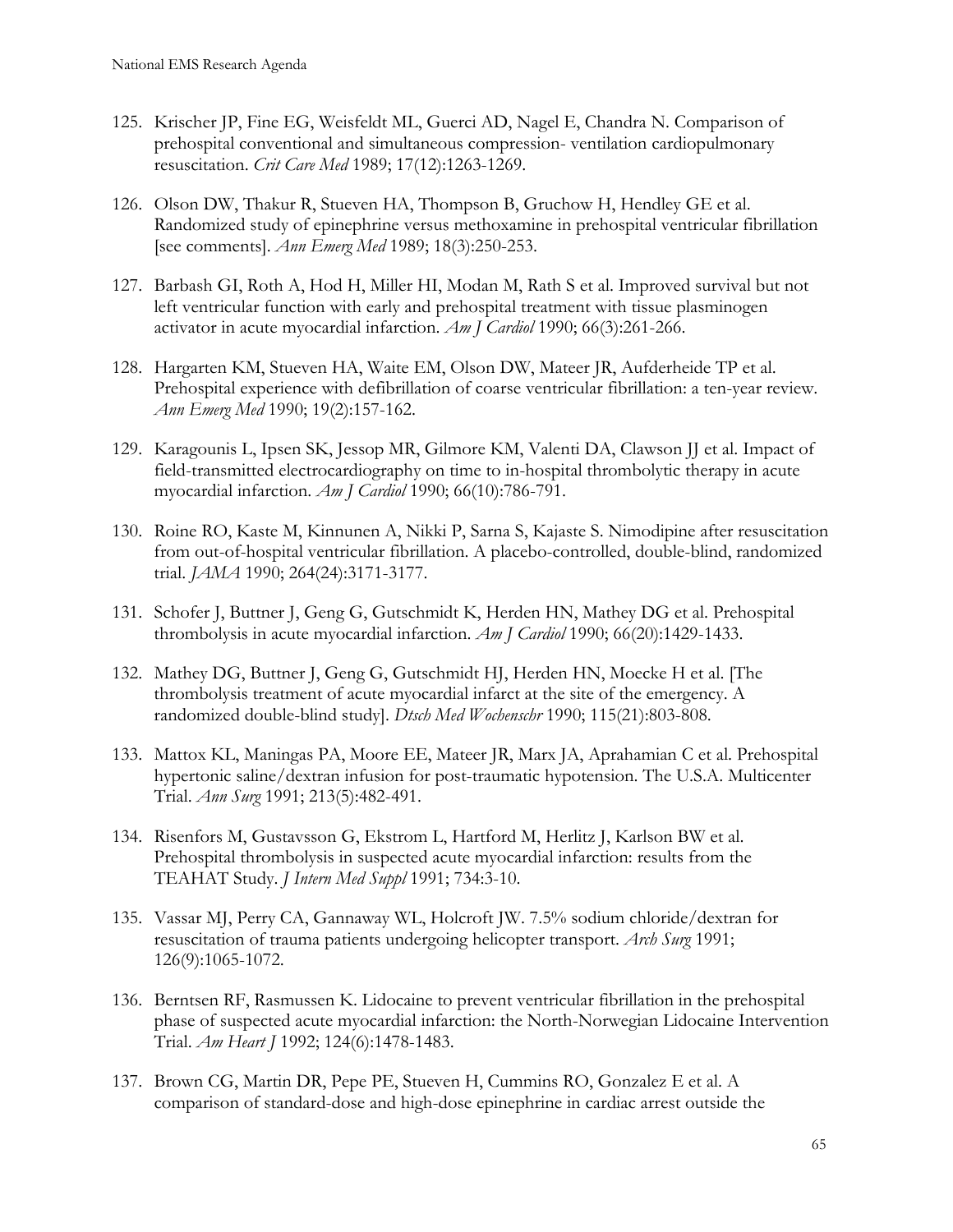hospital. The Multicenter High-Dose Epinephrine Study Group. *N Engl J Med* 1992; 327(15):1051-1055.

- 138. Callaham M, Madsen CD, Barton CW, Saunders CE, Pointer J. A randomized clinical trial of high-dose epinephrine and norepinephrine vs standard-dose epinephrine in prehospital cardiac arrest [see comments]. *JAMA* 1992; 268(19):2667-2672.
- 139. Feasibility, safety, and efficacy of domiciliary thrombolysis by general practitioners: Grampian region early anistreplase trial. GREAT Group [see comments]. *BMJ* 1992; 305(6853):548-553.
- 140. Kereiakes DJ, Gibler WB, Martin LH, Pieper KS, Anderson LC. Relative importance of emergency medical system transport and the prehospital electrocardiogram on reducing hospital time delay to therapy for acute myocardial infarction: a preliminary report from the Cincinnati Heart Project. *Am Heart J* 1992; 123(4 Pt 1):835-840.
- 141. Karpov RS, Markov VA, Danilenko AM, Varvarenko VI, Zakharova RM, Dzhavadov KI et al. [Effectiveness of pre-hospital thrombolytic therapy in acute myocardial infarction]. *Kardiologiia* 1992; 32(9-10):23-26.
- 142. McAleer B, Ruane B, Burke E, Cathcart M, Costello A, Dalton G et al. Prehospital thrombolysis in a rural community. *Cardiovasc Drugs Ther* 1992; 6(4):369-372.
- 143. Stiell IG, Hebert PC, Weitzman BN, Wells GA, Raman S, Stark RM et al. High-dose epinephrine in adult cardiac arrest [see comments]. *N Engl J Med* 1992; 327(15):1045-1050.
- 144. Bertini G, Giglioli C, Rostagno C, Conti A, Russo L, Taddei T et al. Early out-of-hospital lidocaine administration decreases the incidence of primary ventricular fibrillation in acute myocardial infarction [see comments]. *J Emerg Med* 1993; 11(6):667-672.
- 145. Prehospital thrombolytic therapy in patients with suspected acute myocardial infarction. The European Myocardial Infarction Project Group [see comments]. *N Engl J Med* 1993; 329(6):383-389.
- 146. Boissel JP. The European Myocardial Infarction Project: an assessment of pre- hospital thrombolysis. *Int J Cardiol* 1995; 49 Suppl:S29-S37.
- 147. Longstreth WT, Jr., Copass MK, Dennis LK, Rauch-Matthews ME, Stark MS, Cobb LA. Intravenous glucose after out-of-hospital cardiopulmonary arrest: a community-based randomized trial. *Neurology* 1993; 43(12):2534-2541.
- 148. Vassar MJ, Fischer RP, O'Brien PE, Bachulis BL, Chambers JA, Hoyt DB et al. A multicenter trial for resuscitation of injured patients with 7.5% sodium chloride. The effect of added dextran 70. The Multicenter Group for the Study of Hypertonic Saline in Trauma Patients. *Arch Surg* 1993; 128(9):1003-1011.
- 149. Vassar MJ, Perry CA, Holcroft JW. Prehospital resuscitation of hypotensive trauma patients with 7.5% NaCl versus 7.5% NaCl with added dextran: a controlled trial. *J Trauma* 1993; 34(5):622-632.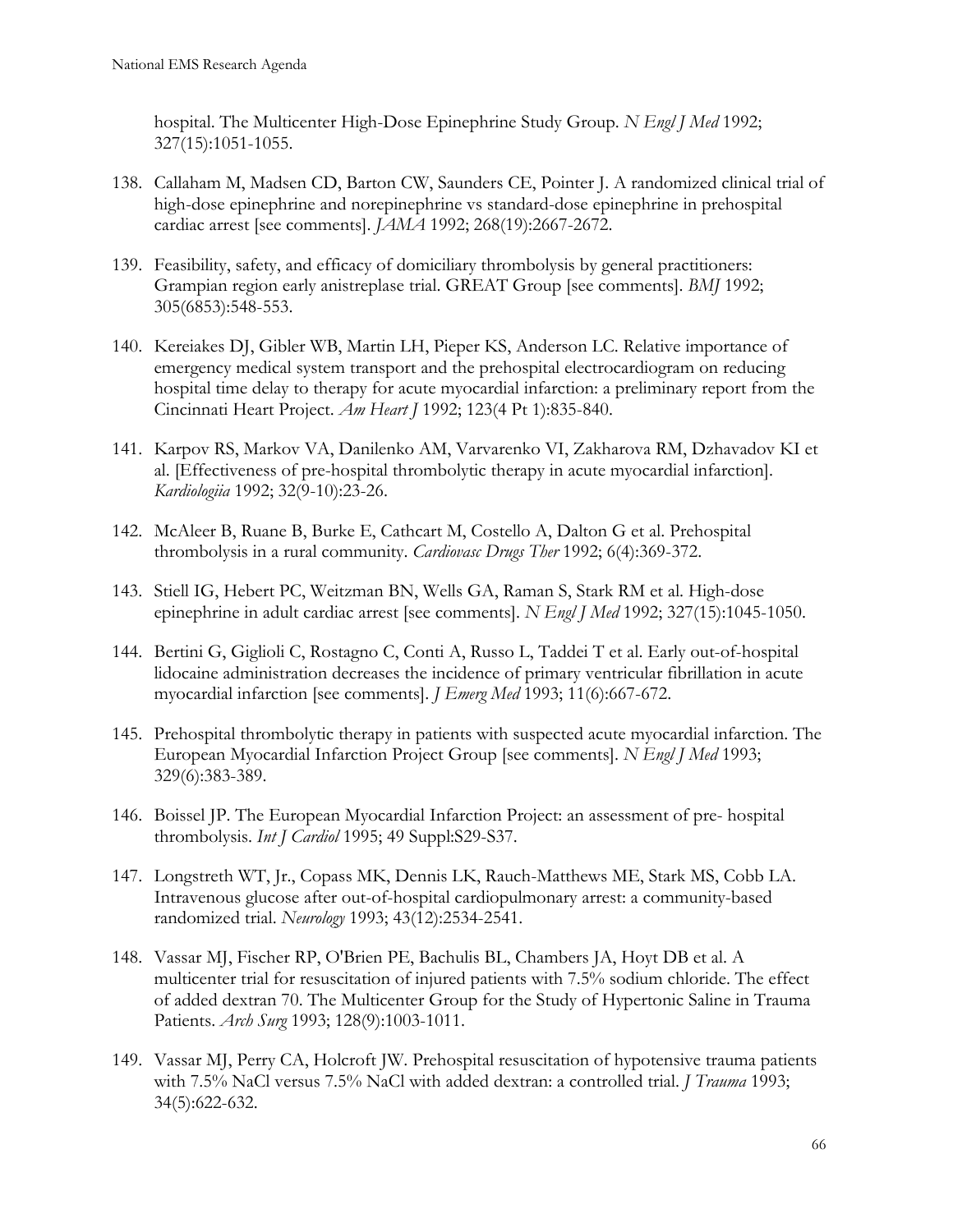- 150. Weaver WD, Cerqueira M, Hallstrom AP, Litwin PE, Martin JS, Kudenchuk PJ et al. Prehospital-initiated vs hospital-initiated thrombolytic therapy. The Myocardial Infarction Triage and Intervention Trial [see comments]. *JAMA* 1993; 270(10):1211-1216.
- 151. Bickell WH, Wall MJ, Jr., Pepe PE, Martin RR, Ginger VF, Allen MK et al. Immediate versus delayed fluid resuscitation for hypotensive patients with penetrating torso injuries [see comments]. *N Engl J Med* 1994; 331(17):1105-1109.
- 152. Ellinger K, Luiz T, Denz C, van Ackern K. [Randomized use of an active compressiondecompression technique within the scope of preclinical resuscitation]. *Anasthesiol Intensivmed Notfallmed Schmerzther* 1994; 29(8):492-500.
- 153. Pre-hospital treatment of patients with suspected acute myocardial using a beta-blocking agent: a double-blind feasibility study. EMIP-BB Pilot Study Group. *Clin Trials Metaanal* 1994; 29(2-3):125-138.
- 154. Rhee KJ, O'Malley RJ. Neuromuscular blockade-assisted oral intubation versus nasotracheal intubation in the prehospital care of injured patients. *Ann Emerg Med* 1994; 23(1):37-42.
- 155. Staudinger T, Brugger S, Roggla M, Rintelen C, Atherton GL, Johnson JC et al. [Comparison of the Combitube with the endotracheal tube in cardiopulmonary resuscitation in the prehospital phase]. *Wien Klin Wochenschr* 1994; 106(13):412-415.
- 156. Choux C, Gueugniaud PY, Barbieux A, Pham E, Lae C, Dubien PY et al. Standard doses versus repeated high doses of epinephrine in cardiac arrest outside the hospital. *Resuscitation* 1995; 29(1):3-9.
- 157. Dybvik T, Strand T, Steen PA. Buffer therapy during out-of-hospital cardiopulmonary resuscitation [see comments]. *Resuscitation* 1995; 29(2):89-95.
- 158. Dybvik T, Strand T, Steen PA. [Out-of-hospital buffer therapy in heart arrest]. *Tidsskr Nor Laegeforen* 1996; 116(27):3212-3214.
- 159. Quadrel M, Lavery RF, Jaker M, Atkin S, Tortella BJ, Cody RP. Prospective, randomized trial of epinephrine, metaproterenol, and both in the prehospital treatment of asthma in the adult patient. *Ann Emerg Med* 1995; 26(4):469-473.
- 160. Schwab TM, Callaham ML, Madsen CD, Utecht TA. A randomized clinical trial of active compression-decompression CPR vs standard CPR in out-of-hospital cardiac arrest in two cities [see comments]. *JAMA* 1995; 273(16):1261-1268.
- 161. Weiss SJ, Hanhart EJ, McBride R, Johnson H, Denninghof K, Johnson WD. Tympanic membrane thermometry in the care of out-of-hospital patients [see comments]. *Ann Emerg Med* 1995; 25(1):41-47.
- 162. Brouwer MA, Martin JS, Maynard C, Wirkus M, Litwin PE, Verheugt FW et al. Influence of early prehospital thrombolysis on mortality and event-free survival (the Myocardial Infarction Triage and Intervention [MITI] Randomized Trial). MITI Project Investigators. *Am J Cardiol* 1996; 78(5):497-502.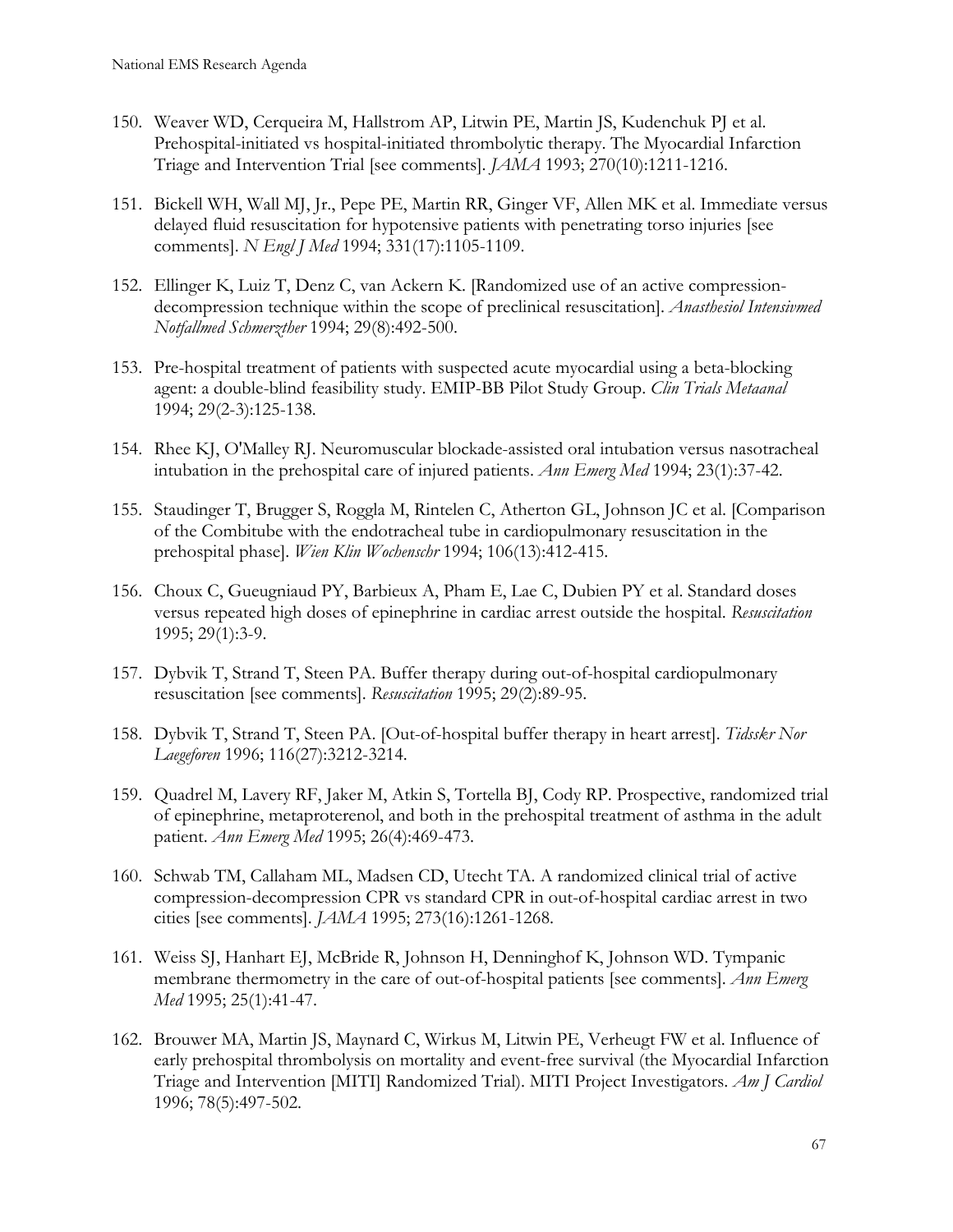- 163. Luiz T, Ellinger K, Denz C. Active compression-decompression cardiopulmonary resuscitation does not improve survival in patients with prehospital cardiac arrest in a physician-manned emergency medical system [see comments]. *J Cardiothorac Vasc Anesth* 1996; 10(2):178-186.
- 164. Mauer D, Schneider T, Dick W, Withelm A, Elich D, Mauer M. Active compressiondecompression resuscitation: a prospective, randomized study in a two-tiered EMS system with physicians in the field. *Resuscitation* 1996; 33(2):125-134.
- 165. Sayre MR, Daily SW, Stern SA, Storer DL, van Loveren HR, Hurst JM. Out-of-hospital administration of mannitol to head-injured patients does not change systolic blood pressure. *Acad Emerg Med* 1996; 3(9):840-848.
- 166. Stiell IG, Hebert PC, Wells GA, Laupacis A, Vandemheen K, Dreyer JF et al. The Ontario trial of active compression-decompression cardiopulmonary resuscitation for in-hospital and prehospital cardiac arrest [see comments]. *JAMA* 1996; 275(18):1417-1423.
- 167. Lindner KH, Dirks B, Strohmenger HU, Prengel AW, Lindner IM, Lurie KG. Randomised comparison of epinephrine and vasopressin in patients with out-of-hospital ventricular fibrillation. *Lancet* 1997; 349(9051):535-537.
- 168. Mader TJ, Gibson P. Adenosine receptor antagonism in refractory asystolic cardiac arrest: results of a human pilot study. *Resuscitation* 1997; 35(1):3-7.
- 169. Plaisance P, Adnet F, Vicaut E, Hennequin B, Magne P, Prudhomme C et al. Benefit of active compression-decompression cardiopulmonary resuscitation as a prehospital advanced cardiac life support. A randomized multicenter study. *Circulation* 1997; 95(4):955-961.
- 170. Rosen CL, Ratliff AF, Wolfe RE, Branney SW, Roe EJ, Pons PT. The efficacy of intravenous droperidol in the prehospital setting. *J Emerg Med* 1997; 15(1):13-17.
- 171. Rumball CJ, MacDonald D. The PTL, Combitube, laryngeal mask, and oral airway: a randomized prehospital comparative study of ventilatory device effectiveness and costeffectiveness in 470 cases of cardiorespiratory arrest [see comments]. *Prehosp Emerg Care* 1997;  $1(1):1-10.$
- 172. Gueugniaud PY, Mols P, Goldstein P, Pham E, Dubien PY, Deweerdt C et al. A comparison of repeated high doses and repeated standard doses of epinephrine for cardiac arrest outside the hospital. European Epinephrine Study Group [see comments]. *N Engl J Med* 1998; 339(22):1595-1601.
- 173. Gardtman M, Dellborg M, Brunnhage C, Lindkvist J, Waagstein L, Herlitz J. Effect of intravenous metoprolol before hospital admission on chest pain in suspected acute myocardial infarction. *Am Heart J* 1999; 137(5):821-829.
- 174. Kudenchuk PJ, Cobb LA, Copass MK, Cummins RO, Doherty AM, Fahrenbruch CE et al. Amiodarone for resuscitation after out-of-hospital cardiac arrest due to ventricular fibrillation [see comments]. *N Engl J Med* 1999; 341(12):871-878.